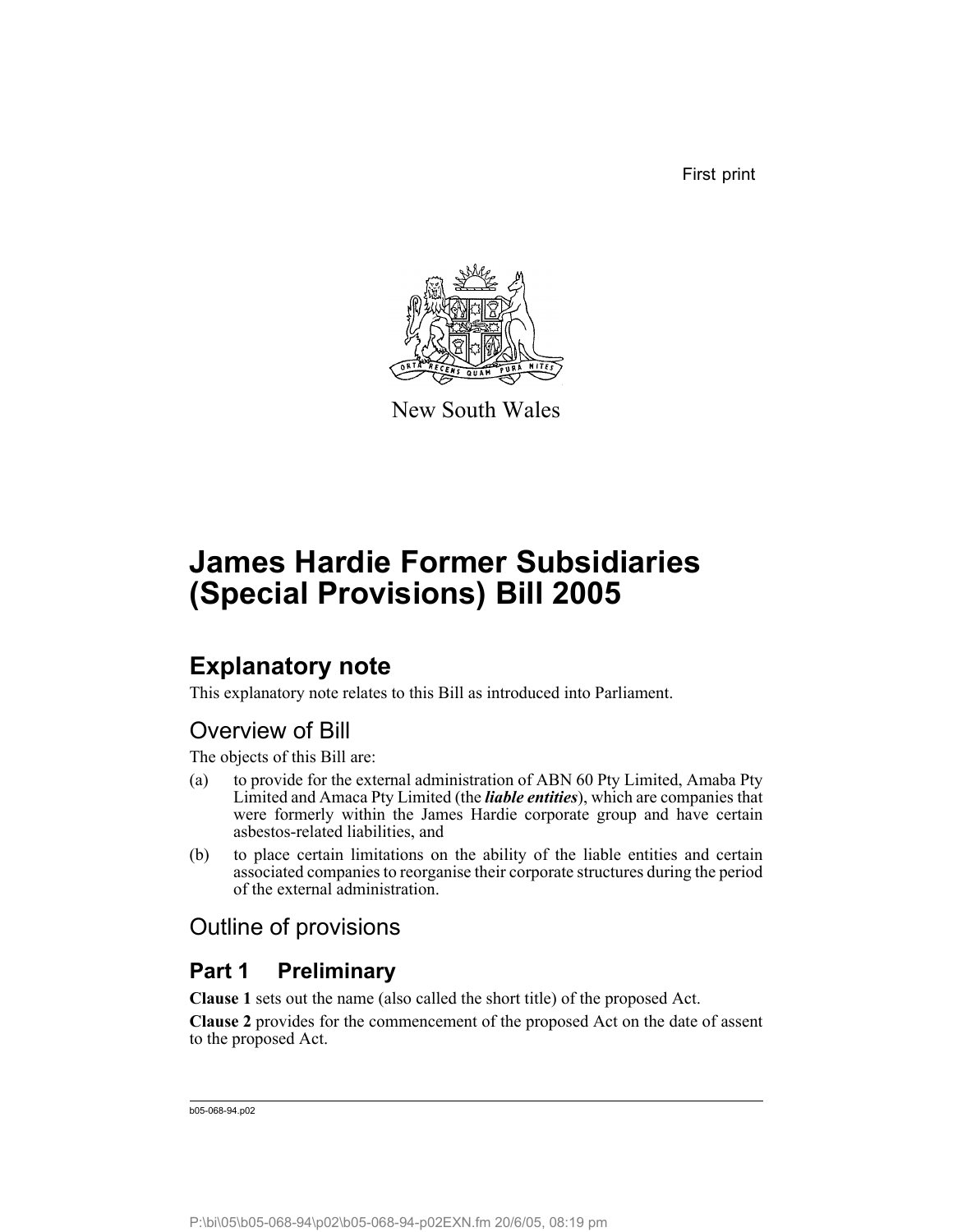Explanatory note

**Clause 3** defines certain words and expressions used in the proposed Act.

**Clause 4** provides that the proposed Act is intended to have effect outside of the territorial limits of New South Wales as well as within the State.

**Clause 5** provides that the proposed Act and any instrument made under it is to be construed as operating to the full extent of, but so as not to exceed, the legislative power of the Parliament of New South Wales.

**Clause 6** provides that the proposed Act binds the State and, in so far as the legislative power of the Parliament of New South Wales permits, the other States, the Territories and the Commonwealth.

# **Part 2 Limitations on corporate restructuring**

### **Division 1 Interpretation**

**Clause 7** defines, among other things, the term *relevant company* for the purposes of the Part to mean the following:

- (a) any liable entity,
- (b) the Medical Research and Compensation Foundation,
- (c) MRCF (Investments) Pty Limited,
- (d) ABN 60 Foundation Limited.

### **Division 2 Registered offices and Member Registers**

**Clause 8** makes it an offence for a relevant company to do any of the following without the written approval of the Minister:

- (a) change the address of its registered office to a location that is outside of the territorial limits of the State,
- (b) have its registered office at a location that is outside of the territorial limits of the State.

The maximum penalty for the offence will be 1,000 penalty units (currently, \$110,000).

The proposed section also provides that the constitution of each relevant company is taken to include a provision to the effect that:

- (a) the registered office of the company be located within the territorial limits of the State unless the Minister gives written approval for it to be located outside the territorial limits of the State, and
- (b) the address of its registered office not be changed to a location that is outside of the territorial limits of the State without the written approval of the Minister.

**Clause 9** makes it an offence for a relevant company to do any of the following without the written approval of the Minister:

Explanatory note page 2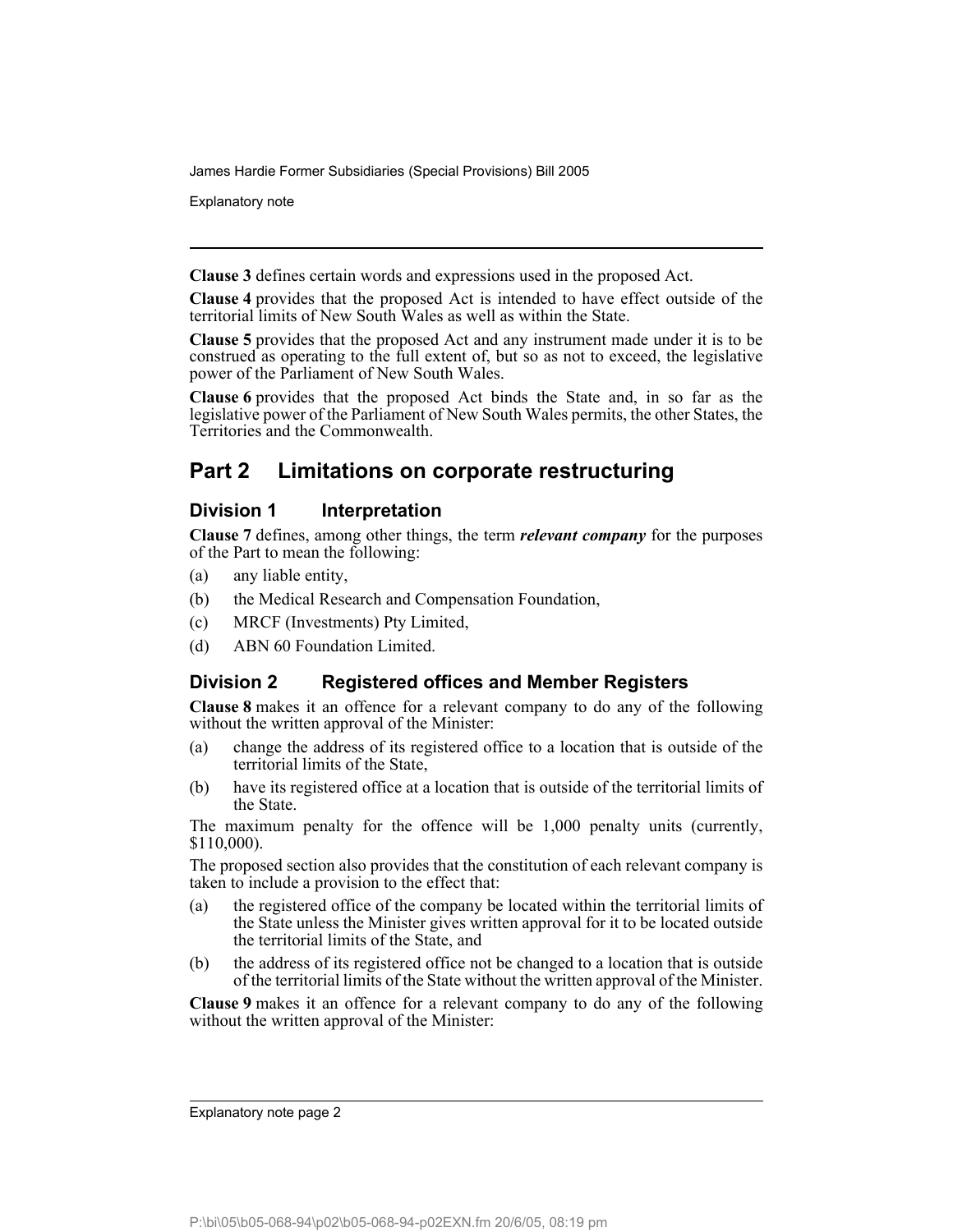Explanatory note

- (a) change the location where any register of members of the company (a *Member Register*) is kept to a location that is outside of the territorial limits of the State,
- (b) keep any Member Register of the company at a location that is outside of the territorial limits of the State.

The maximum penalty for the offence will be 1,000 penalty units (currently, \$110,000).

The proposed section also provides that the constitution of each relevant company is taken to include a provision to the effect that:

- (a) any Member Register of the company be kept at a location within the territorial limits of the State unless the Minister gives written approval for it to be kept at a location outside the territorial limits of the State, and
- (b) the location where a Member Register is kept not be changed to a location that is outside of the territorial limits of the State without the written approval of the Minister.

**Clause 10** enables the Minister, by order served on a relevant company, to instruct it and its directors and other officers to take such steps as are necessary under the Corporations Act:

- (a) to change the address of its registered office to a location that is within the territorial limits of the State within the period specified in the order, and
- (b) to change the location where any Member Register of the company is kept to a location that is within the territorial limits of the State within the period specified in the order.

A failure to comply with such an order will be an offence. The maximum penalty for the offence will be  $1,000$  penalty units (currently, \$110,000).

### **Division 3 Transfers of shares by relevant companies**

**Clause 11** makes it an offence for a relevant company to transfer to any person any shares that it holds in a liable entity without the written approval of the Minister.

The maximum penalty for the offence will be 1,000 penalty units (currently, \$110,000).

**Clause 12** enables the Minister to order a person to whom or which shares in a liable entity have been transferred by a relevant company in contravention of proposed section 11 to transfer those shares back to the company.

A failure to comply with such an order will be an offence. The maximum penalty for the offence will be 1,000 penalty units (currently, \$110,000).

## **Division 4 Expiry of Part**

**Clause 13** provides that the Part ceases to have effect at the end of the external administration period referred to in proposed section 15.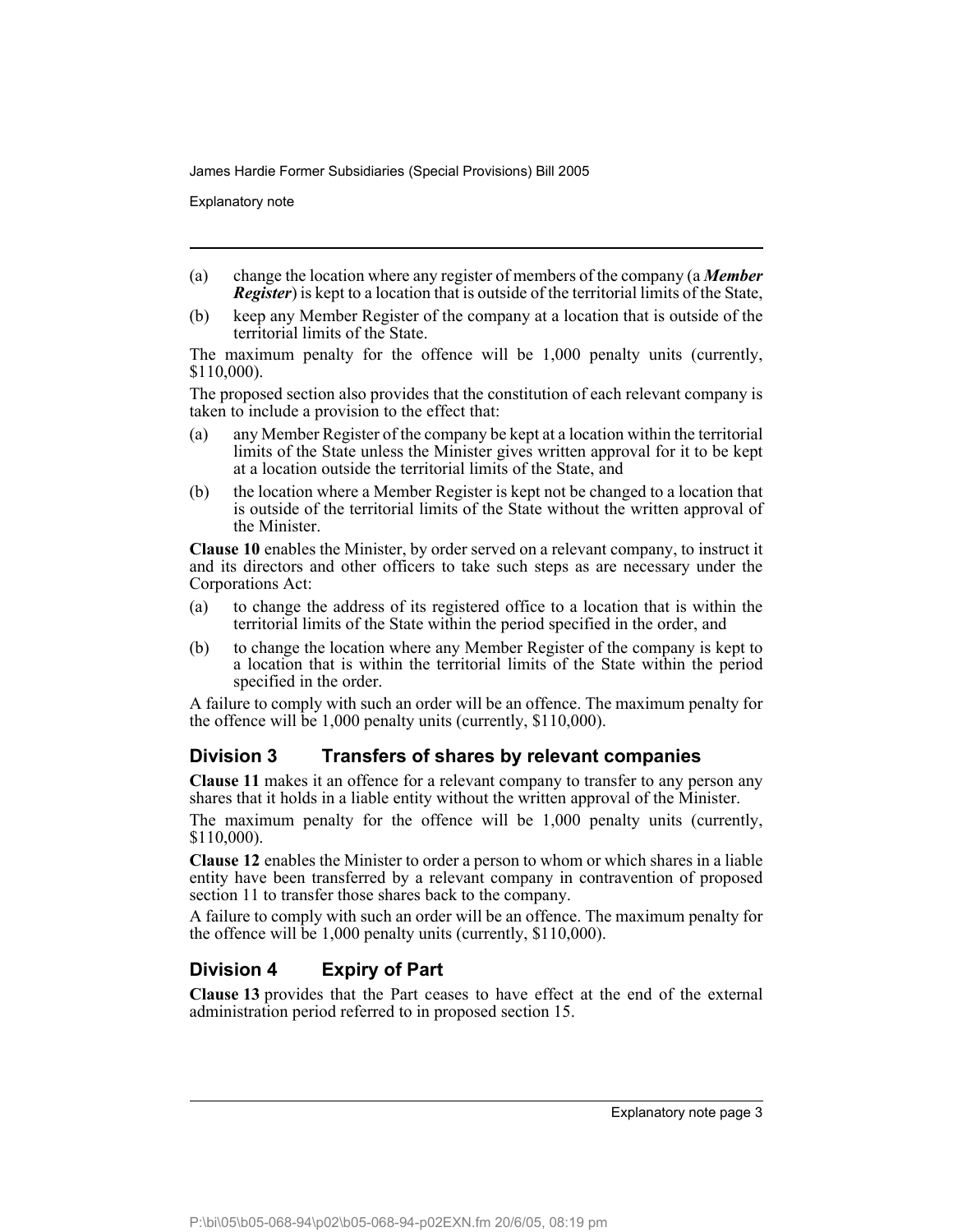Explanatory note

### **Division 5 Displacement of Corporations legislation**

**Clause 14** declares the provisions of Divisions 2 and 3 to be Corporations legislation displacement provisions for the purposes of section 5G of the *Corporations Act 2001* of the Commonwealth (the *Corporations Act*).

Some of the provisions of section 5G on which reliance is placed include the following:

Section 5G (5) of the Corporations Act provides that if a provision of a law of a State or Territory specifically:

- (a) authorises a person to give instructions to the directors or other officers of a company or body, or
- (b) requires the directors of a company or body to:
	- (i) comply with instructions given by a person, or
	- (ii) have regard to matters communicated to the company or body by a person, or
- (c) provides that a company or body is subject to the control or direction of a person,

a provision of the Corporations legislation does not:

- (d) prevent the person from giving an instruction to the directors or exercising control or direction over the company or body, or
- (e) prohibit a director from complying with the instruction or direction, or
- (f) impose a liability (whether civil or criminal) on a director for complying with the instruction or direction.

Section 5G (9) of the Corporations Act provides that if a provision of a law of a State or Territory provides that a provision is included, or taken to be included, in a company's constitution, the provision is included in the company's constitution even though the procedures and other requirements of that Act are not complied with in relation to the provision.

Section 5G (11) of the Corporations Act provides that if a State law declares a provision of a State law to be a Corporations legislation displacement provision, any provision of the Corporations legislation with which the State provision would otherwise be inconsistent does not apply to the extent necessary to avoid the inconsistency.

# **Part 3 External administration of liable entities**

### **Division 1 General**

**Clause 15** provides that, for the purposes of the proposed Act, the *external administration period* means the period:

(a) commencing on the date of assent to the proposed Act, and

Explanatory note page 4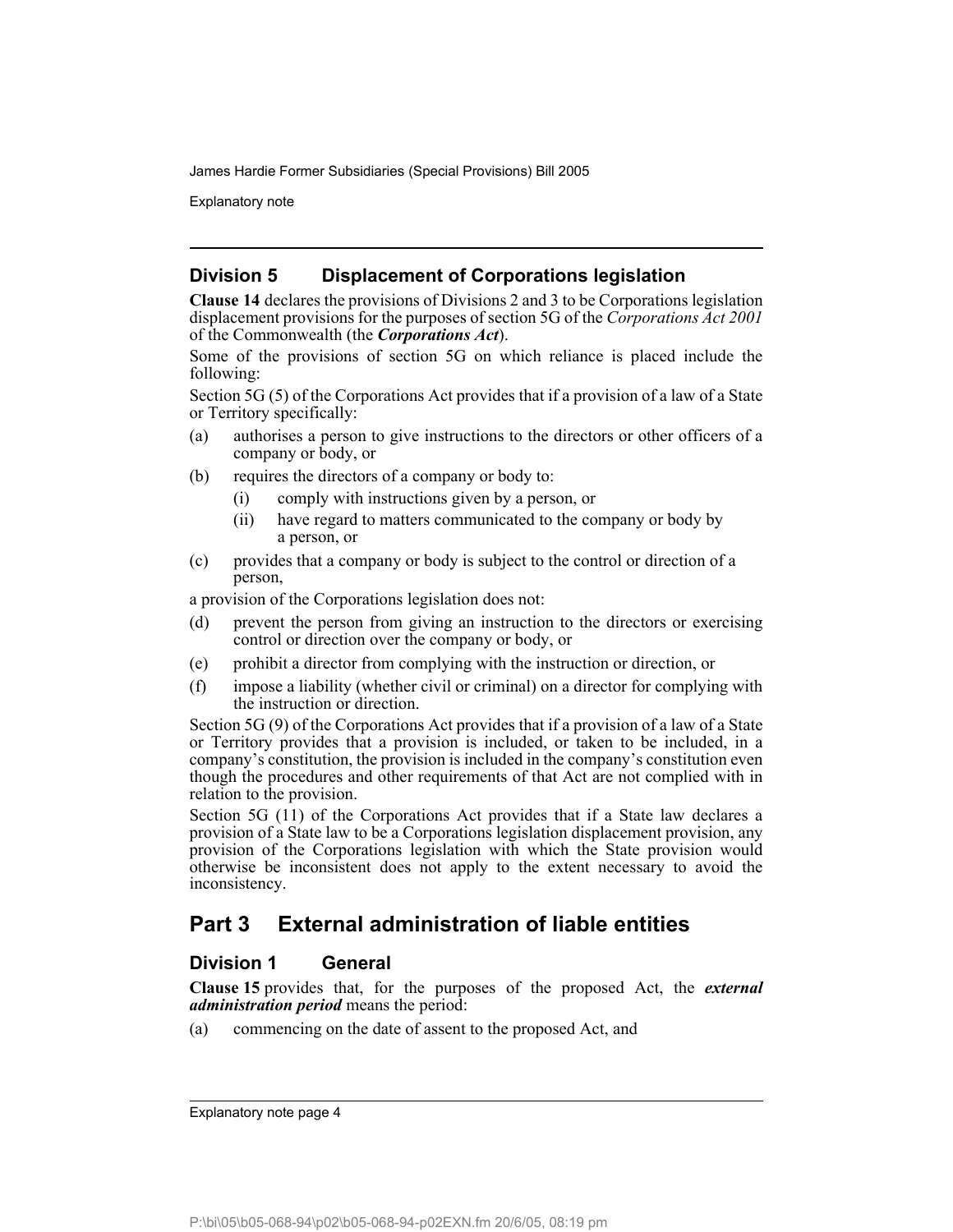Explanatory note

(b) ending at the end of the day appointed by the Governor under the proposed section for the termination of the external administration under Part 3.

**Clause 16** provides that during the external administration period a liable entity may only be externally administered in accordance with the provisions of Part 3.

### **Division 2 Management of liable entities**

**Clause 17** provides that a liable entity is to be managed during the external administration period in accordance with any applicable provisions of the Corporations Act or any other legislation, the constitution of the entity and the general law. However, this will be subject to the provisions of Parts 2 and 3.

**Clause 18** requires the powers of a liable entity to be exercised for certain limited purposes during the external administration period.

**Clause 19** enables the Minister to give each liable entity directions about the conduct of its external administration.

**Clause 20** requires a liable entity during the external administration period to include the expression "under NSW external administration" after its name in its public documents and negotiable instruments.

**Clause 21** enables a liable entity and its directors and other officers to conduct the business of the entity as provided by Part 3 during the external administration period even while the entity is insolvent.

**Clause 22** prevents the making of applications during the external administration period for the deregistration of a liable entity without the written consent of the Minister.

### **Division 3 Making and payment of claims**

**Clause 23** requires claims against a liable entity during the external administration period to be paid only in the manner permitted by the Division.

**Clause 24** permits both the funds of a liable entity and funds to be provided by any other person to be considered in determining whether or not there are or will be sufficient funds for the payment of claims against a liable entity.

**Clause 25** enables a liable entity to pay all claims against it in full and as and when they fall due for payment if there are sufficient funds to do so.

**Clause 26** enables the Minister, if there are insufficient funds for a liable entity to pay all claims against it, to apply to the Supreme Court for orders authorising the entity to pay some of its claims in part for a specified period and to defer the payment of other claims during that period.

However, the Supreme Court may not approve a scheme for the part payment or deferral of payment of claims against a liable entity during a period unless the scheme provides for the following: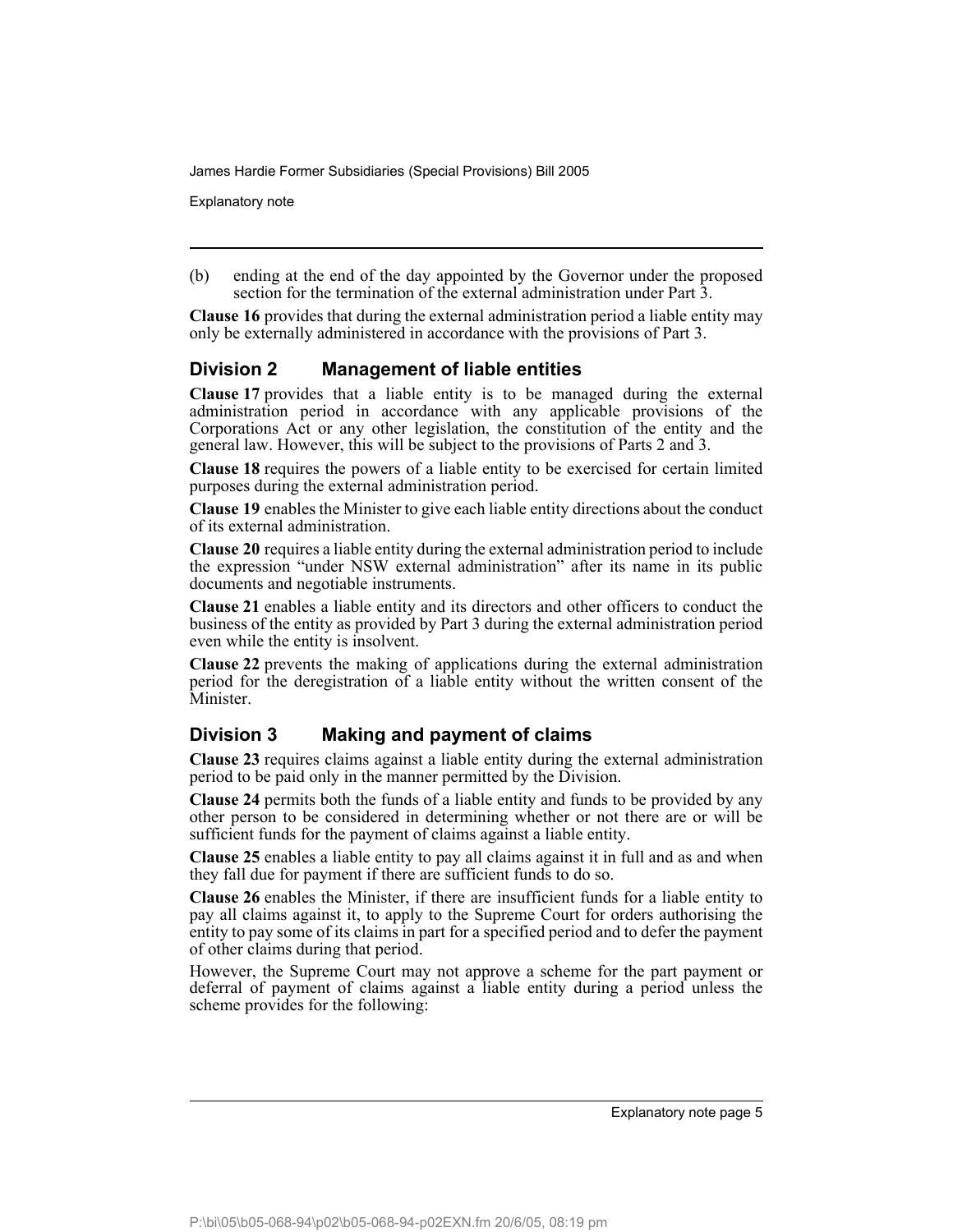Explanatory note

- (a) the payment in full of the operating expenses and claims processing expenses of the entity during the period in priority over claims of the kind referred to in paragraph  $(b)$  or  $(c)$ ,
- (b) the payment of claims for damages for personal injury or death during the period:
	- (i) in full, or
	- (ii) in part (calculated on an appropriate proportionate basis among claimants whose claims are payable when the period commences or become payable during that period),

in priority over claims of the kind referred to in paragraph (c),

(c) the payment in part, or the deferral of the payment, of any other kinds of claims during the period.

### **Division 4 Reporting requirements, information and assistance**

**Clause 27** requires a liable entity to provide certain financial accounts and statements concerning the entity's external administration for the periods specified by the Minister.

**Clause 28** requires a liable entity and its directors and other officers to provide the Minister with access to its books for inspection during the external administration period.

**Clause 29** requires directors and other officers of a liable entity to provide the Minister with certain assistance during the external administration period.

## **Division 5 Removal of directors of liable entities**

**Clause 30** enables the Minister to apply to the Supreme Court for orders removing a director of a liable entity from office and for the appointment of another person as a director. Such orders may be made only if the Supreme Court is satisfied that the director concerned has not faithfully performed or is not faithfully performing his or her duties as a director or has not observed or is not observing a requirement of the Court or of the proposed Act.

## **Division 6 Enforcement**

**Clause 31** provides that, for the purposes of the Division, an *authorised applicant* is:

- (a) the Minister, or
- (b) any other person who is authorised by the Minister under the proposed section.

**Clause 32** enables an authorised applicant to apply to the Supreme Court for an order to remedy or restrain a contravention of a provision of Part 3.

Explanatory note page 6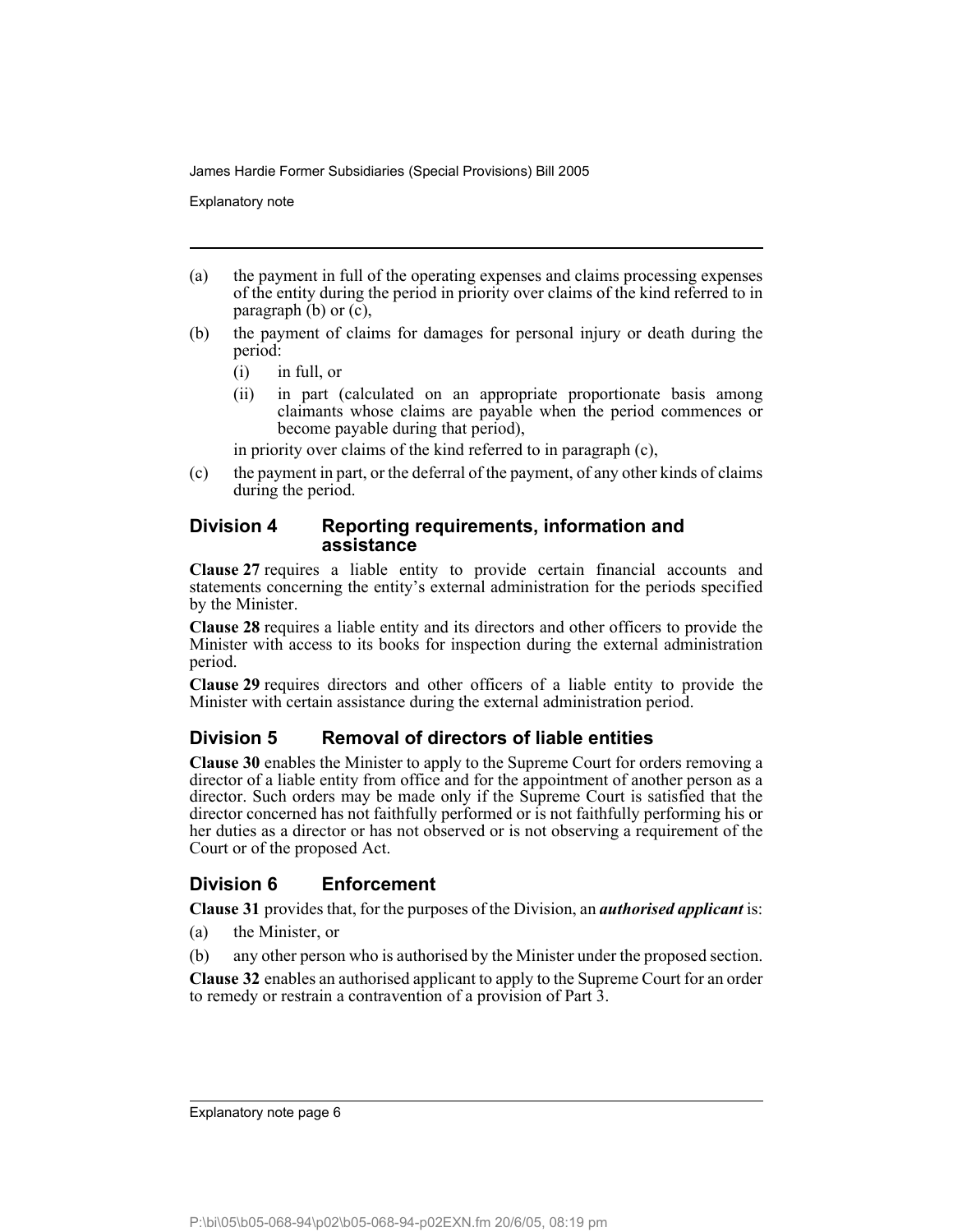Explanatory note

**Clause 33** enables a liable entity to apply to the Supreme Court or the Minister for advice or direction concerning its functions or the operation of the Part. It also enables the Minister to apply to the Supreme Court for similar advice or direction in respect of the Minister's functions and the operation of the Part. An applicant who acts in good faith in reliance on such advice or direction is protected from certain civil liability.

**Clause 34** enables the Supreme Court to request certain Australian and foreign courts and tribunals for assistance in the external administration of a liable entity under Part 3.

**Clause 35** provides that the exercise (or failure to exercise) certain functions conferred or imposed on the Governor, the Minister or an authorised applicant under Part 3 may not be:

- (a) challenged, reviewed, quashed or called into question before any court of law or administrative review body in any proceedings, or
- (b) restrained, removed or otherwise affected by any proceedings.

### **Division 7 Displacement of Corporations legislation**

**Clause 36** declares Divisions 1–6 of Part 3 to be Corporations legislation displacement provisions for the purposes of section 5G of the Corporations Act.

Some of the provisions of section 5G on which reliance is placed include the following:

Section 5G (4) of the Corporations Act provides that a provision of the Corporations legislation does not:

- (a) prohibit the doing of an act, or
- (b) impose a liability (whether civil or criminal) for doing an act,

if a provision of a law of a State or Territory specifically authorises or requires the doing of that act. Proposed section 21 specifically authorises a liable entity and its directors and other officers to conduct the entity's business as provided by Part 3 even if the entity is insolvent. Part 5.7B of the Corporations Act prohibits a company and its directors and officers from trading while insolvent.

Section 5G (5) of the Corporations Act provides that if a provision of a law of a State or Territory specifically:

- (a) authorises a person to give instructions to the directors or other officers of a company or body, or
- (b) requires the directors of a company or body to:
	- (i) comply with instructions given by a person, or
	- (ii) have regard to matters communicated to the company or body by a person, or
- (c) provides that a company or body is subject to the control or direction of a person,

Explanatory note page 7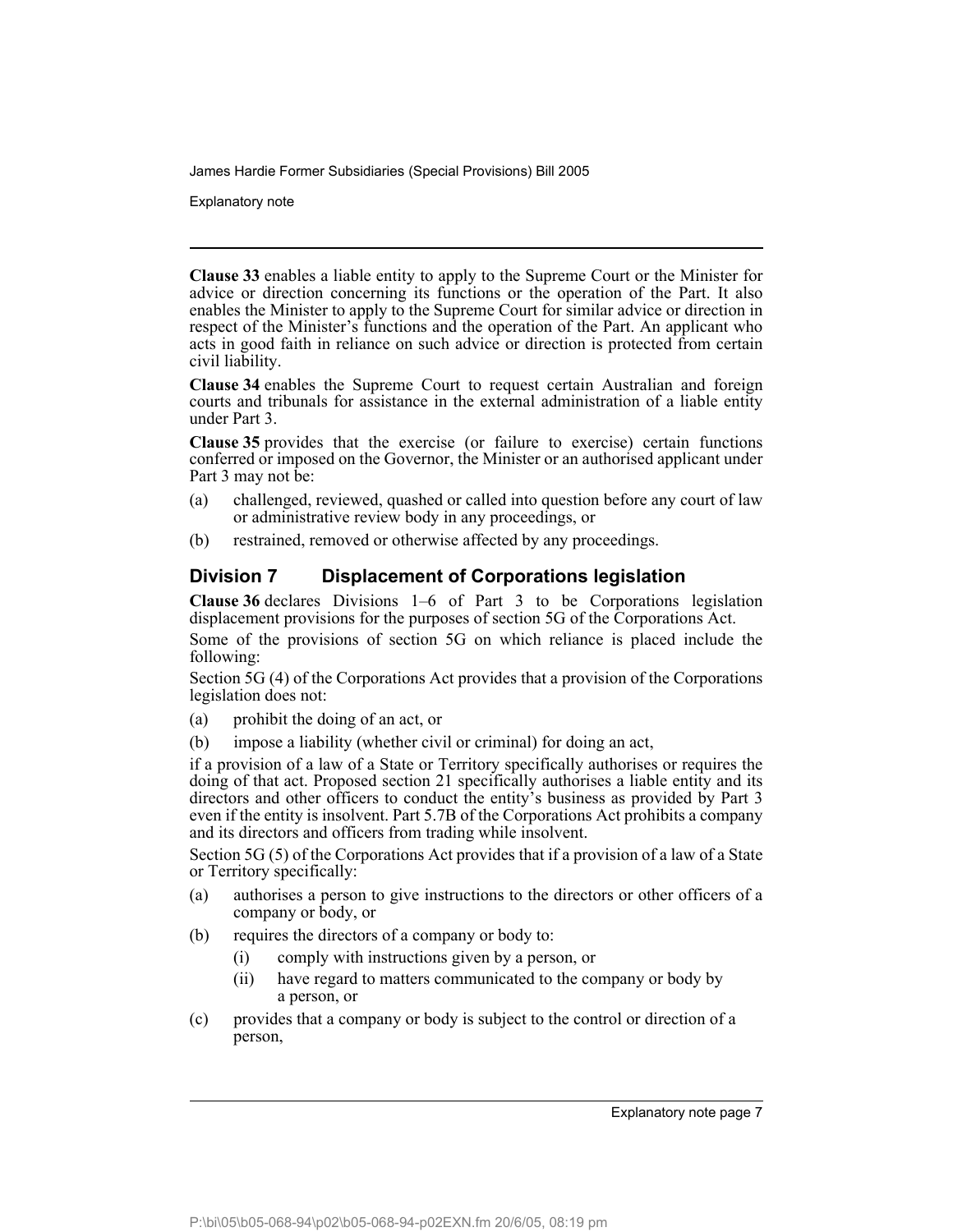Explanatory note

a provision of the Corporations legislation does not:

- (d) prevent the person from giving an instruction to the directors or exercising control or direction over the company or body, or
- (e) prohibit a director from complying with the instruction or direction, or
- (f) impose a liability (whether civil or criminal) on a director for complying with the instruction or direction.

Section 5G (6) of the Corporations Act provides that the provisions of Part 2B.6 and Part 5B.3 of that Act (which relate to the use of names) do not:

- (a) prohibit a company or other body from using a name if the use of the name is expressly provided for, or authorised by, a provision of a law of a State or Territory, or
- (b) require a company or other body to use a word as part of its name if the company or body is expressly authorised not to use that word by a provision of a law of a State or Territory.

Section 5G (8) of the Corporations Act provides that the provisions of Chapter 5 of that Act do not apply to a scheme of arrangement, receivership, winding up or other external administration of a company to the extent to which the scheme, receivership, winding up or administration is carried out in accordance with a provision of a law of a State or Territory.

Section 5G (9) of the Corporations Act provides that if a provision of a law of a State or Territory provides that a provision is included, or taken to be included, in a company's constitution, the provision is included in the company's constitution even though the procedures and other requirements of that Act are not complied with in relation to the provision. Proposed section 30 (3) provides that certain provisions relating to the removal of directors are taken to be part of the constitution of a liable entity.

Section 5G (11) of the Corporations Act provides that if a State law declares a provision of a State law to be a Corporations legislation displacement provision, any provision of the Corporations legislation with which the State provision would otherwise be inconsistent does not apply to the extent necessary to avoid the inconsistency.

# **Part 4 Miscellaneous**

**Clause 37** provides that a transfer of shares that the Minister has instructed under proposed section 12 is not subject to State tax.

**Clause 38** enables the Minister to delegate his or her functions under the proposed Act to certain persons.

**Clause 39** makes provision for the service of documents under the proposed Act.

**Clause 40** provides for the circumstances in which directors and managers of corporations will be taken to be liable for offences committed by corporations under the proposed Act or regulations.

Explanatory note page 8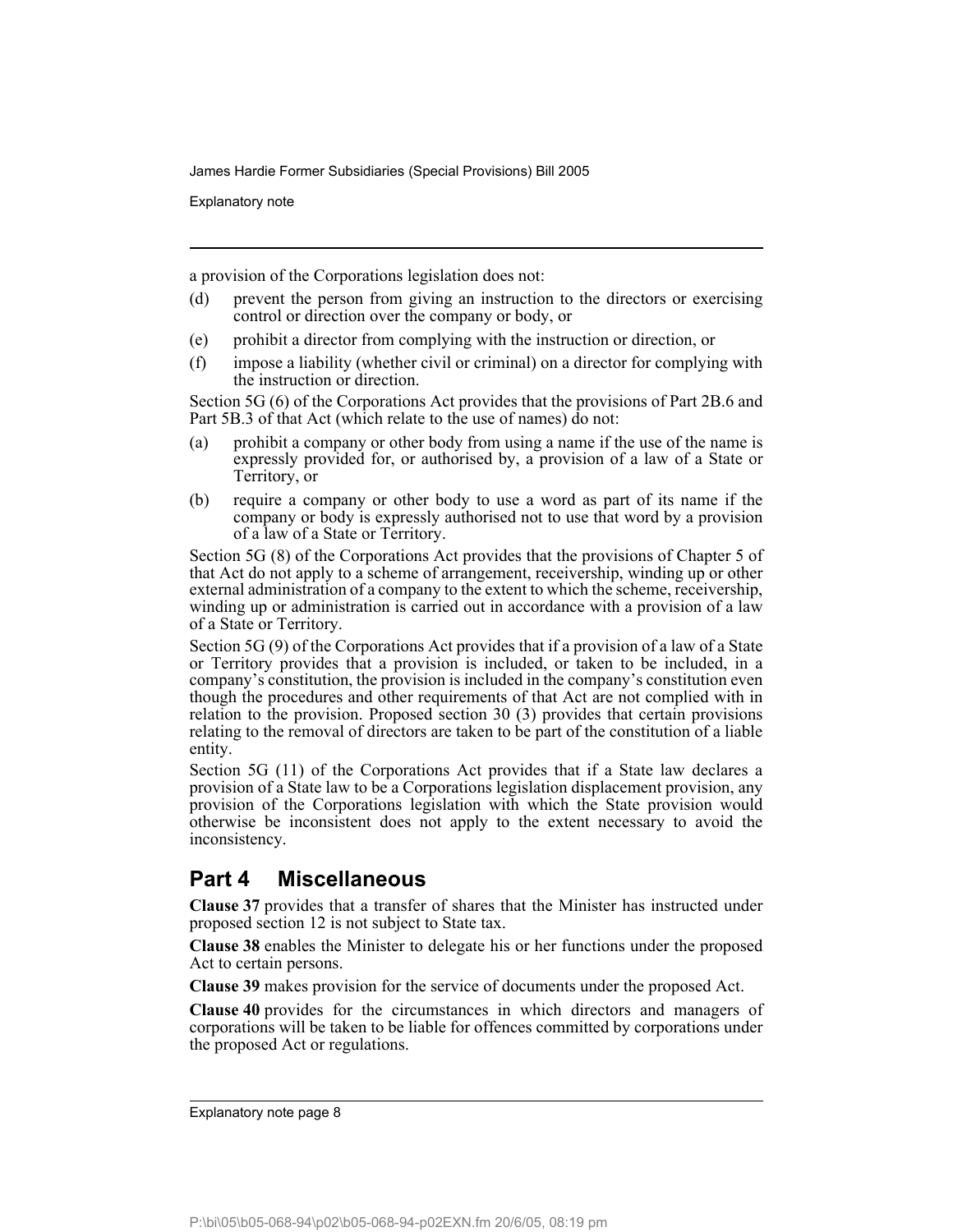Explanatory note

**Clause 41** provides that proceedings for an offence against the proposed Act or the regulations may be dealt with summarily by a Local Court or the Supreme Court. However, if dealt with by a Local Court, the maximum monetary penalty that the Local Court may impose is 100 penalty units (currently, \$11,000).

**Clause 42** enables the Governor to make regulations for the purposes of the proposed Act.

**Clause 43** is a formal provision that gives effect to the savings, transitional and other provisions set out in Schedule 1.

**Clause 44** is a formal provision that gives effect to the amendment to the *Subordinate Legislation Act 1989* set out in Schedule 2.

# **Schedule 1 Savings, transitional and other provisions**

**Schedule 1** contains savings, transitional and other provisions consequent on the enactment of the proposed Act.

# **Schedule 2 Amendment of Subordinate Legislation Act 1989**

**Schedule 2** amends the *Subordinate Legislation Act 1989* to ensure that regulations made under the proposed Act are excluded instruments for the purposes of that Act.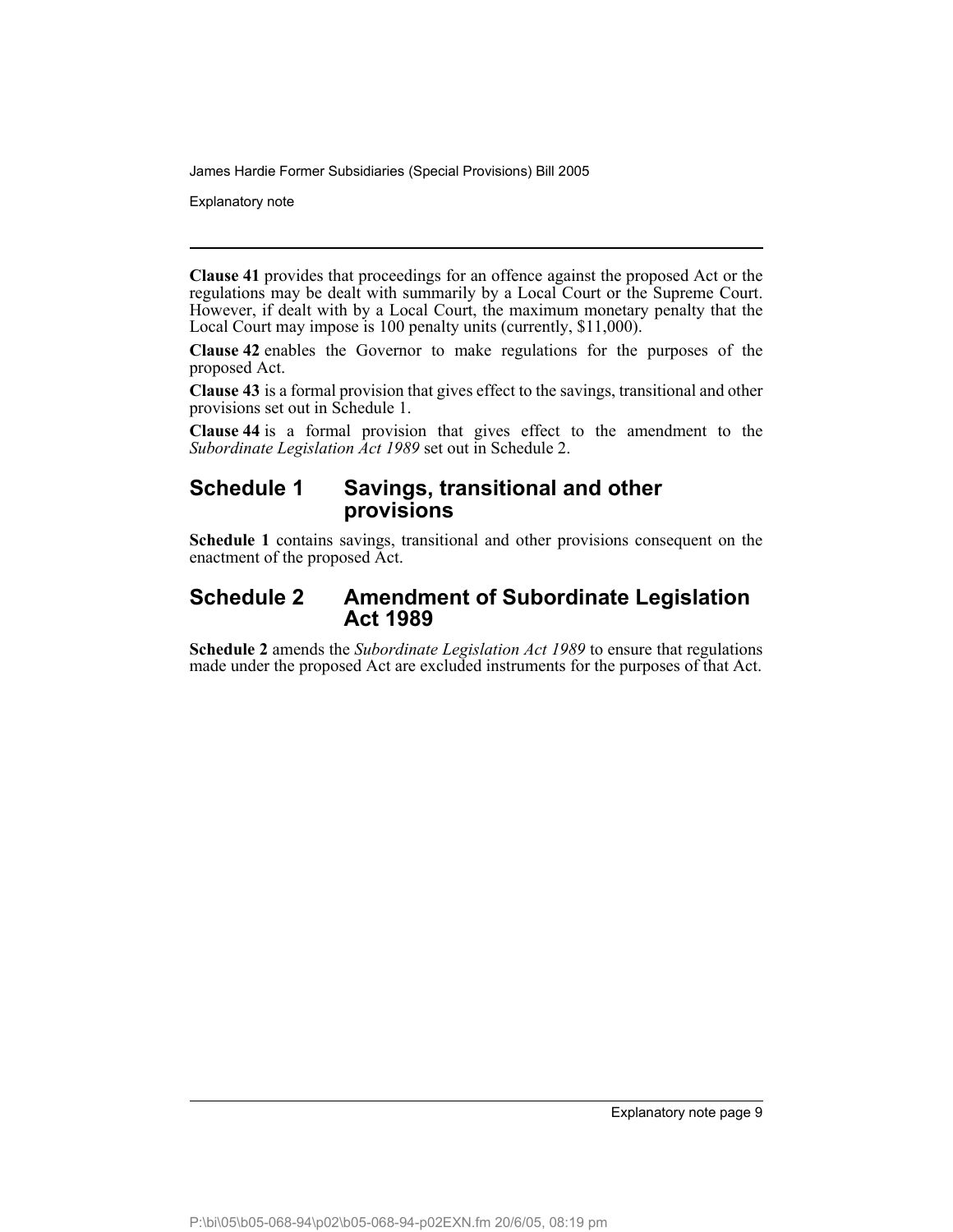Explanatory note

Explanatory note page 10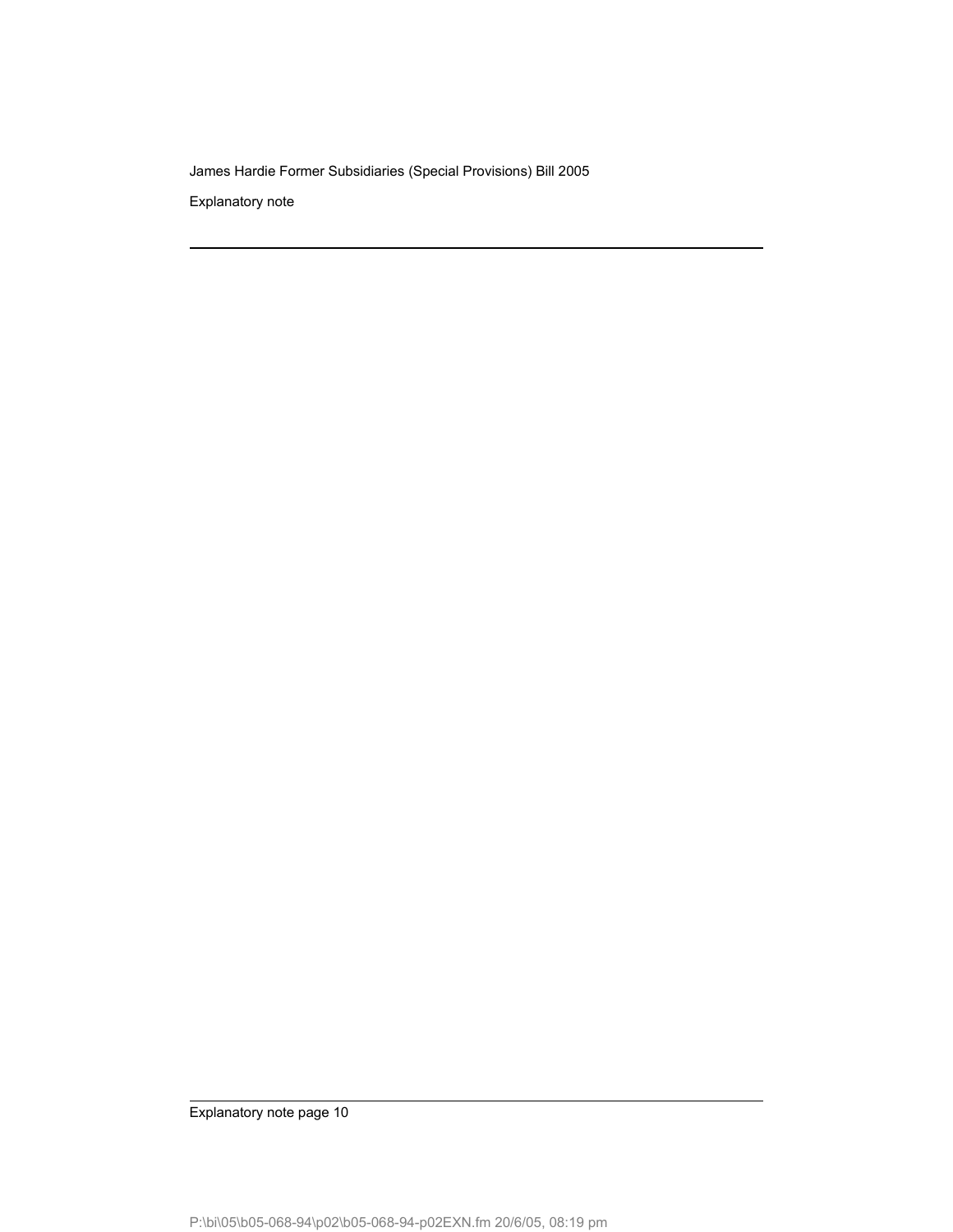First print



New South Wales

# **James Hardie Former Subsidiaries (Special Provisions) Bill 2005**

# **Contents**

|        |                    |                                                                                        | Page           |
|--------|--------------------|----------------------------------------------------------------------------------------|----------------|
| Part 1 | <b>Preliminary</b> |                                                                                        |                |
|        | Name of Act<br>1   |                                                                                        | 2              |
|        | 2                  | Commencement                                                                           | $\overline{2}$ |
|        | 3<br>Definitions   |                                                                                        | $\overline{2}$ |
|        | 4                  | Extraterritorial operation of Act                                                      | 4              |
|        | 5                  | Construction of legislation so as not to exceed the legislative<br>power of Parliament | 5              |
|        | 6                  | Act to bind State and other jurisdictions                                              | 5              |
| Part 2 |                    | Limitations on corporate restructuring                                                 |                |
|        | <b>Division 1</b>  | Interpretation                                                                         |                |
|        | Definitions<br>7   |                                                                                        | 6              |
|        | <b>Division 2</b>  | <b>Registered offices and Member Registers</b>                                         |                |
|        | 8                  | Registered offices to be within the State                                              | 6              |
|        |                    |                                                                                        |                |

b05-068-94.p02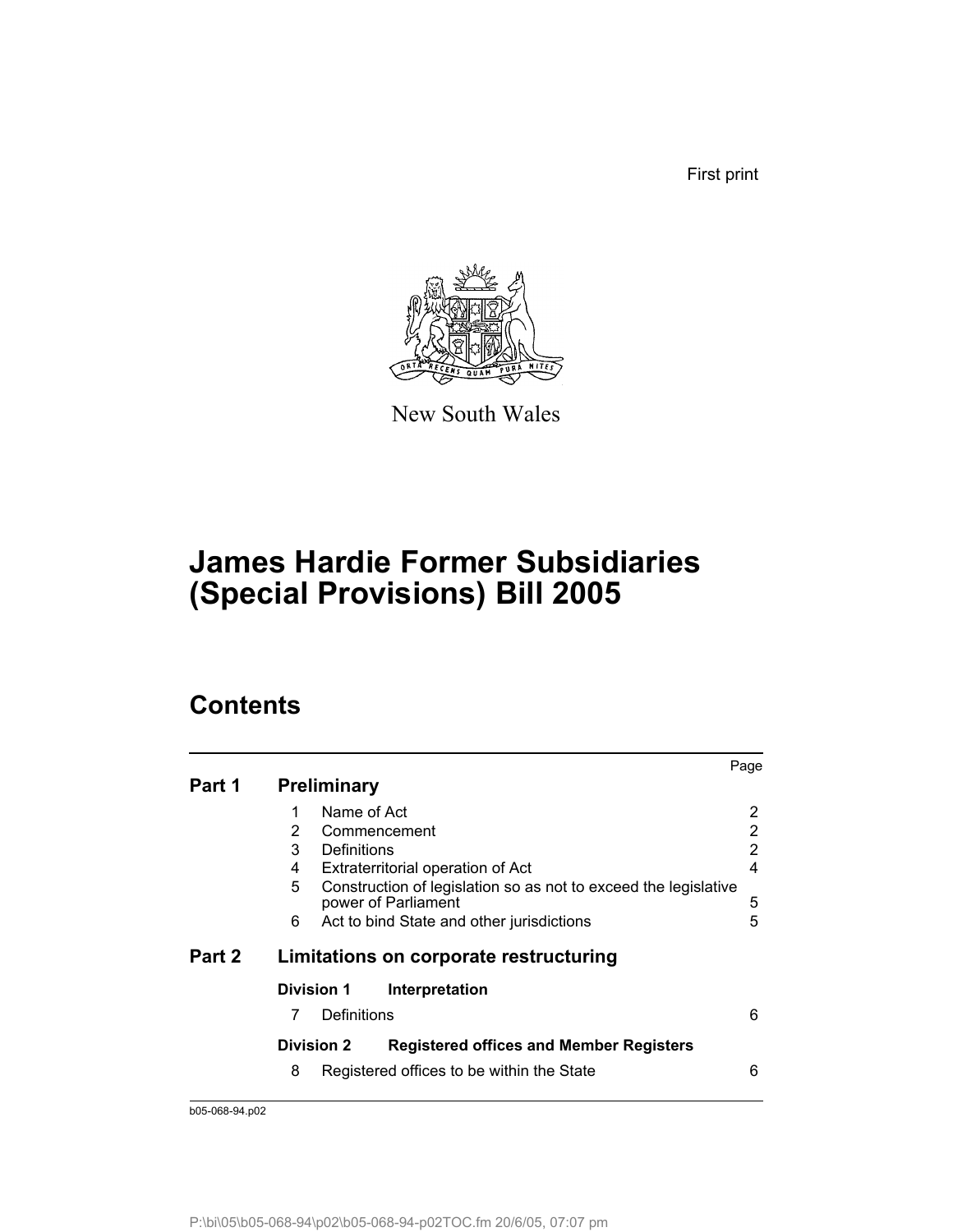#### **Contents**

|        |                |                   |                                                                                                                                                  | Page           |
|--------|----------------|-------------------|--------------------------------------------------------------------------------------------------------------------------------------------------|----------------|
|        | 9<br>10        |                   | Member Register to be within the State<br>Orders to relocate registered office or Member Register to                                             | 7              |
|        |                | the State         |                                                                                                                                                  | 8              |
|        |                | <b>Division 3</b> | Transfers of shares by relevant companies                                                                                                        |                |
|        | 11<br>12       |                   | Certain transfers of shares in liable entities prohibited<br>Orders requiring transfer of shares back to relevant company 8                      | 8              |
|        |                | <b>Division 4</b> | <b>Expiry of Part</b>                                                                                                                            |                |
|        | 13             |                   | Part expires when external administration period ends                                                                                            | 9              |
|        |                | <b>Division 5</b> | <b>Displacement of Corporations legislation</b>                                                                                                  |                |
|        | 14             |                   | Displacement of certain provisions of Corporations legislation 9                                                                                 |                |
| Part 3 |                |                   | <b>External administration of liable entities</b>                                                                                                |                |
|        |                | <b>Division 1</b> | General                                                                                                                                          |                |
|        | 15             |                   | External administration period                                                                                                                   | 12             |
|        | 16             |                   | External administration must be conducted under this Part                                                                                        | 12             |
|        |                | <b>Division 2</b> | <b>Management of liable entities</b>                                                                                                             |                |
|        | 17<br>18<br>19 |                   | Management during external administration period<br>Conduct of business during external administration period<br><b>Directions from Minister</b> | 13<br>13<br>14 |
|        | 20             |                   | Notification that liable entity under external administration                                                                                    | 14             |
|        | 21<br>22       |                   | Liable entity may continue to trade while insolvent<br>Deregistration of liable entities                                                         | 14<br>14       |
|        |                | <b>Division 3</b> | <b>Making and payment of claims</b>                                                                                                              |                |
|        | 23             |                   | Claims payable only as permitted by this Division                                                                                                | 15             |
|        | 24             |                   | Determination of whether sufficient funds                                                                                                        | 15             |
|        | 25<br>26       |                   | Payments during period of sufficient funds<br>Minister may apply to Supreme Court if insufficient funds                                          | 15<br>15       |
|        |                |                   |                                                                                                                                                  |                |
|        |                | <b>Division 4</b> | Reporting requirements, information and<br>assistance                                                                                            |                |
|        | 27             |                   | External administration accounts                                                                                                                 | 17             |
|        | 28<br>29       |                   | Inspection of books<br>Assistance from officers of liable entity                                                                                 | 18<br>18       |
|        |                | <b>Division 5</b> | <b>Removal of directors of liable entities</b>                                                                                                   |                |
|        | 30             |                   | Supreme Court may order removal of directors                                                                                                     | 18             |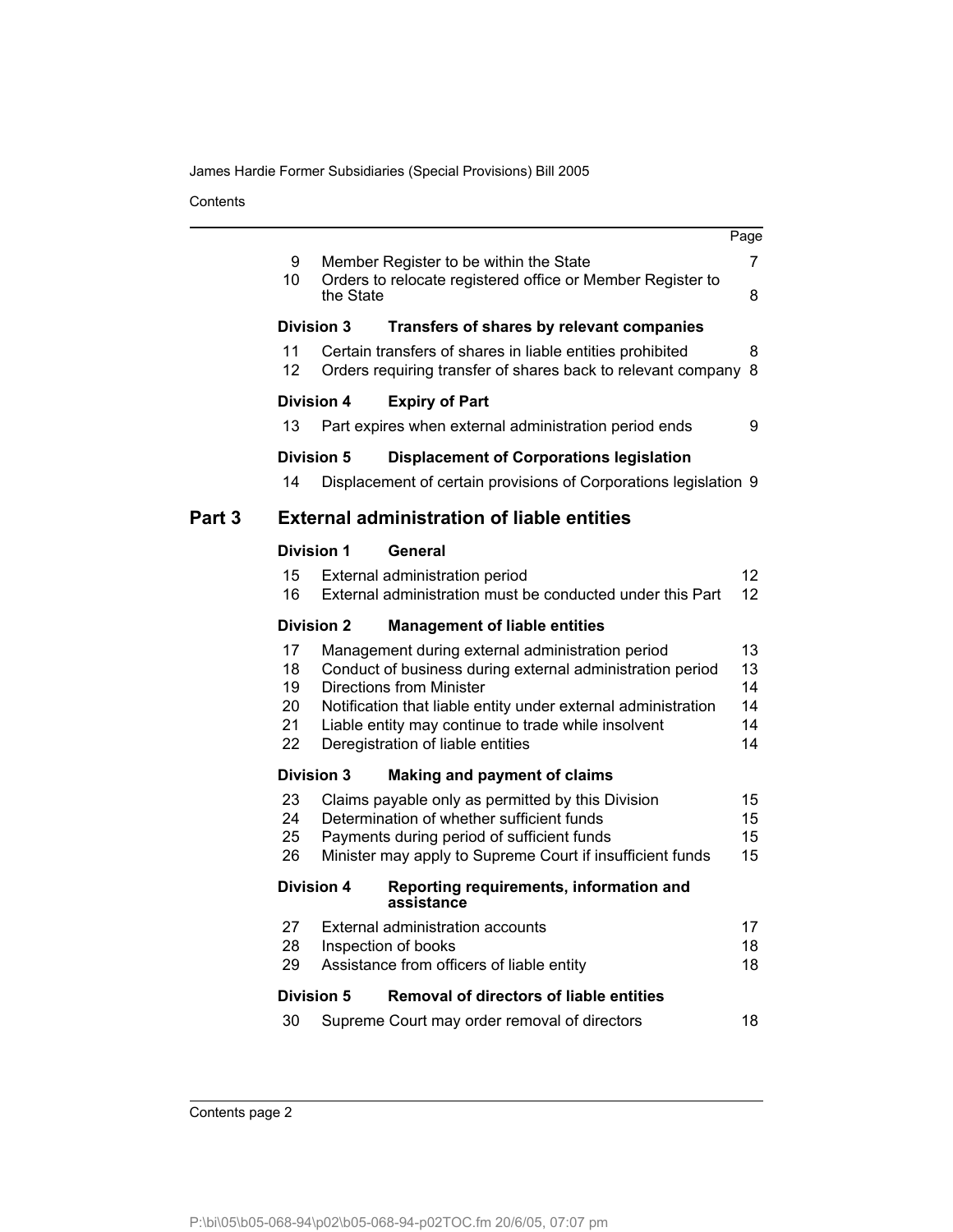**Contents** 

|                   |                   |                                                                                       | Page |
|-------------------|-------------------|---------------------------------------------------------------------------------------|------|
|                   | Division 6        | <b>Enforcement</b>                                                                    |      |
|                   | 31                | Meaning of "authorised applicant"                                                     | 19   |
|                   | 32                | Enforcement of provisions of this Part                                                | 20   |
|                   | 33                | Advice or directions concerning provisions of this Part                               | 20   |
|                   | 34                | Supreme Court may request non-NSW court or tribunal to<br>act in its aid              | 20   |
|                   | 35                | Protection for exercise of certain functions during external<br>administration period | 21   |
|                   | <b>Division 7</b> | <b>Displacement of Corporations legislation</b>                                       |      |
|                   | 36                | Displacement of certain provisions of the Corporations Act                            | 22   |
| Part 4            |                   | <b>Miscellaneous</b>                                                                  |      |
|                   | 37                | Exemption from State tax                                                              | 25   |
|                   | 38                | Delegation                                                                            | 25   |
|                   | 39                | Service of documents                                                                  | 25   |
|                   | 40                | Offences by corporations                                                              | 26   |
|                   | 41                | Nature of proceedings for offences                                                    | 26   |
|                   | 42                | Regulations                                                                           | 26   |
|                   | 43                | Savings, transitional and other provisions                                            | 26   |
|                   | 44                | Amendment of Subordinate Legislation Act 1989 No 146                                  | 27   |
| <b>Schedule 1</b> |                   | Savings, transitional and other provisions                                            | 28   |
| <b>Schedule 2</b> |                   | <b>Amendment of Subordinate Legislation Act</b><br>1989                               | 29   |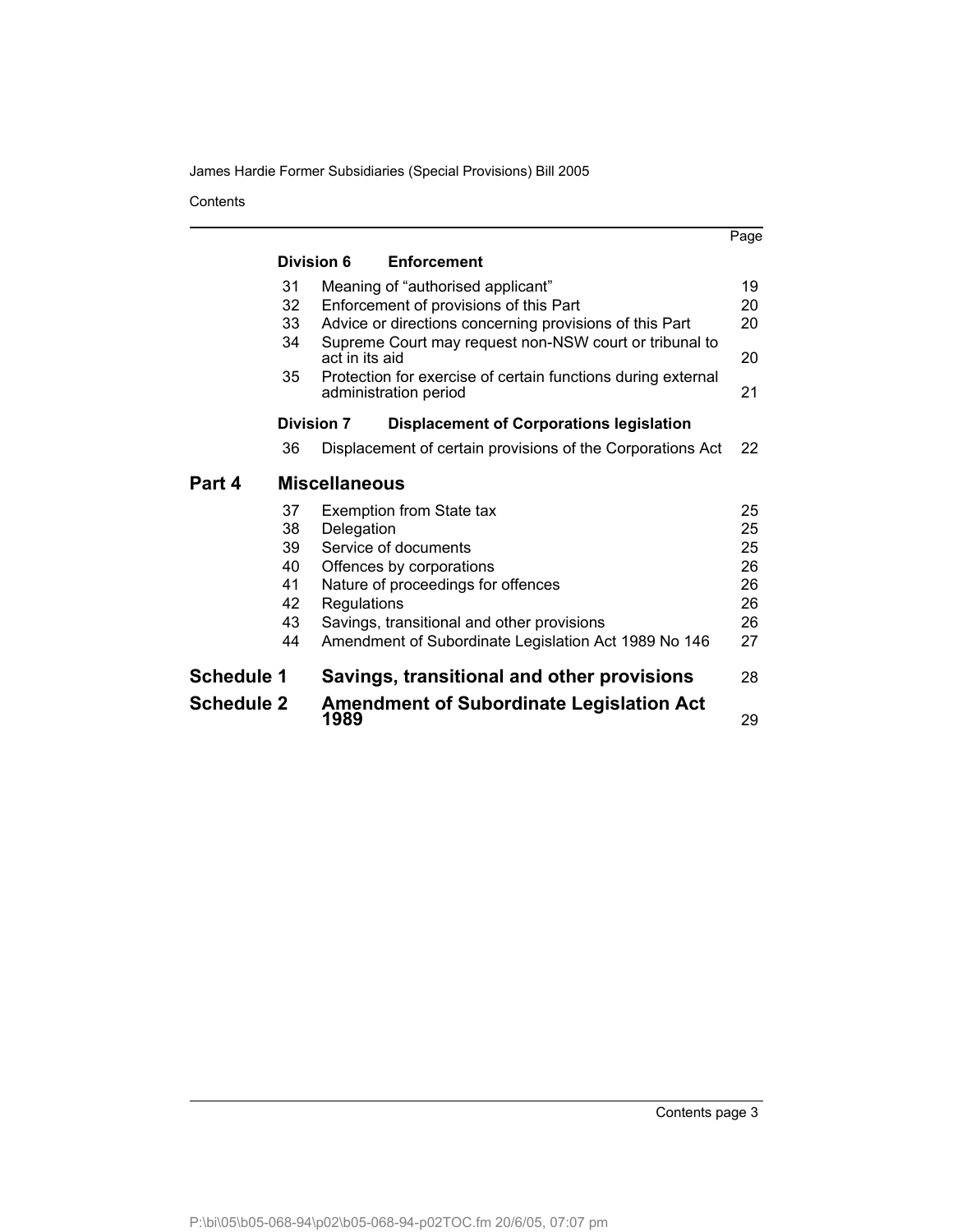**Contents** 

Page

Contents page 4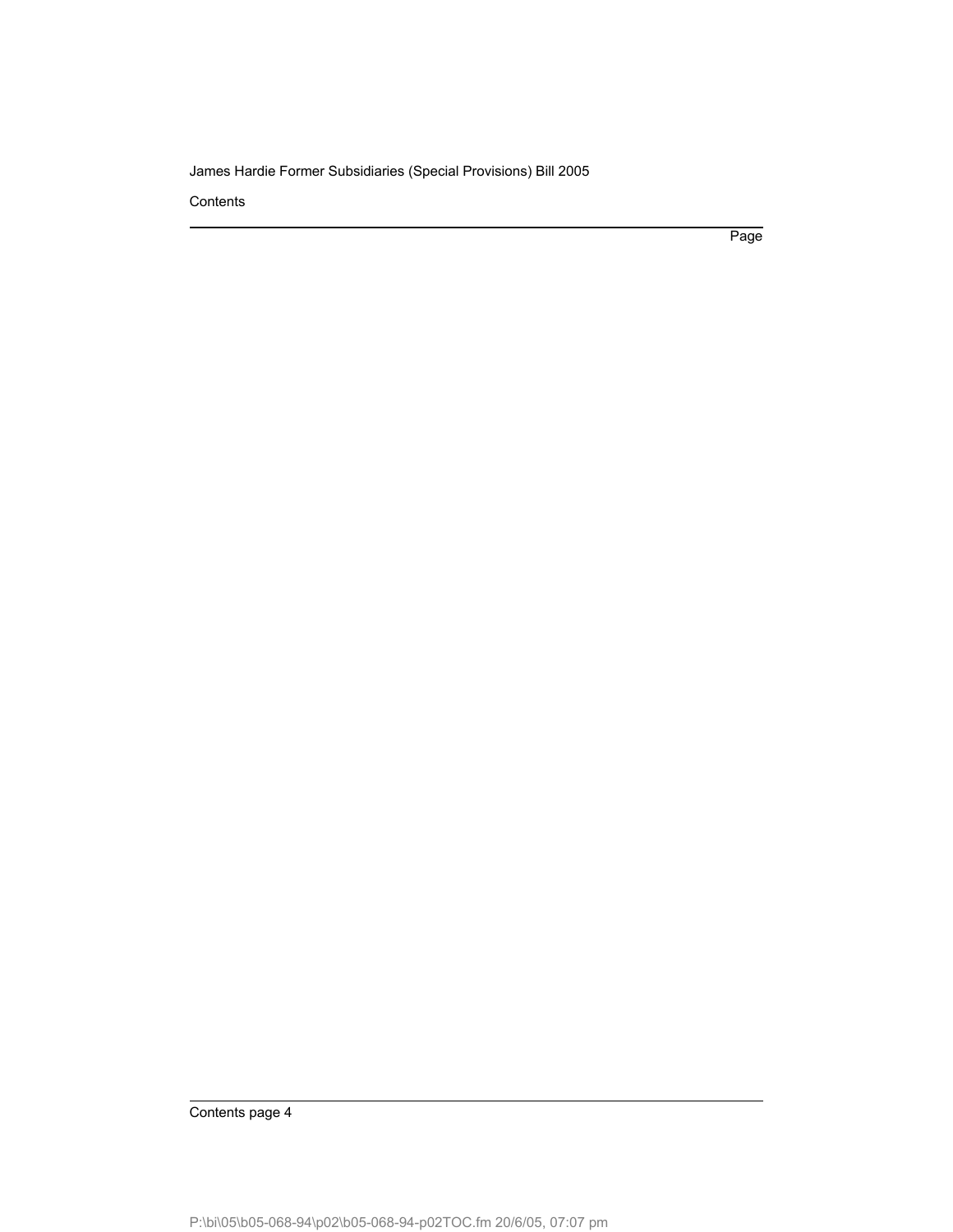

New South Wales

No , 2005

## **A Bill for**

An Act to provide for the external administration of certain former subsidiaries of the James Hardie corporate group and to place limitations on corporate restructuring by those subsidiaries and associated companies; and for other purposes.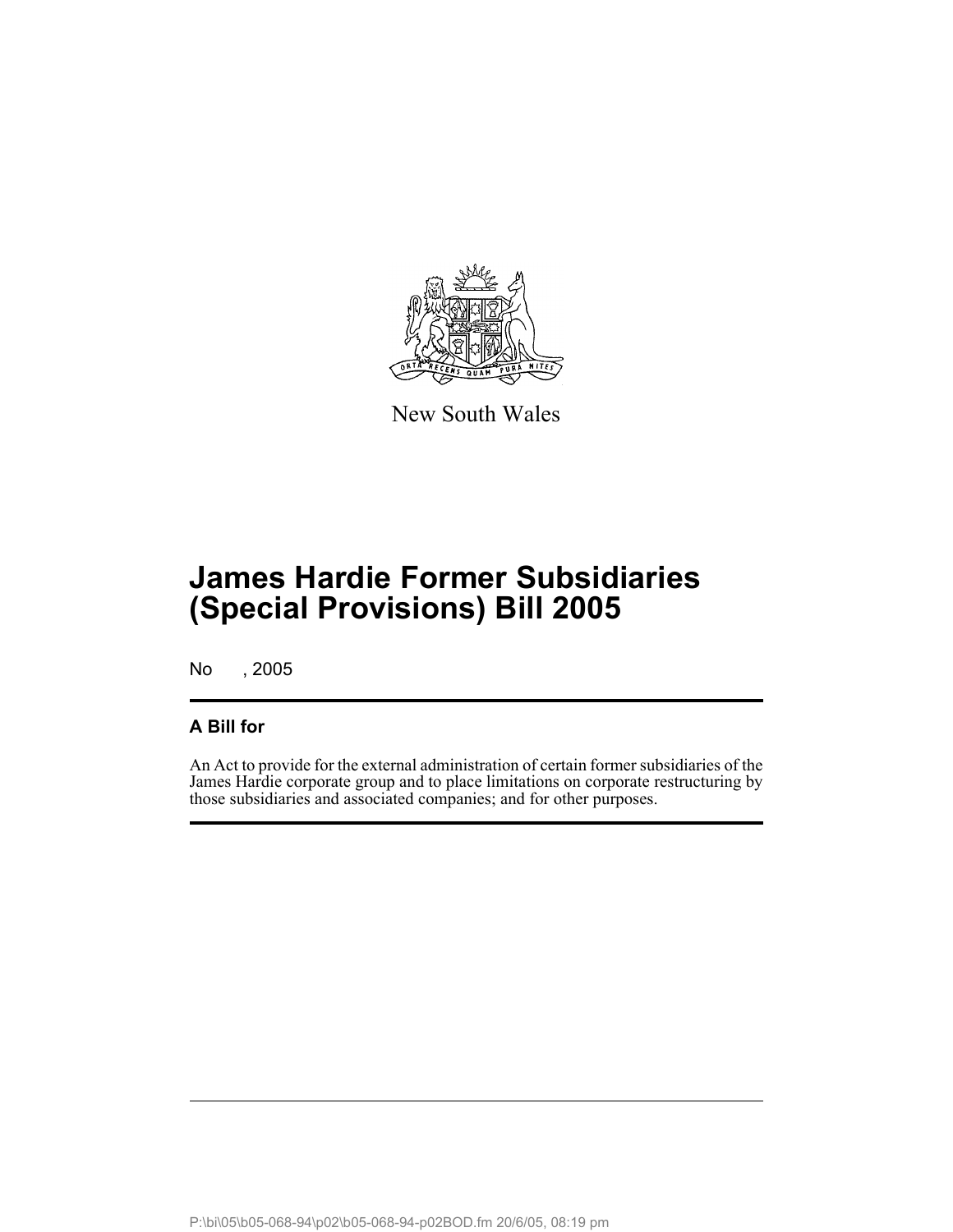Part 1 Preliminary

<span id="page-15-2"></span><span id="page-15-1"></span><span id="page-15-0"></span>

|              |     | The Legislature of New South Wales enacts:                                                                                                                                                                                                                                              | 1                    |
|--------------|-----|-----------------------------------------------------------------------------------------------------------------------------------------------------------------------------------------------------------------------------------------------------------------------------------------|----------------------|
| Part 1       |     | <b>Preliminary</b>                                                                                                                                                                                                                                                                      | 2                    |
| 1            |     | <b>Name of Act</b>                                                                                                                                                                                                                                                                      | 3                    |
|              |     | This Act is the James Hardie Former Subsidiaries (Special Provisions)<br><i>Act</i> 2005.                                                                                                                                                                                               | 4<br>5               |
| $\mathbf{2}$ |     | <b>Commencement</b>                                                                                                                                                                                                                                                                     | 6                    |
|              |     | This Act commences on the date of assent to this Act.                                                                                                                                                                                                                                   | $\overline{7}$       |
| 3            |     | <b>Definitions</b>                                                                                                                                                                                                                                                                      | 8                    |
|              | (1) | In this Act:                                                                                                                                                                                                                                                                            | 9                    |
|              |     | <b>ABN 60</b> means the company registered under the Corporations Act<br>immediately before the introduction day as ABN 60 Pty Limited<br>(ACN 000 009 263) that was formerly called James Hardie Industries<br>Limited, and includes any successor to or continuation of that company. | 10<br>11<br>12<br>13 |
|              |     | <b>ABN</b> 60 Foundation means the company registered under the<br>Corporations Act immediately before the introduction day as ABN 60<br>Foundation Limited (ACN 106 266 611), and includes any successor to<br>or continuation of that company.                                        | 14<br>15<br>16<br>17 |
|              |     | <b>Amaba</b> means the company registered under the Corporations Act<br>immediately before the introduction day as Amaba Pty Limited<br>(ACN 000 387 342) that was formerly called Jsekarb Pty Limited, and<br>includes any successor to or continuation of that company.               | 18<br>19<br>20<br>21 |
|              |     | Amaca means the company registered under the Corporations Act<br>immediately before the introduction day as Amaca Pty Limited<br>(ACN 000 035 512) that was formerly called James Hardie $\&$ Coy Pty<br>Limited, and includes any successor to or continuation of that company.        | 22<br>23<br>24<br>25 |
|              |     | <b>assent day</b> means the day on which this Act received the Royal Assent.                                                                                                                                                                                                            | 26                   |
|              |     | <i>claim</i> means any claim, demand, action, cause of action or proceedings<br>(whether based in tort, in contract, under legislation or otherwise).                                                                                                                                   | 27<br>28             |
|              |     | <i>claims processing expenses</i> of a liable entity means any of the<br>following incurred by the entity in connection with the management of<br>claims made against the entity:                                                                                                       | 29<br>30<br>31       |
|              |     | (a)<br>expenses, charges or other costs for the provision of legal<br>services to the entity,                                                                                                                                                                                           | 32<br>33             |
|              |     | expenses, charges or other costs for the provision of expert<br>(b)<br>evidence or for the provision of other professional advice to the<br>entity,                                                                                                                                     | 34<br>35<br>36       |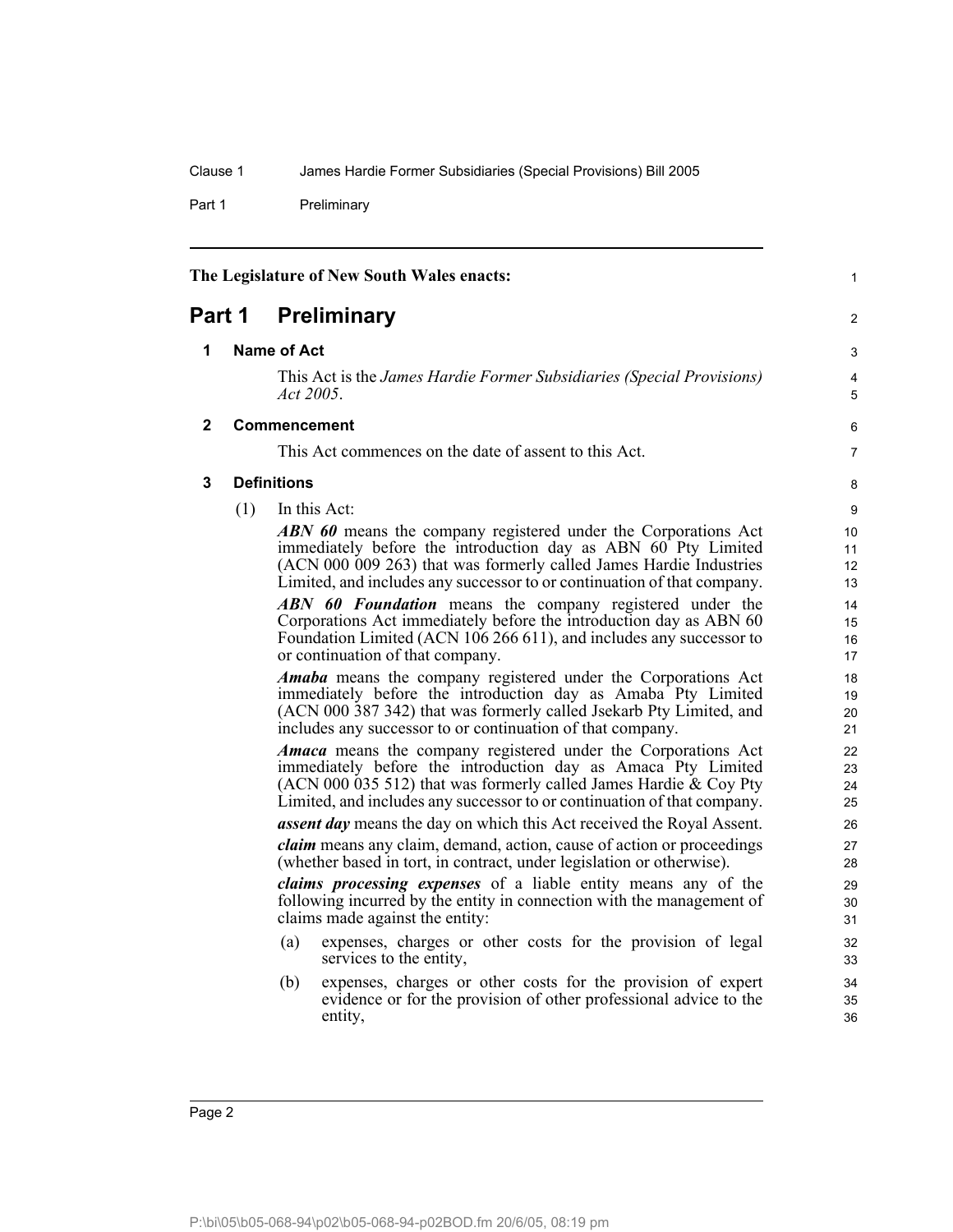Preliminary **Preliminary** Part 1

| (c) | expenses, charges or other costs arising out of proceedings in a<br>court or other tribunal or the use of any structured negotiation<br>process for the settlement of claims (including mediation,                     | 1<br>$\overline{2}$<br>3 |
|-----|------------------------------------------------------------------------------------------------------------------------------------------------------------------------------------------------------------------------|--------------------------|
|     | conciliation or arbitration).                                                                                                                                                                                          | 4                        |
|     | <b>Compensation Foundation</b> means the company registered under the<br>Corporations Act immediately before the introduction day as the                                                                               | 5<br>6                   |
|     | Medical Research and Compensation Foundation (ACN 095 924 137),                                                                                                                                                        | $\overline{7}$           |
|     | and includes any successor to or continuation of that company.                                                                                                                                                         | 8                        |
|     | <i>contravene</i> includes fail to comply with.                                                                                                                                                                        | 9                        |
|     | <b>Corporations Act</b> means the Corporations Act 2001 of the<br>Commonwealth.                                                                                                                                        | 10 <sup>1</sup><br>11    |
|     | <b>Corporations legislation</b> means the Corporations legislation to which                                                                                                                                            | 12                       |
|     | Part 1.1A of the Corporations Act applies.                                                                                                                                                                             | 13                       |
|     | <i>damages</i> includes any form of monetary compensation.                                                                                                                                                             | 14                       |
|     | <i>exercise</i> a function includes perform a duty.                                                                                                                                                                    | 15                       |
|     | external administration period—see section 15.                                                                                                                                                                         | 16                       |
|     | <i>function</i> includes a power, authority or duty.                                                                                                                                                                   | 17                       |
|     | <i>general law</i> means the common law and equity.                                                                                                                                                                    | 18                       |
|     | <i>introduction day</i> means the day on which the Bill for this Act was first<br>introduced into Parliament.                                                                                                          | 19<br>20                 |
|     | <i>legislation</i> includes:                                                                                                                                                                                           | 21                       |
| (a) | any statute of a legislature (whether enacted or made in Australia<br>or elsewhere), or                                                                                                                                | 22<br>23                 |
| (b) | any proclamation, regulation, rule, by-law, order or any other<br>kind of subordinate legislation (however described) made under<br>the authority of a statute (whether enacted or made in Australia<br>or elsewhere). | 24<br>25<br>26<br>27     |
|     | <i>liable entity</i> means each of the following:                                                                                                                                                                      | 28                       |
| (a) | ABN 60,                                                                                                                                                                                                                | 29                       |
| (b) | Amaba,                                                                                                                                                                                                                 | 30                       |
| (c) | Amaca.                                                                                                                                                                                                                 | 31                       |
|     | <i>management</i> of claims includes the handling, finalisation or payment of<br>such claims.                                                                                                                          | 32<br>33                 |
|     | <b>Member Register</b> of a company means a register of members of the<br>company kept under Chapter 2C of the Corporations Act.                                                                                       | 34<br>35                 |
|     | <b>MRCF</b> Investments means the company registered under the                                                                                                                                                         | 36                       |
|     | Corporations Act immediately before the introduction day as MRCF<br>(Investments) Pty Limited (ACN 095 926 837), and includes any                                                                                      | 37                       |
|     | successor to or continuation of that company.                                                                                                                                                                          | 38<br>39                 |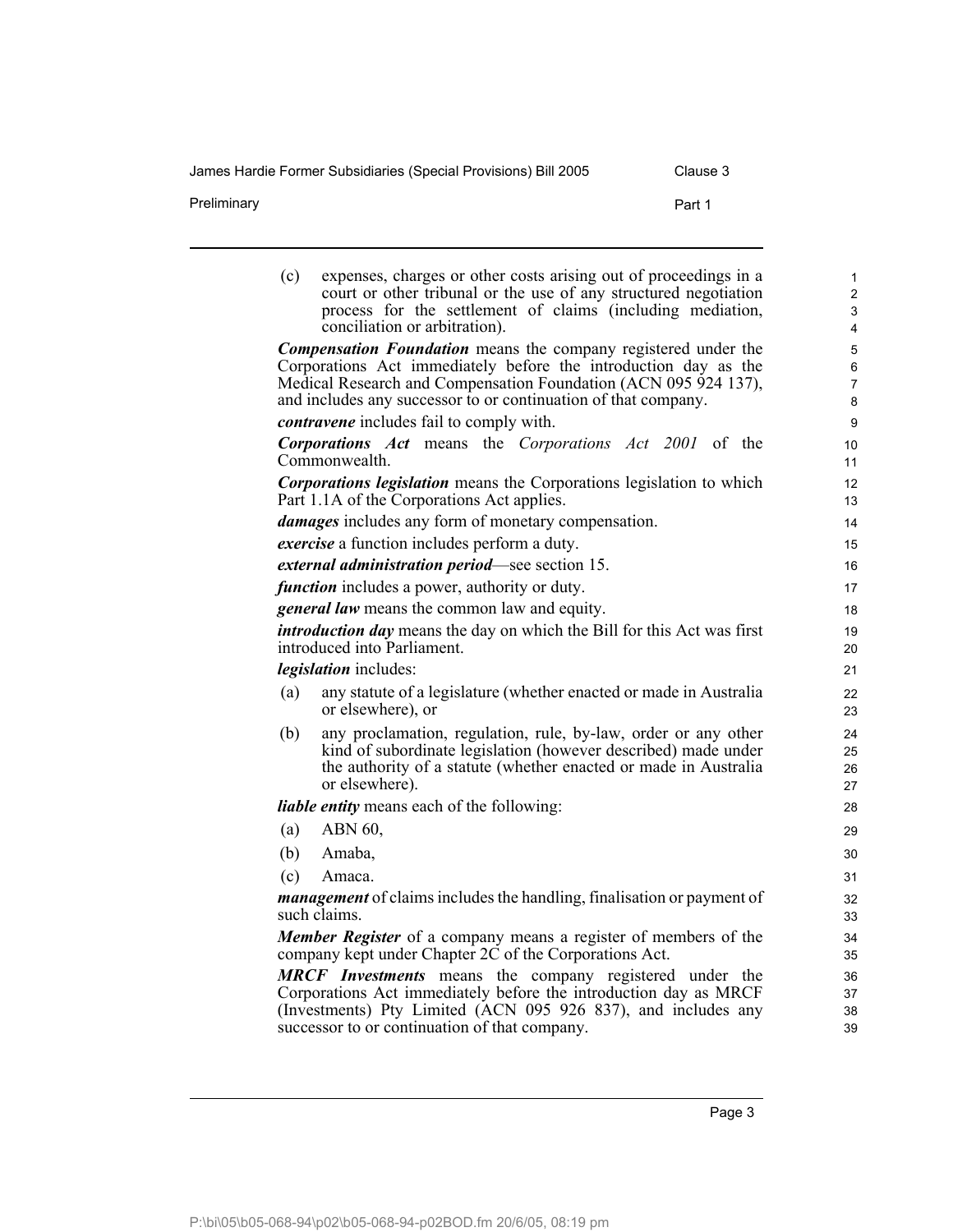### Part 1 Preliminary

<span id="page-17-0"></span>

|   |     | <i>operating expenses</i> of a liable entity means any expenses, charges or<br>other costs (including taxes and duties) incurred by the entity in     | $\mathbf{1}$<br>2    |
|---|-----|-------------------------------------------------------------------------------------------------------------------------------------------------------|----------------------|
|   |     | carrying on its business during the external administration period as<br>provided by Part 3, but does not include its claims processing expenses.     | 3<br>4               |
|   |     | <i>power</i> includes an authority.                                                                                                                   | 5                    |
|   |     | <i>the State</i> means the State of New South Wales.                                                                                                  | 6                    |
|   |     | transfer of a share includes:                                                                                                                         | $\overline{7}$       |
|   |     | an assignment (whether or not for consideration) of the share, and<br>(a)                                                                             | 8                    |
|   |     | an assignment or transfer, or the creation, of any legal or<br>(b)<br>beneficial interest (or both) in the share.                                     | 9<br>10 <sup>1</sup> |
|   |     | working day means any day that is not a Saturday, Sunday or public<br>holiday.                                                                        | 11<br>12             |
|   | (2) | In this Act, the following terms have the same meanings as they have in<br>the Corporations Act:                                                      | 13<br>14             |
|   |     | ACN                                                                                                                                                   | 15                   |
|   |     | <b>ASIC</b>                                                                                                                                           | 16                   |
|   |     | <b>books</b>                                                                                                                                          | 17                   |
|   |     | company                                                                                                                                               | 18                   |
|   |     | constitution                                                                                                                                          | 19                   |
|   |     | contributory                                                                                                                                          | 20                   |
|   |     | director                                                                                                                                              | 21                   |
|   |     | insolvent                                                                                                                                             | 22                   |
|   |     | member                                                                                                                                                | 23                   |
|   |     | negotiable instrument                                                                                                                                 | 24                   |
|   |     | officer                                                                                                                                               | 25                   |
|   |     | <i>public document</i>                                                                                                                                | 26                   |
|   |     | registered company auditor                                                                                                                            | 27                   |
|   |     | registered office                                                                                                                                     | 28                   |
|   |     | secretary                                                                                                                                             | 29                   |
|   | (3) | If this Act provides for an event or other thing to occur on a particular<br>day, that event or thing is taken to occur at the beginning of that day. | 30<br>31             |
|   | (4) | Notes included in this Act do not form part of this Act.                                                                                              | 32                   |
| 4 |     | <b>Extraterritorial operation of Act</b>                                                                                                              | 33                   |
|   |     | It is the intention of the Parliament of New South Wales that the                                                                                     | 34                   |
|   |     | operation of this Act should, as far as possible, include operation in<br>relation to the following:                                                  | 35<br>36             |
|   |     | things situated in or outside the territorial limits of the State,<br>(a)                                                                             | 37                   |
|   |     |                                                                                                                                                       |                      |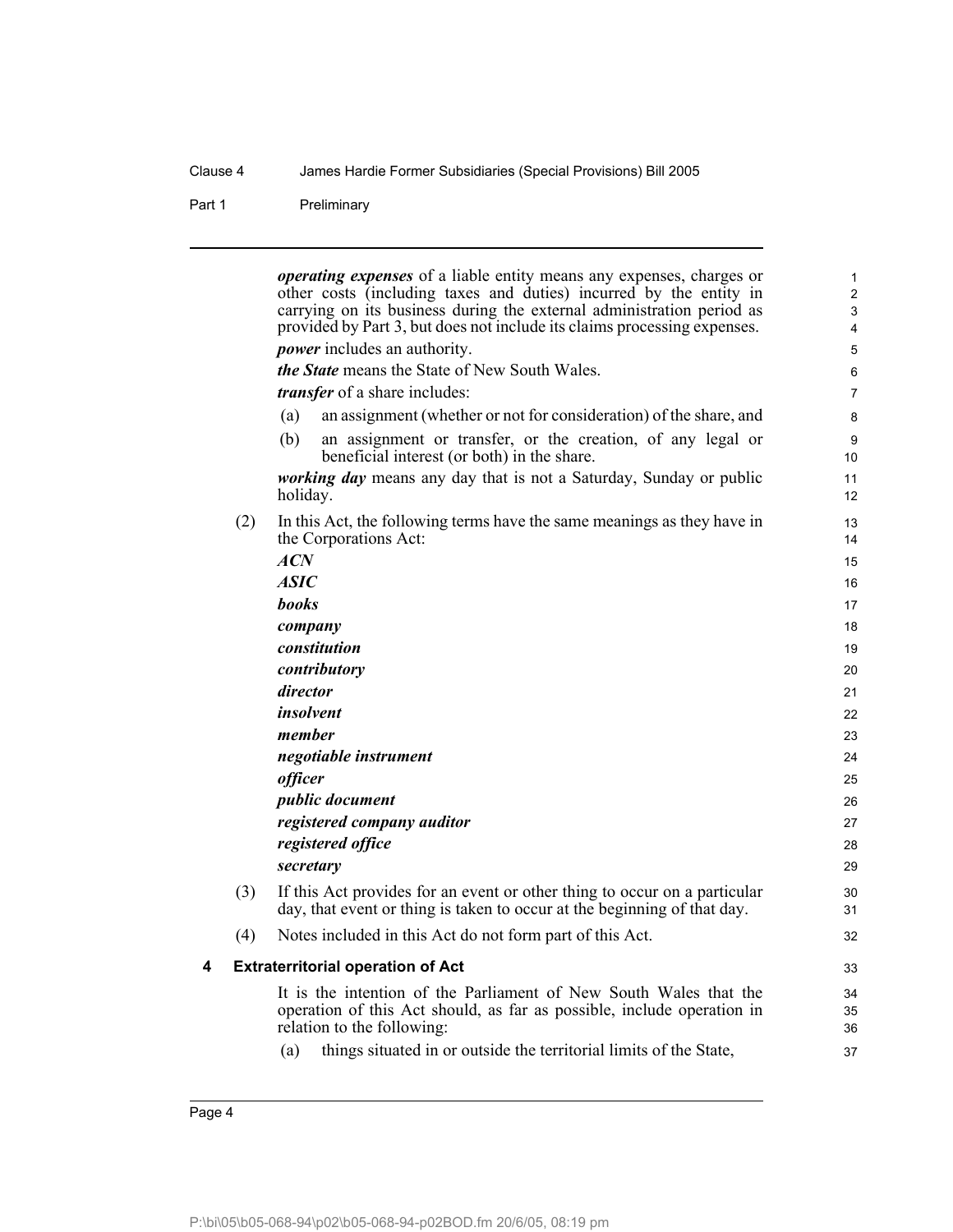- (b) acts, transactions and matters done, entered into or occurring in or outside the territorial limits of the State,
- (c) things, acts, transactions and matters (wherever situated, done, entered into or occurring) that would, apart from this Act, be governed or otherwise affected by the law of another State, a Territory, the Commonwealth or a foreign country.

#### <span id="page-18-0"></span>**5 Construction of legislation so as not to exceed the legislative power of Parliament**

- (1) This Act and any instrument made under this Act is to be construed as operating to the full extent of, but so as not to exceed, the legislative power of the Parliament of New South Wales.
- (2) If any provision of this Act or any instrument made under this Act (or the application of any such provision to any person, subject-matter or circumstance) would, but for this section, be construed as being in excess of the legislative power of Parliament:
	- (a) it is a valid provision to the extent to which it is not in excess of that power, and
	- (b) the remainder of this Act or the instrument, and the application of the provision to other persons, subject-matters or circumstances, is not affected.
- (3) This section applies to this Act or an instrument made under this Act in addition to, and without limiting the effect of, any provision of this Act or the instrument.

### <span id="page-18-1"></span>**6 Act to bind State and other jurisdictions**

(1) This Act binds the State and, in so far as the legislative power of the Parliament of New South Wales permits, the other States, the Territories and the Commonwealth.

**Note.** Section 21 (1) of the *Interpretation Act 1987* defines the term *person* to include a body politic.

- (2) Without limiting subsection (1), this Act has effect despite any privilege or immunity of the Crown in any of its capacities.
- (3) This Act does not make any State or Territory, the Commonwealth, or the Crown in any of its capacities, liable to be prosecuted for an offence.
- (4) A reference in this section to a State, Territory or the Commonwealth includes a reference to the Government of the State, Territory or Commonwealth.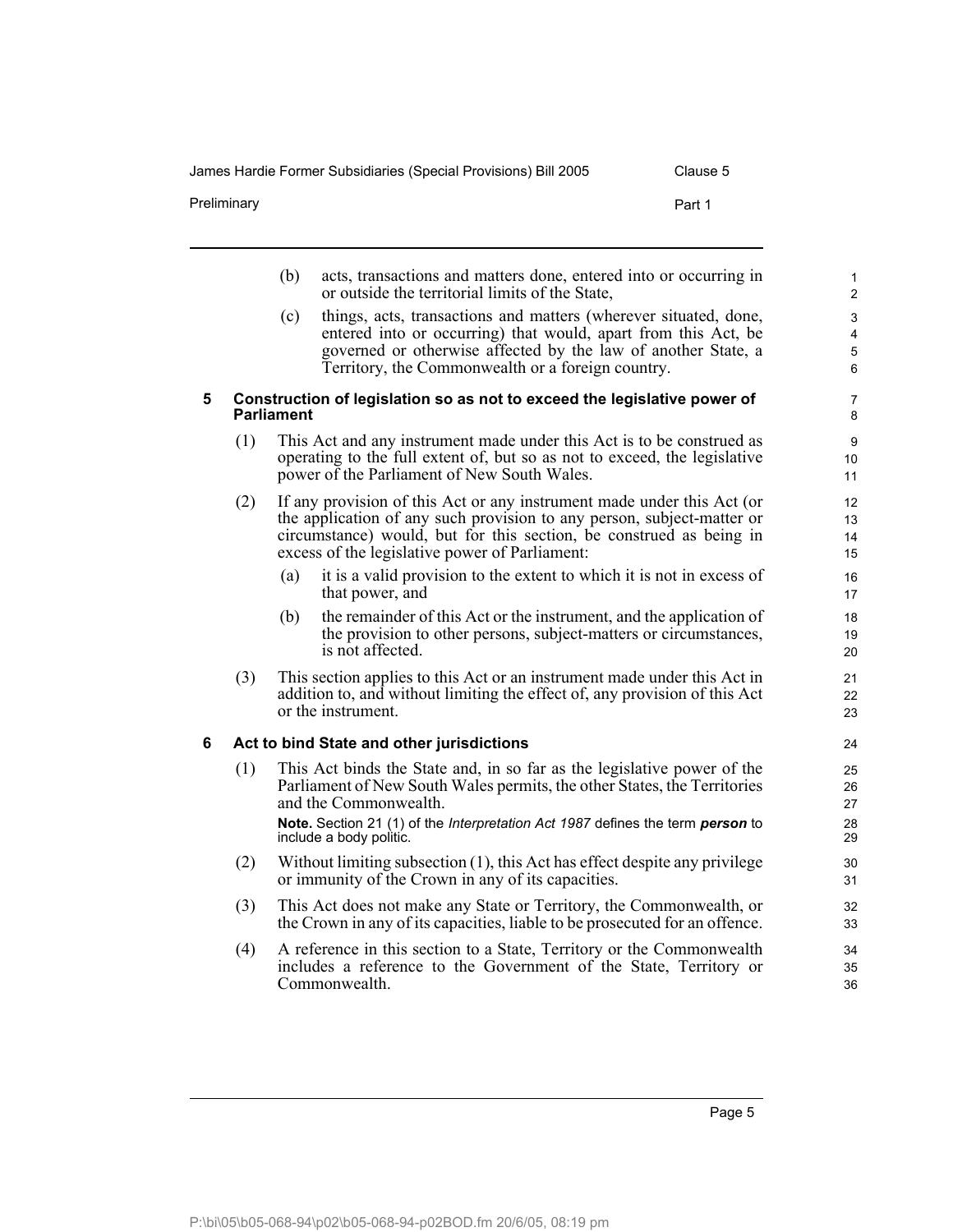<span id="page-19-4"></span><span id="page-19-3"></span><span id="page-19-2"></span><span id="page-19-1"></span><span id="page-19-0"></span>

|                   | Part 2 Limitations on corporate restructuring                                                                                                                                                                                                                                                                                                                                              | 1                                |
|-------------------|--------------------------------------------------------------------------------------------------------------------------------------------------------------------------------------------------------------------------------------------------------------------------------------------------------------------------------------------------------------------------------------------|----------------------------------|
| <b>Division 1</b> | Interpretation                                                                                                                                                                                                                                                                                                                                                                             | 2                                |
| 7                 | <b>Definitions</b>                                                                                                                                                                                                                                                                                                                                                                         | 3                                |
|                   | In this Part:                                                                                                                                                                                                                                                                                                                                                                              | $\overline{4}$                   |
|                   | <b>hold</b> a share includes hold a share on trust or for the benefit of another<br>person.                                                                                                                                                                                                                                                                                                | 5<br>6                           |
|                   | <i>relevant company</i> means any of the following:                                                                                                                                                                                                                                                                                                                                        | $\overline{7}$                   |
|                   | any liable entity,<br>(a)                                                                                                                                                                                                                                                                                                                                                                  | 8                                |
|                   | the Compensation Foundation,<br>(b)                                                                                                                                                                                                                                                                                                                                                        | 9                                |
|                   | <b>MRCF</b> Investments,<br>(c)                                                                                                                                                                                                                                                                                                                                                            | 10 <sup>1</sup>                  |
|                   | the ABN 60 Foundation.<br>(d)                                                                                                                                                                                                                                                                                                                                                              | 11                               |
| <b>Division 2</b> | <b>Registered offices and Member Registers</b>                                                                                                                                                                                                                                                                                                                                             | 12                               |
| 8                 | Registered offices to be within the State                                                                                                                                                                                                                                                                                                                                                  | 13                               |
| (1)               | A relevant company must not, without the written approval of the<br>Minister:                                                                                                                                                                                                                                                                                                              | 14<br>15                         |
|                   | change the address of its registered office to a location that is<br>(a)<br>outside of the territorial limits of the State, or                                                                                                                                                                                                                                                             | 16<br>17                         |
|                   | have its registered office at a location that is outside of the<br>(b)<br>territorial limits of the State.                                                                                                                                                                                                                                                                                 | 18<br>19                         |
|                   | Maximum penalty: 1,000 penalty units.                                                                                                                                                                                                                                                                                                                                                      | 20                               |
|                   | Note. If a relevant company contravenes this subsection, section 40 operates<br>to make each person who is a director of the company or who is concerned in<br>the management of the company liable for the offence if the person knowingly<br>authorised or permitted the contravention.                                                                                                  | 21<br>22<br>23<br>24             |
| (2)               | Subsection (1) is taken to extend to acts or omissions occurring during<br>or after the introduction day but before the assent day.                                                                                                                                                                                                                                                        | 25<br>26                         |
| (3)               | However, if a relevant company has its registered office at a location<br>outside of the territorial limits of the State on the introduction day,<br>subsection (1) does not make the company liable for an offence<br>provided that the address of the office is changed to a location within<br>the territorial limits of the State within 5 working days after the<br>introduction day. | 27<br>28<br>29<br>30<br>31<br>32 |
| (4)               | It is taken to be a provision of the constitution of each relevant company<br>that:                                                                                                                                                                                                                                                                                                        | 33<br>34                         |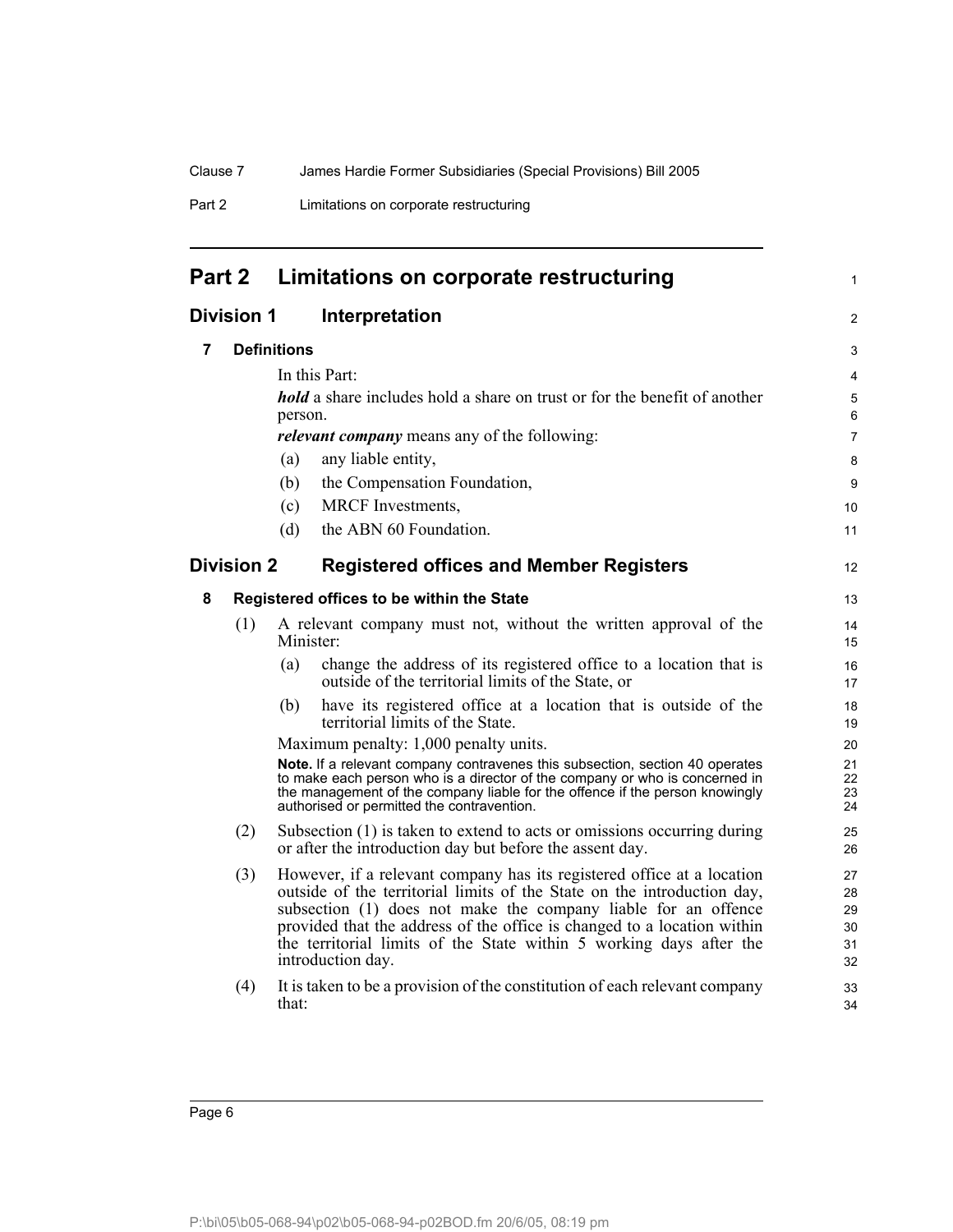| James Hardie Former Subsidiaries (Special Provisions) Bill 2005 |  | Clause 9 |
|-----------------------------------------------------------------|--|----------|
|                                                                 |  |          |

Limitations on corporate restructuring example of the Part 2

- (a) the registered office of the company be located within the territorial limits of the State unless the Minister gives written approval for it to be located outside the territorial limits of the State, and
- (b) the address of its registered office not be changed to a location that is outside of the territorial limits of the State without the written approval of the Minister.

#### <span id="page-20-0"></span>**9 Member Register to be within the State**

- (1) A relevant company must not, without the written approval of the Minister:
	- (a) change the location where any Member Register of the company is kept to a location that is outside of the territorial limits of the State, or
	- (b) keep any Member Register of the company at a location that is outside of the territorial limits of the State.

Maximum penalty: 1,000 penalty units.

**Note.** If a relevant company contravenes this subsection, section 40 operates to make each person who is a director of the company or who is concerned in the management of the company liable for the offence if the person knowingly authorised or permitted the contravention.

- (2) Subsection (1) is taken to extend to acts or omissions occurring during or after the introduction day but before the assent day.
- (3) However, if a relevant company keeps any of its Member Registers at a location outside of the territorial limits of the State on the introduction day, subsection (1) does not make the company liable for an offence provided that the location where the Register is kept is changed to a location within the territorial limits of the State within 5 working days after the introduction day.
- (4) It is taken to be a provision of the constitution of each relevant company that:
	- (a) any Member Register of the company be kept at a location within the territorial limits of the State unless the Minister gives written approval for it to be kept at a location outside the territorial limits of the State, and
	- (b) the location where a Member Register is kept not be changed to a location that is outside of the territorial limits of the State without the written approval of the Minister.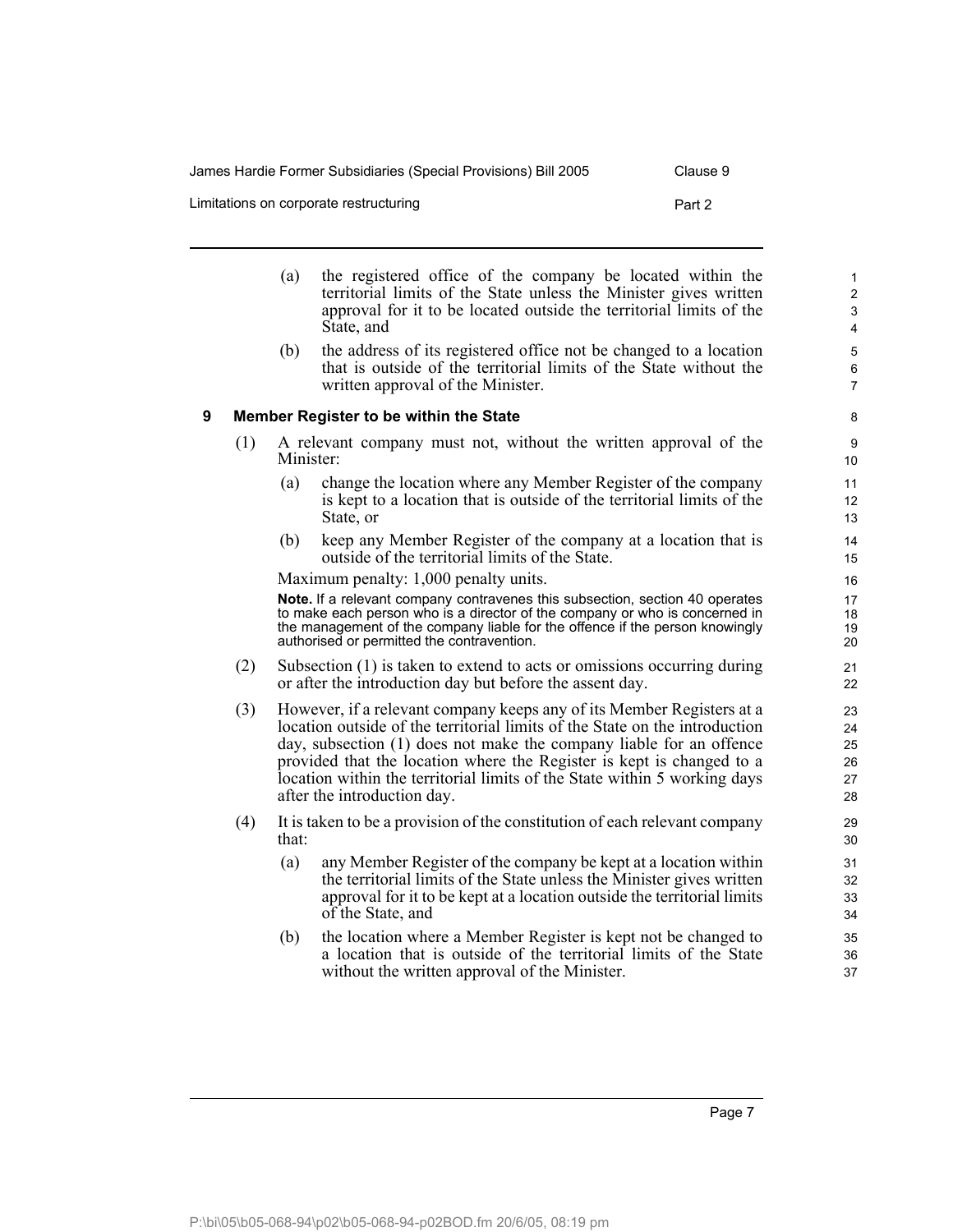Part 2 Limitations on corporate restructuring

#### <span id="page-21-0"></span>**10 Orders to relocate registered office or Member Register to the State**

- (1) The Minister may, by order served on a relevant company, instruct the company and its directors and other officers to take such steps as are necessary under the Corporations Act:
	- (a) to change the address of its registered office to a location that is within the territorial limits of the State within the period specified in the order, and

18

- (b) to change the location where any Member Register of the company is kept to a location that is within the territorial limits of the State within the period specified in the order.
- (2) A relevant company on which an order made under subsection (1) is served must comply with the order.

Maximum penalty: 1,000 penalty units.

**Note.** If a relevant company contravenes this subsection, section 40 operates to make each person who is a director of the company or who is concerned in the management of the company liable for the offence if the person knowingly authorised or permitted the contravention.

#### <span id="page-21-2"></span><span id="page-21-1"></span>**Division 3 Transfers of shares by relevant companies**

#### **11 Certain transfers of shares in liable entities prohibited**

(1) A relevant company must not transfer to any person any shares that it holds in a liable entity without the written approval of the Minister.

Maximum penalty: 1,000 penalty units.

**Note.** If a relevant company contravenes this subsection, section 40 operates to make each person who is a director of the company or who is concerned in the management of the company liable for the offence if the person knowingly authorised or permitted the contravention.

- (2) Without limiting subsection (1), an order of the Minister under section 12 instructing a relevant company and its directors and officers to transfer shares constitutes written approval of the Minister for the purposes of that subsection for the transfer of those shares.
- (3) Subsections (1) and (2) are taken to extend to transfers of shares occurring during or after the introduction day but before the assent day.

#### <span id="page-21-3"></span>**12 Orders requiring transfer of shares back to relevant company**

(1) If a relevant company transfers shares in contravention of section 11, the Minister may, by order served on the person to whom or which the shares were transferred, instruct the person (and, in the case of a company, its directors and other officers) to take such steps as are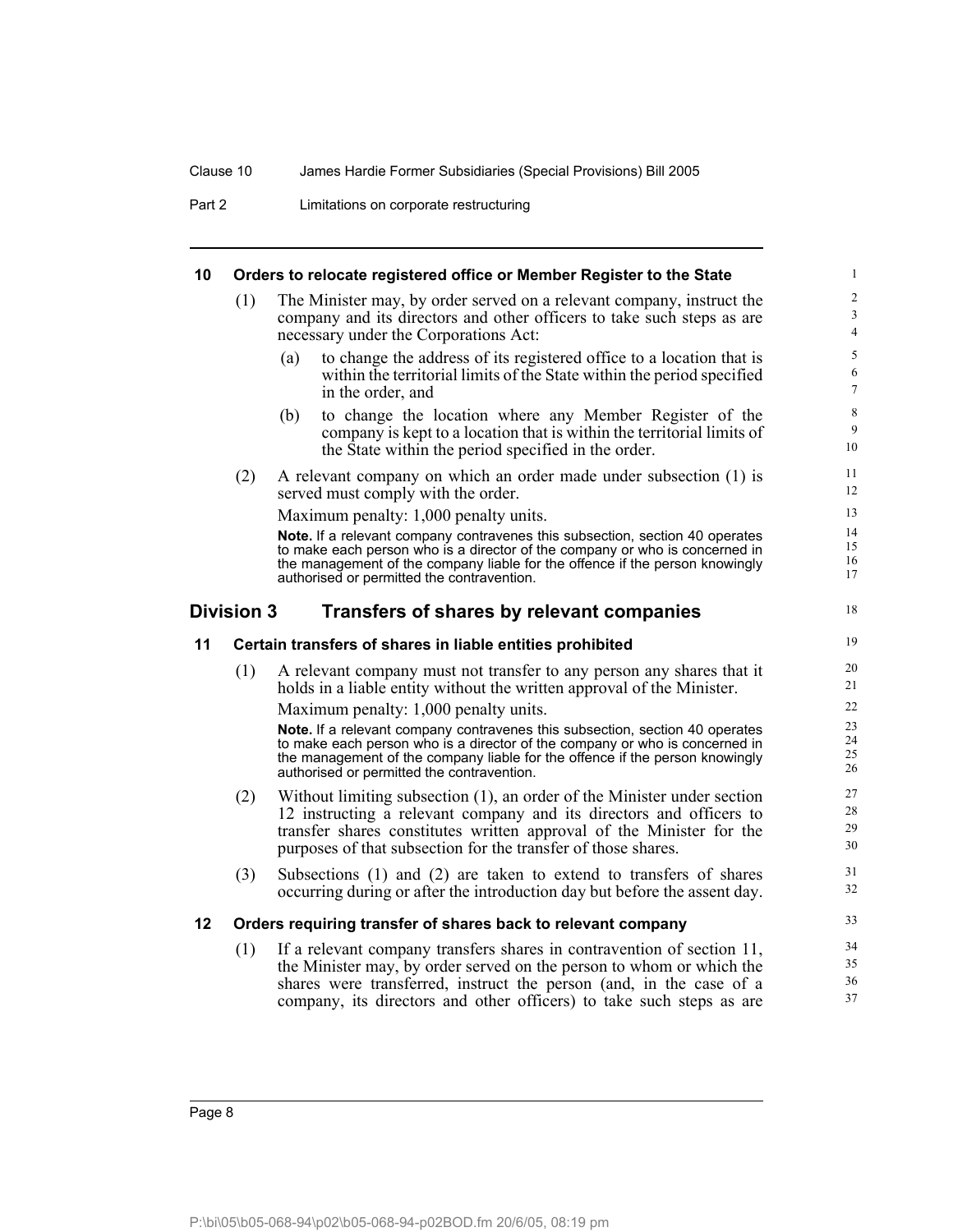| James Hardie Former Subsidiaries (Special Provisions) Bill 2005 | Clause 13 |
|-----------------------------------------------------------------|-----------|
| Limitations on corporate restructuring                          | Part 2    |

necessary under the Corporations Act and any other relevant law (whether written or unwritten) to transfer those shares back to the relevant company during the day or within the period specified in the order. (2) A person must comply with any order made under subsection (1) that is served on the person. Maximum penalty: 1,000 penalty units. **Note.** If the person who contravenes this subsection is a corporation, section 40 operates to make each person who is a director of the corporation or who is concerned in the management of the corporation liable for the offence if the person knowingly authorised or permitted the contravention. (3) If a person holds shares to which an order under subsection (1) applies on trust or for the benefit of another person, any beneficial interest of the other person in the shares is extinguished on the transfer of the shares back to the relevant company. (4) No compensation is payable for any of the following: (a) the loss of any legal or beneficial interest in shares resulting from the transfer of the shares in compliance with an order under subsection (1) (including the extinguishment of a person's beneficial interest in shares by operation of subsection  $(3)$ ), (b) any costs or other expenses incurred by a person in complying with an order under subsection  $(1)$ . **Division 4 Expiry of Part 13 Part expires when external administration period ends** The provisions of this Part cease to have effect at the end of the day on which the external administration period ends. **Division 5 Displacement of Corporations legislation 14 Displacement of certain provisions of Corporations legislation** (1) Sections 8 and 9 (and section 40 in its application to contraventions of those sections by relevant companies) are declared to be Corporations legislation displacement provisions for the purposes of section 5G of the Corporations Act in relation to the provisions of the Corporations legislation generally. 1 2 3 4 5 6 7 8 9 10 11 12 13 14 15 16 17 18 19 20 21 22 23 24 25 26 27 28 29  $30$ 31 32 33

> <span id="page-22-3"></span><span id="page-22-2"></span><span id="page-22-1"></span><span id="page-22-0"></span>**Note.** Chapter 2B of the Corporations Act makes provision with respect to the registered offices of companies and places of business of companies. See also section 121 (Registered office) of that Act.

> > Page 9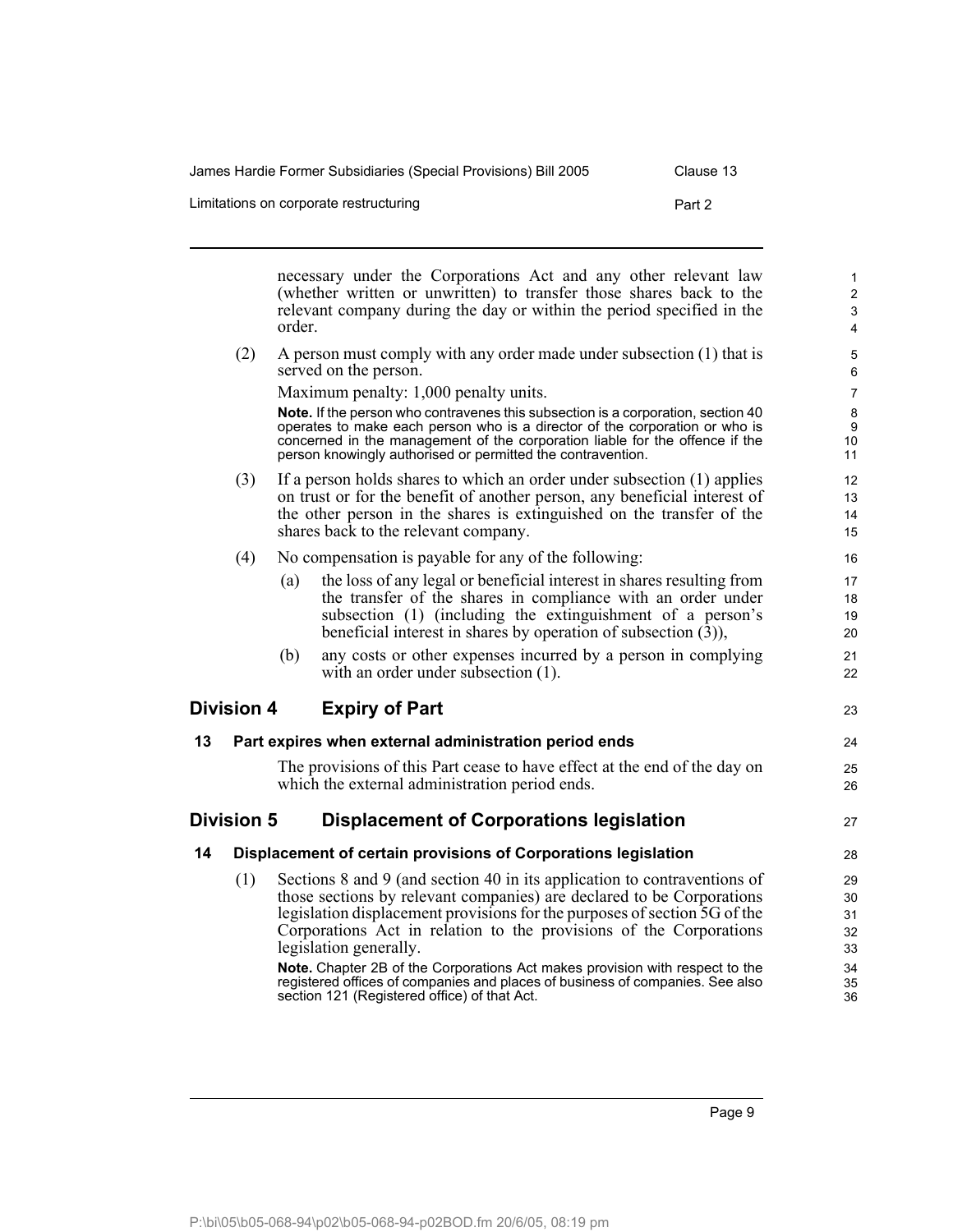#### Part 2 **Limitations on corporate restructuring**

Chapter 2C of the Corporations Act makes provision for the keeping of registers (including Member Registers) by companies. See, in particular, sections 169 (Register of members), 172 (Location of registers) and 178 (Overseas branch registers) of that Act.

Section 5G (9) of the Corporations Act provides that if a provision of a law of a State or Territory provides that a provision is included, or taken to be included, in a company's constitution, the provision is included in the company's constitution even though the procedures and other requirements of that Act are not complied with in relation to the provision.

Section 5G (11) of the Corporations Act provides that if a State law declares a provision of a State law to be a Corporations legislation displacement provision, any provision of the Corporations legislation with which the State provision would otherwise be inconsistent does not apply to the extent necessary to avoid the inconsistency.

However, section 5G (3) of the Corporations Act provides that section 5G will only apply to a provision of a law of a State or Territory enacted after the commencement of that Act if a law of the State or Territory declares the provision to be a Corporations legislation displacement provision for the purposes of that section.

(2) Section 11 (and section 40 in its application to contraventions of that section by relevant companies) are declared to be Corporations legislation displacement provisions for the purposes of section 5G of the Corporations Act in relation to the provisions of the Corporations legislation generally.

**Note.** Chapters 2H and 2J of the Corporations Act make provision with respect to the issue of shares and transactions affecting share capital.

Section 5G (11) of the Corporations Act provides that if a State law declares a provision of a State law to be a Corporations legislation displacement provision, any provision of the Corporations legislation with which the State provision would otherwise be inconsistent does not apply to the extent necessary to avoid the inconsistency.

(3) Sections 10 and 12 (and section 40 in its application to contraventions of those sections by relevant companies) are declared to be Corporations legislation displacement provisions for the purposes of section 5G of the Corporations Act in relation to the provisions of the Corporations legislation generally.

**Note.** Section 5G (5) of the Corporations Act provides that if a provision of a law of a State or Territory specifically:

- (a) authorises a person to give instructions to the directors or other officers of a company or body, or
- (b) requires the directors of a company or body to:
	- (i) comply with instructions given by a person, or
	- (ii) have regard to matters communicated to the company or body by a person, or
- (c) provides that a company or body is subject to the control or direction of a person,

a provision of the Corporations legislation does not: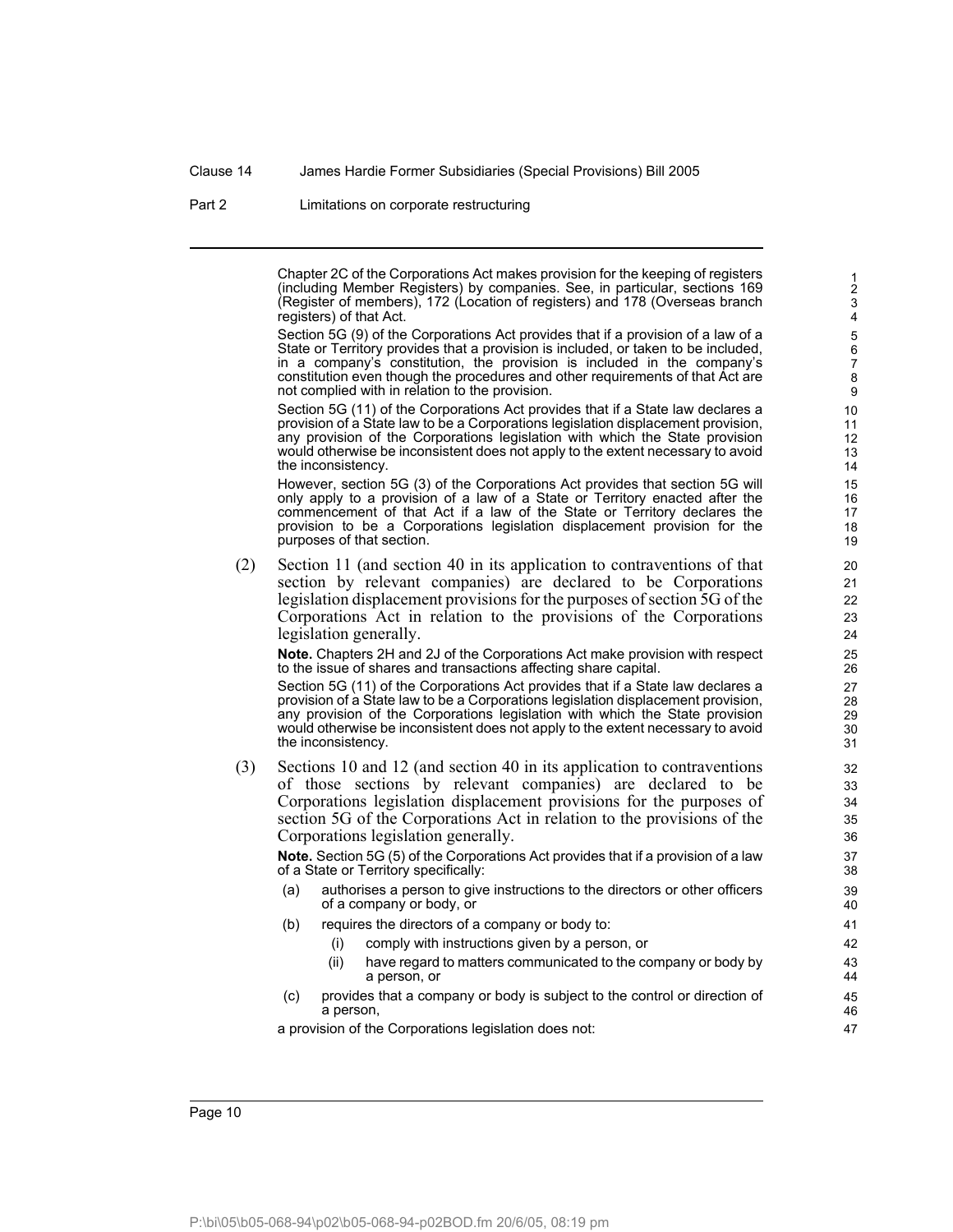| James Hardie Former Subsidiaries (Special Provisions) Bill 2005 | Clause 14 |
|-----------------------------------------------------------------|-----------|
| Limitations on corporate restructuring                          | Part 2    |
|                                                                 |           |

- (d) prevent the person from giving an instruction to the directors or exercising control or direction over the company or body, or
- (e) prohibit a director from complying with the instruction or direction, or
- (f) impose a liability (whether civil or criminal) on a director for complying with the instruction or direction.

Section 5G (11) of the Corporations Act provides that if a State law declares a provision of a State law to be a Corporations legislation displacement provision, any provision of the Corporations legislation with which the State provision would otherwise be inconsistent does not apply to the extent necessary to avoid the inconsistency.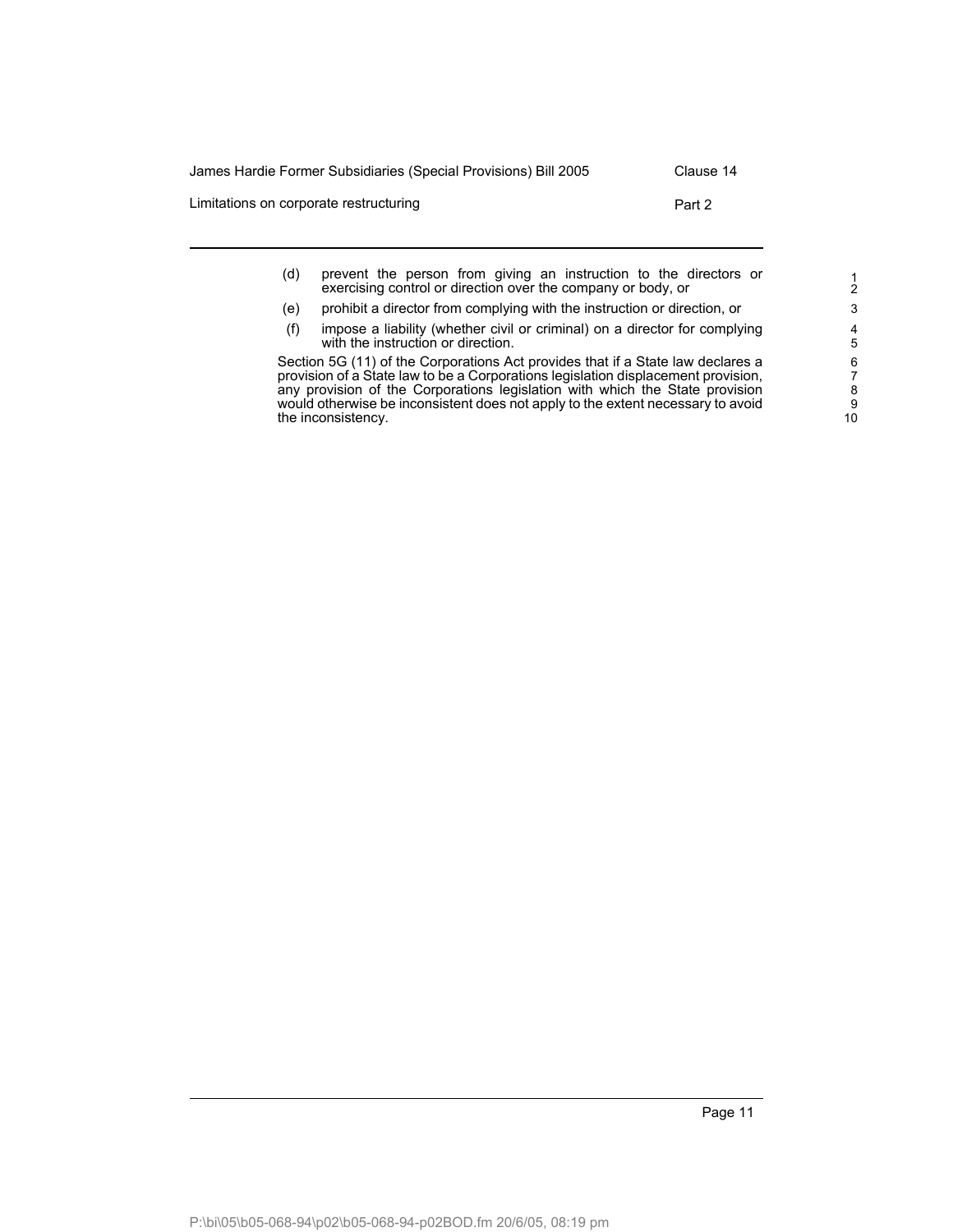Part 3 External administration of liable entities

# <span id="page-25-0"></span>**Part 3 External administration of liable entities**

### <span id="page-25-2"></span><span id="page-25-1"></span>**Division 1 General**

# **15 External administration period** (1) For the purposes of this Act, the *external administration period* means the period: (a) commencing on the assent day, and (b) ending at the end of the day appointed by the Governor under subsection (2) for the termination of the external administration under this Part. (2) The Governor may, by proclamation published in the Gazette, fix a day for the termination of the external administration of each liable entity under this Part. (3) The Governor may, by proclamation published in the Gazette, revoke a proclamation published under subsection (2), in which case the revoked proclamation is taken never to have been published. (4) A revoking proclamation has effect only if published before the day fixed under subsection (2) by the proclamation it revokes. (5) The revocation of a proclamation published under subsection (2) does not prevent publication of a further proclamation under that subsection. **16 External administration must be conducted under this Part** (1) During the external administration period: (a) any external administration of a liable entity is to be conducted only in accordance with the provisions of this Part, and (b) no proceedings may be brought or continued in a court or other tribunal for the external administration of a liable entity otherwise than in accordance with the provisions of this Part.

1

 $\mathfrak{D}$ 

- <span id="page-25-3"></span>(2) Nothing in this Part is intended to prevent or limit any liable entity or any of its directors or other officers from providing assistance to ASIC.
- (3) In this section, *external administration* means any scheme of arrangement, receivership, winding up or other kind of external administration.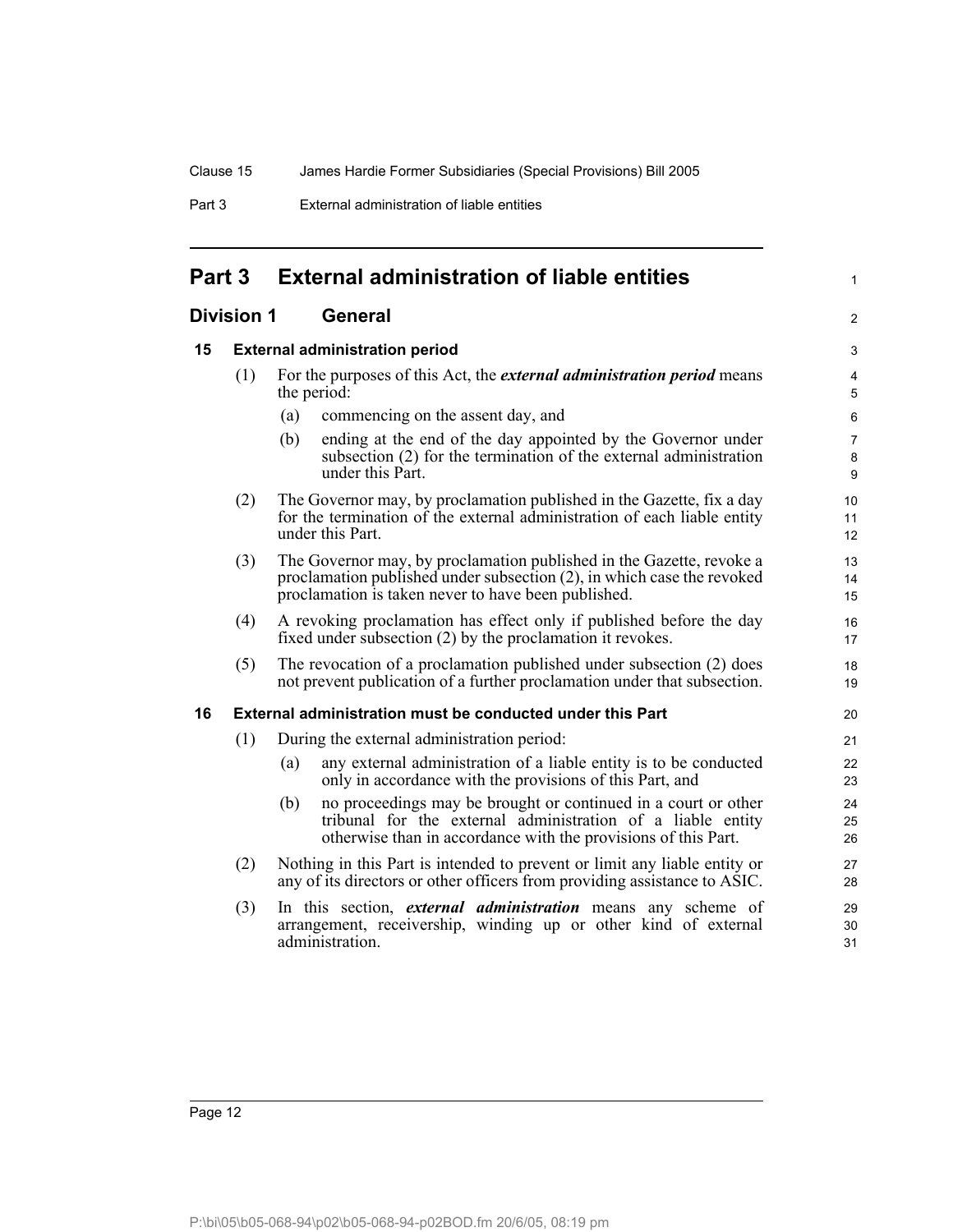| James Hardie Former Subsidiaries (Special Provisions) Bill 2005 | Clause 17 |
|-----------------------------------------------------------------|-----------|
| External administration of liable entities                      | Part 3    |

### <span id="page-26-0"></span>**Division 2 Management of liable entities**

#### <span id="page-26-1"></span>**17 Management during external administration period**

Subject to the provisions of this Part and Part 2, each liable entity is to be managed during the external administration period in accordance with any applicable provisions of the Corporations Act or any other legislation, the constitution of the entity and the general law.

#### <span id="page-26-2"></span>**18 Conduct of business during external administration period**

- (1) Subject to this Part, during the external administration period the powers of each liable entity must be exercised so as to:
	- (a) carry on the business of the entity so far as is necessary for the management of claims made against the entity, and
	- (b) pay claims made against the entity in accordance with the provisions of this Part.

**Note.** Part 2B.1 of the Corporations Act makes provision for the powers of companies and how they are to be exercised. In particular, section 124 of that Act provides that a company has the legal capacities and powers of an individual. However, section 124 (3) of that Act makes it clear that nothing in that section authorises a company to do an act that is prohibited by a law of a State or gives a right to a company that a law of a State denies to it.

- (2) Without limiting subsection (1), a liable entity may also:
	- (a) make any compromise or arrangement with persons having or alleging that they have any claim (present or future, certain or contingent, ascertained or sounding only in damages) against the entity or by which the entity may be rendered liable, and
	- (b) enforce any calls, liabilities to calls, debts, liabilities capable of resulting in debts and any claims (present or future, certain or contingent, ascertained or sounding only in damages) subsisting or supposed to subsist between the entity and a contributory or other debtor or person apprehending liability to the entity, and
	- (c) compromise any call, debt, liability or claim referred to in paragraph (b), and all questions in any way relating to or affecting the property of the entity or the external administration of the entity under this Part, on such terms as are agreed, and take any security for the discharge of, and give a complete discharge in respect of, any such call, debt, liability or claim, and
	- (d) do all such other things:
		- (i) as are necessary for the purposes of exercising a power under subsection  $(1)$  or paragraph  $(a)$ ,  $(b)$  or  $(c)$  or of the external administration of the entity under this Part, or
		- (ii) that the entity is directed, required, authorised or permitted to do by or under this Part.

Page 13

1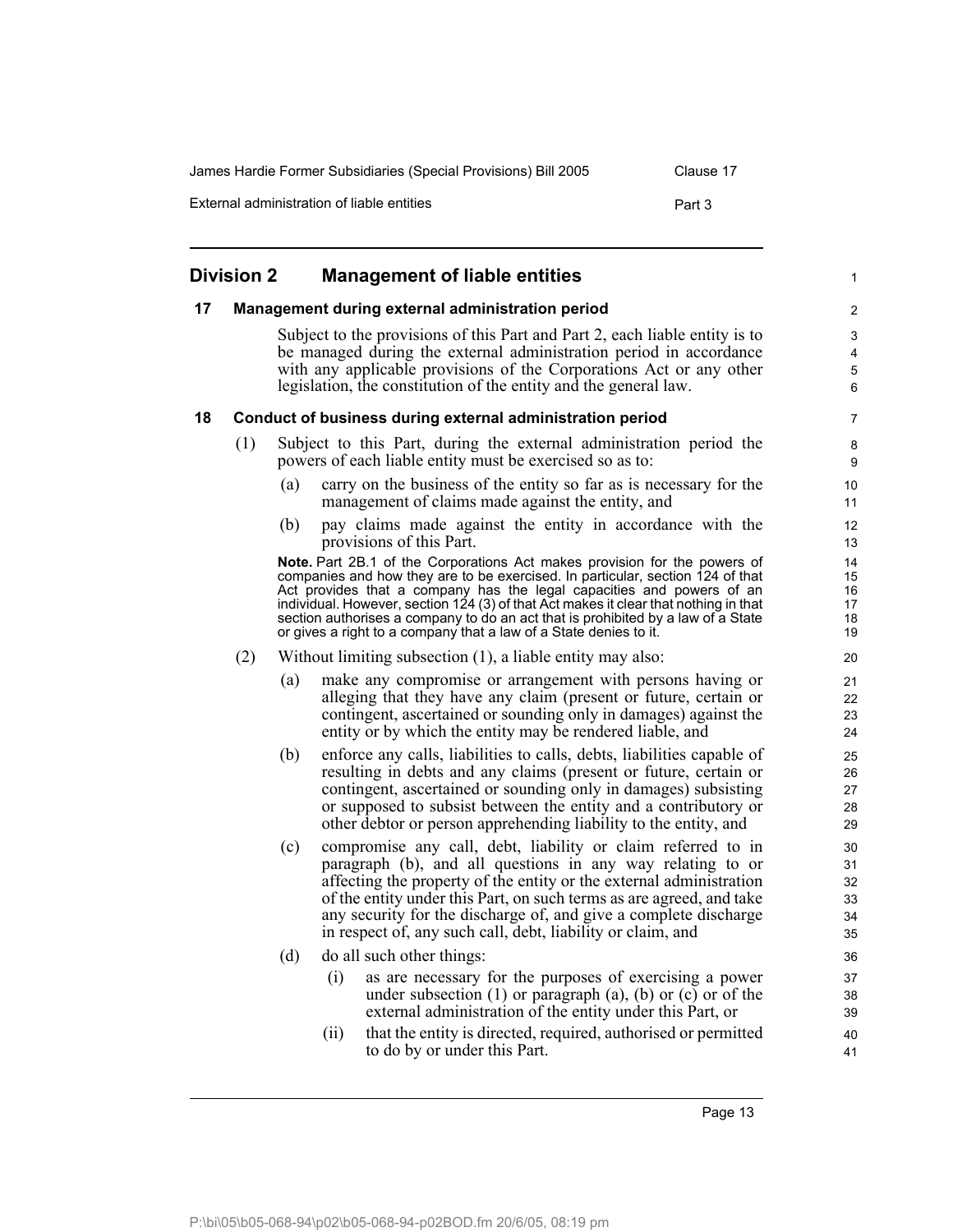| External administration of liable entities | Part 3 |  |  |  |  |
|--------------------------------------------|--------|--|--|--|--|
|--------------------------------------------|--------|--|--|--|--|

| (3) | An exercise of a power by a liable entity is not invalid merely because |
|-----|-------------------------------------------------------------------------|
|     | it is exercised in contravention of subsection $(1)$ or $(2)$ .         |

(4) However, nothing in subsection (3) prevents:

- (a) the making of an application to the Supreme Court under section 32 for an order to remedy or restrain a contravention of subsection  $(1)$  or  $(2)$ , or
- (b) the Supreme Court from granting any relief under section 32 on any such application.

#### <span id="page-27-0"></span>**19 Directions from Minister**

- (1) The Minister may, by written order served on a liable entity, direct the entity to do, or not to do, any thing that the Minister is satisfied is necessary or appropriate for the external administration of the entity in accordance with the provisions of this Part.
- (2) A liable entity is required and authorised to comply with any direction given to it under an order made under subsection (1) that is served on it.

#### <span id="page-27-1"></span>**20 Notification that liable entity under external administration**

Each liable entity is authorised and required during the external administration period to set out in every public document, and in every negotiable instrument, of the entity, after the name of the entity where it first appears, the expression "under NSW external administration".

#### <span id="page-27-2"></span>**21 Liable entity may continue to trade while insolvent**

A liable entity and its directors and other officers are specifically authorised during the external administration period to conduct the business of the entity in the manner directed, required, authorised or permitted by or under this Part even if:

(a) the entity is insolvent, or (b) the entity will become insolvent by reason of conducting its business in such a manner.

28

#### <span id="page-27-3"></span>**22 Deregistration of liable entities**

A liable entity, any director or other officer or member of such an entity or any other person may not make an application during the external administration period for the deregistration of a liable entity under the Corporations Act without the written consent of the Minister.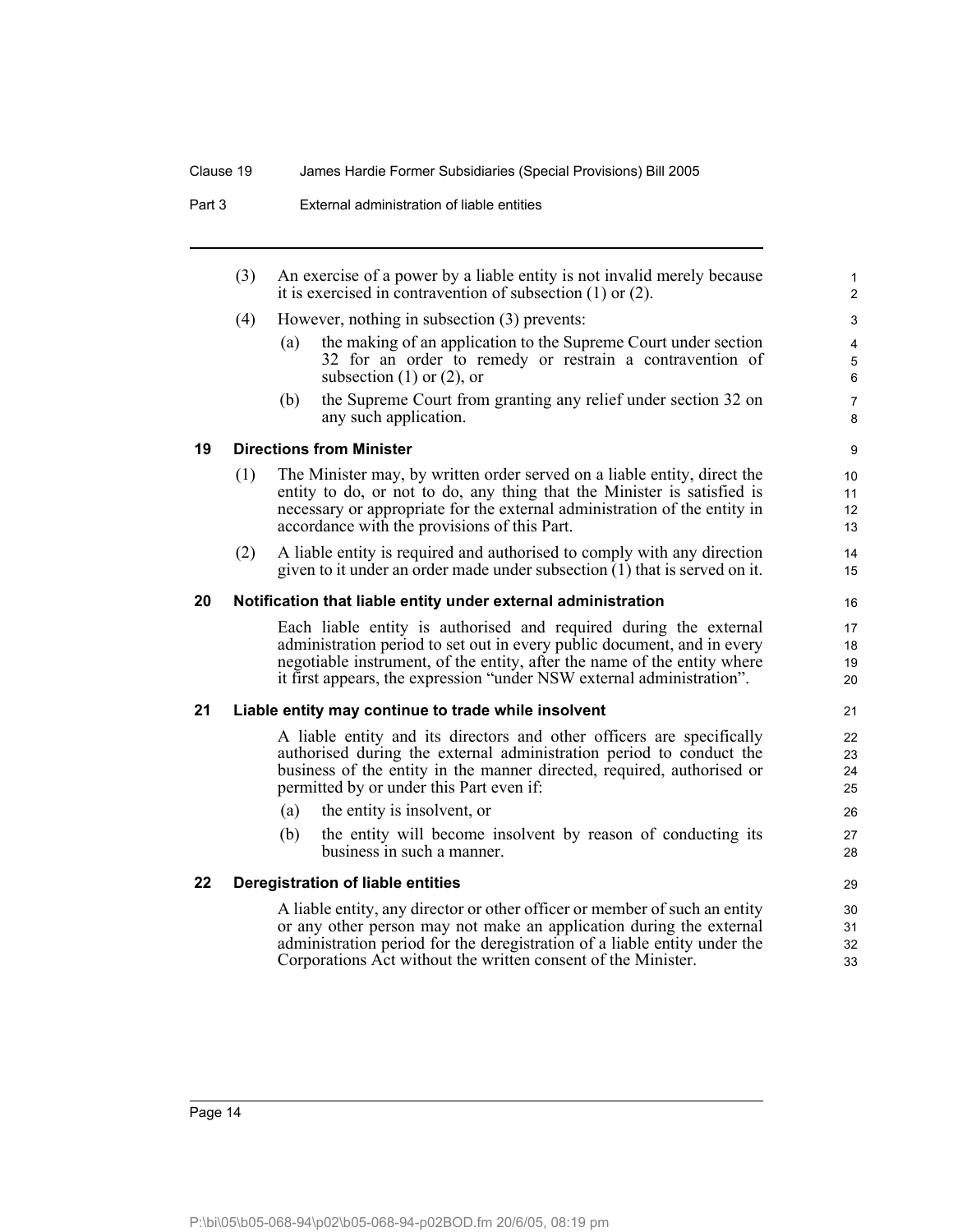| James Hardie Former Subsidiaries (Special Provisions) Bill 2005 | Clause 23 |
|-----------------------------------------------------------------|-----------|
| External administration of liable entities                      | Part 3    |

<span id="page-28-4"></span><span id="page-28-3"></span><span id="page-28-2"></span><span id="page-28-1"></span><span id="page-28-0"></span>

| <b>Division 3</b><br><b>Making and payment of claims</b> |     | $\mathbf{1}$                                                                                                                                                                                                                                                                                                                                       |                                    |
|----------------------------------------------------------|-----|----------------------------------------------------------------------------------------------------------------------------------------------------------------------------------------------------------------------------------------------------------------------------------------------------------------------------------------------------|------------------------------------|
| 23                                                       |     | Claims payable only as permitted by this Division                                                                                                                                                                                                                                                                                                  | $\overline{c}$                     |
|                                                          | (1) | During the external administration period, claims against a liable entity<br>may be paid only in the manner permitted by this Division.                                                                                                                                                                                                            | 3<br>$\overline{4}$                |
|                                                          | (2) | A person who has a claim against a liable entity may bring proceedings<br>during the external administration period to enforce payment of the<br>claim, but only to the extent authorised or permitted by this Division.                                                                                                                           | $\mathbf 5$<br>6<br>$\overline{7}$ |
|                                                          | (3) | Accordingly, no court or other tribunal has any jurisdiction or power<br>during the external administration period to entertain proceedings or<br>grant any relief in respect of any claim against a liable entity other than<br>in accordance with the provisions of this Division.                                                               | 8<br>9<br>10<br>11                 |
| 24                                                       |     | Determination of whether sufficient funds                                                                                                                                                                                                                                                                                                          | 12                                 |
|                                                          |     | In determining whether or not there are or will be sufficient funds for<br>the payment of claims against a liable entity, regard is to be had to the<br>amount of funding that is or will be available for the payment of such<br>claims (whether from the funds of the entity itself or from contributions<br>of funds made by any other person). | 13<br>14<br>15<br>16<br>17         |
| 25                                                       |     | Payments during period of sufficient funds                                                                                                                                                                                                                                                                                                         | 18                                 |
|                                                          |     | If there are sufficient funds to do so, a liable entity is authorised to pay<br>all claims against it in full and as and when they fall due for payment.                                                                                                                                                                                           | 19<br>20                           |
| 26                                                       |     | Minister may apply to Supreme Court if insufficient funds                                                                                                                                                                                                                                                                                          | 21                                 |
|                                                          | (1) | If there are or will be insufficient funds for all of the claims against a<br>liable entity to be paid in full as and when they fall due for payment, the<br>Minister may apply to the Supreme Court for orders under subsection<br>(2).                                                                                                           | 22<br>23<br>24<br>25               |
|                                                          | (2) | On any such application, the Supreme Court may, if satisfied that there<br>are or will be insufficient funds for all of the claims against a liable<br>entity to be paid in full as and when they fall due for payment, make the<br>following orders:                                                                                              | 26<br>27<br>28<br>29               |
|                                                          |     | an order declaring that there will be insufficient funds to pay the<br>(a)<br>liable entity's debts in full for the period specified by the order<br>(the <i>insufficient funds period</i> ),                                                                                                                                                      | 30<br>31<br>32                     |
|                                                          |     | an order approving a scheme for the part payment or deferral of<br>(b)<br>payment of claims against the entity during the insufficient funds<br>period (an <i>approved payment scheme</i> ).                                                                                                                                                       | 33<br>34<br>35                     |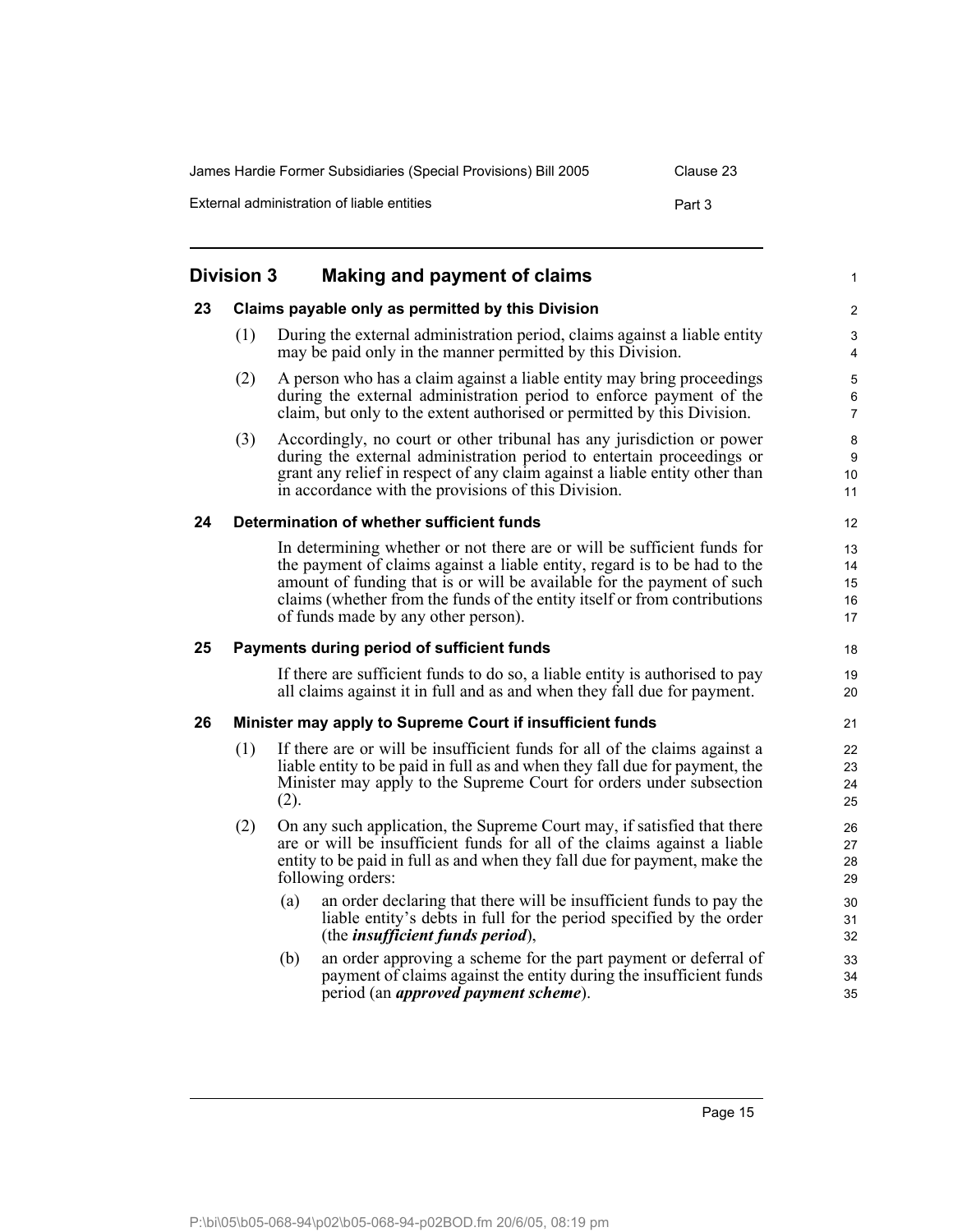Part 3 External administration of liable entities

| (3) |     |         | The Supreme Court may not approve a scheme for the part payment or<br>deferral of payment of claims against a liable entity during an<br>insufficient funds period unless the scheme provides for the following:                                                                                                                                                                    | $\mathbf{1}$<br>$\overline{\mathbf{c}}$<br>3 |
|-----|-----|---------|-------------------------------------------------------------------------------------------------------------------------------------------------------------------------------------------------------------------------------------------------------------------------------------------------------------------------------------------------------------------------------------|----------------------------------------------|
|     | (a) |         | the payment in full of the operating expenses and claims<br>processing expenses of the entity during the period in priority<br>over claims of the kind referred to in paragraph (b) or (c),                                                                                                                                                                                         | $\overline{\mathcal{A}}$<br>5<br>6           |
|     | (b) |         | the payment of claims for damages for personal injury or death<br>during the period:                                                                                                                                                                                                                                                                                                | $\overline{7}$<br>8                          |
|     |     | (i)     | in full, or                                                                                                                                                                                                                                                                                                                                                                         | 9                                            |
|     |     | (ii)    | in part (calculated on an appropriate proportionate basis<br>among claimants whose claims are payable when the<br>period commences or become payable during that period),                                                                                                                                                                                                           | 10<br>11<br>12                               |
|     |     |         | in priority over claims of the kind referred to in paragraph (c),                                                                                                                                                                                                                                                                                                                   | 13                                           |
|     | (c) |         | the payment in part, or the deferral of the payment, of any other<br>kinds of claims during the period.                                                                                                                                                                                                                                                                             | 14<br>15                                     |
| (4) |     |         | The Supreme Court may, on the application of the Minister, revoke or<br>vary any orders made under subsection (2).                                                                                                                                                                                                                                                                  | 16<br>17                                     |
| (5) |     |         | While an approved payment scheme is in force, a liable entity is<br>authorised to pay claims against the entity that are payable and to refuse<br>to pay claims that are deferred, but only to the extent and in accordance<br>with the terms of the scheme.                                                                                                                        | 18<br>19<br>20<br>21                         |
| (6) |     |         | Despite the provisions of the <i>Limitation Act 1969</i> or any other<br>legislation or law (whether written or unwritten):                                                                                                                                                                                                                                                         | 22<br>23                                     |
|     | (a) |         | if part payment of a claim is authorised under an approved<br>payment scheme, a claimant is entitled to payment during the<br>insufficient funds period of that part of the total amount payable<br>as is permitted under the scheme (but without prejudice to the<br>right of the claimant to recover the balance of the total amount<br>payable after the end of the period), and | 24<br>25<br>26<br>27<br>28<br>29             |
|     | (b) | scheme: | if the payment of a claim is deferred under an approved payment                                                                                                                                                                                                                                                                                                                     | 30<br>31                                     |
|     |     | (i)     | any pending proceedings before any court or other tribunal<br>in respect of the deferred claim may not be continued or<br>maintained until payment of the claim ceases to be<br>deferred under the scheme, and                                                                                                                                                                      | 32<br>33<br>34<br>35                         |
|     |     | (ii)    | any limitation period applicable to the making of the claim<br>is taken to stop running on the day on which the<br>insufficient funds period commences and to recommence<br>to run on the day after the period ends.                                                                                                                                                                | 36<br>37<br>38<br>39                         |
|     |     |         |                                                                                                                                                                                                                                                                                                                                                                                     |                                              |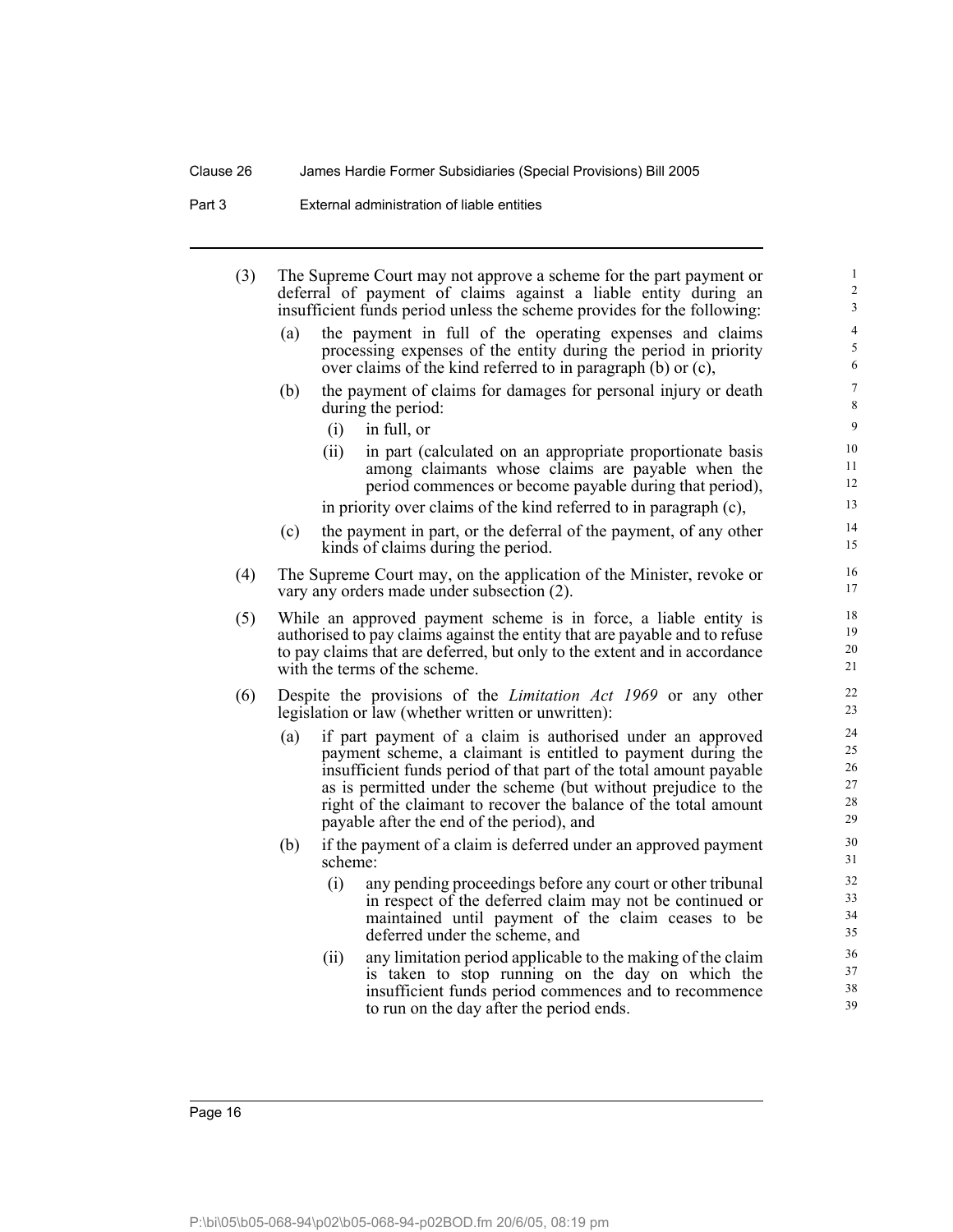<span id="page-30-1"></span><span id="page-30-0"></span>**Division 4 Reporting requirements, information and assistance 27 External administration accounts** (1) A liable entity must, within 1 month after the end of such period as the Minister may direct from time to time (a *specified period*) by order served on the entity, lodge with the Minister: (a) an account in the form prescribed by the regulations verified by statement in writing showing: (i) the entity's receipts and payments during the specified period, and (ii) in the case of the second account lodged under this subsection and all subsequent accounts—the aggregate amount of receipts and payments during all preceding specified periods, and (b) a statement in the form prescribed by the regulations relating to the position in the external administration, verified by a statement in writing. (2) Without limiting subsection (1), the Minister may direct that a specified period includes a period occurring before the commencement of the external administration period. (3) An account or statement is verified in writing for the purposes of subsection (1) if a director or secretary of the liable entity concerned makes a statutory declaration to the effect that the account or statement is true and fair. (4) The Minister may: (a) cause the account and, where a statement of the position in the external administration has been lodged, that statement to be audited by a registered company auditor, who must prepare a report on the account and the statement (if any), or (b) require a liable entity to have the account and, where a statement of the position in the external administration is to be lodged, that statement to be audited by a registered company auditor, who must prepare a report on the account and the statement (if any) for lodgment. (5) For the purposes of the audit under subsection (4), the liable entity must give the auditor access to such books and information as the auditor requires. (6) If the Minister causes an account, or an account and a statement, to be audited (or requires a liable entity to have the account, or account and statement, audited) under subsection (4):

1  $\mathfrak{Z}$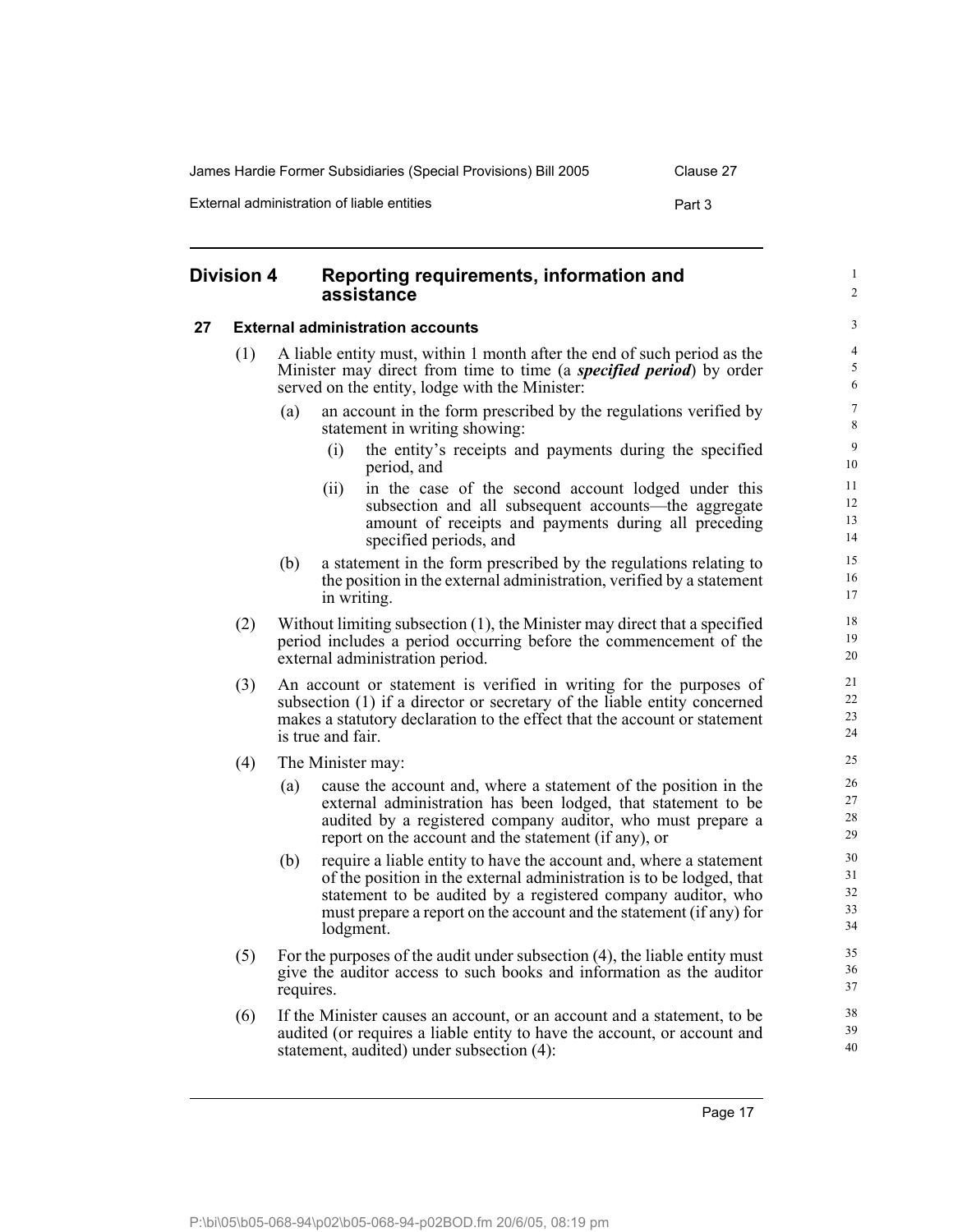### Part 3 External administration of liable entities

<span id="page-31-3"></span><span id="page-31-2"></span><span id="page-31-1"></span><span id="page-31-0"></span>

|    |                   | (a) | in the case of an audit that the Minister causes to be undertaken<br>under subsection $(4)$ (a)—the Minister must give to the liable<br>entity a copy of the report prepared by the auditor, and                               | 1<br>$\overline{c}$<br>3 |
|----|-------------------|-----|--------------------------------------------------------------------------------------------------------------------------------------------------------------------------------------------------------------------------------|--------------------------|
|    |                   | (b) | the preparation or publication of the report does not subject the<br>Minister or the auditor personally to any action, liability, claim or<br>demand.                                                                          | 4<br>5<br>6              |
|    | (7)               |     | The costs of an audit under this section:                                                                                                                                                                                      | 7                        |
|    |                   | (a) | in the case of an audit that the Minister causes to be undertaken<br>under subsection $(4)$ (a)—must be fixed by the Minister, and                                                                                             | 8<br>9                   |
|    |                   | (b) | form part of the operating expenses of the liable entity.                                                                                                                                                                      | 10                       |
| 28 |                   |     | <b>Inspection of books</b>                                                                                                                                                                                                     | 11                       |
|    |                   |     | During the external administration period, a liable entity and its<br>directors or other officers must provide such access to its books for the<br>purposes of inspection as the Minister may reasonably require.              | 12<br>13<br>14           |
| 29 |                   |     | Assistance from officers of liable entity                                                                                                                                                                                      | 15                       |
|    | (1)               |     | During the external administration period, a director or any other officer<br>of a liable entity must:                                                                                                                         | 16<br>17                 |
|    |                   | (a) | attend on the Minister (or a person specified by the Minister), and                                                                                                                                                            | 18                       |
|    |                   | (b) | give the Minister (or a person specified by the Minister) such<br>information about the entity's business, property, affairs and<br>financial circumstances, and                                                               | 19<br>20<br>21           |
|    |                   | (c) | attend such meetings of the members or creditors of the entity,                                                                                                                                                                | 22                       |
|    |                   |     | as the Minister may reasonably require.                                                                                                                                                                                        | 23                       |
|    | (2)               |     | During the external administration period, a director or any other officer<br>of a liable entity must do whatever the Minister reasonably requires the<br>director or other officer to do to help in:                          | 24<br>25<br>26           |
|    |                   | (a) | the exercise of the Minister's functions under this Part, and                                                                                                                                                                  | 27                       |
|    |                   | (b) | the external administration of the entity under this Part.                                                                                                                                                                     | 28                       |
|    | <b>Division 5</b> |     | <b>Removal of directors of liable entities</b>                                                                                                                                                                                 | 29                       |
| 30 |                   |     | Supreme Court may order removal of directors                                                                                                                                                                                   | 30                       |
|    |                   |     | (1) The Minister may apply to the Supreme Court for orders to remove a<br>director of a liable entity from office and the appointment of another<br>person as a director.                                                      | 31<br>32<br>33           |
|    | (2)               |     | On any such application, the Supreme Court may make the following<br>orders if satisfied that the director of the liable entity concerned has not<br>faithfully performed or is not faithfully performing his or her duties as | 34<br>35<br>36           |
|    |                   |     |                                                                                                                                                                                                                                |                          |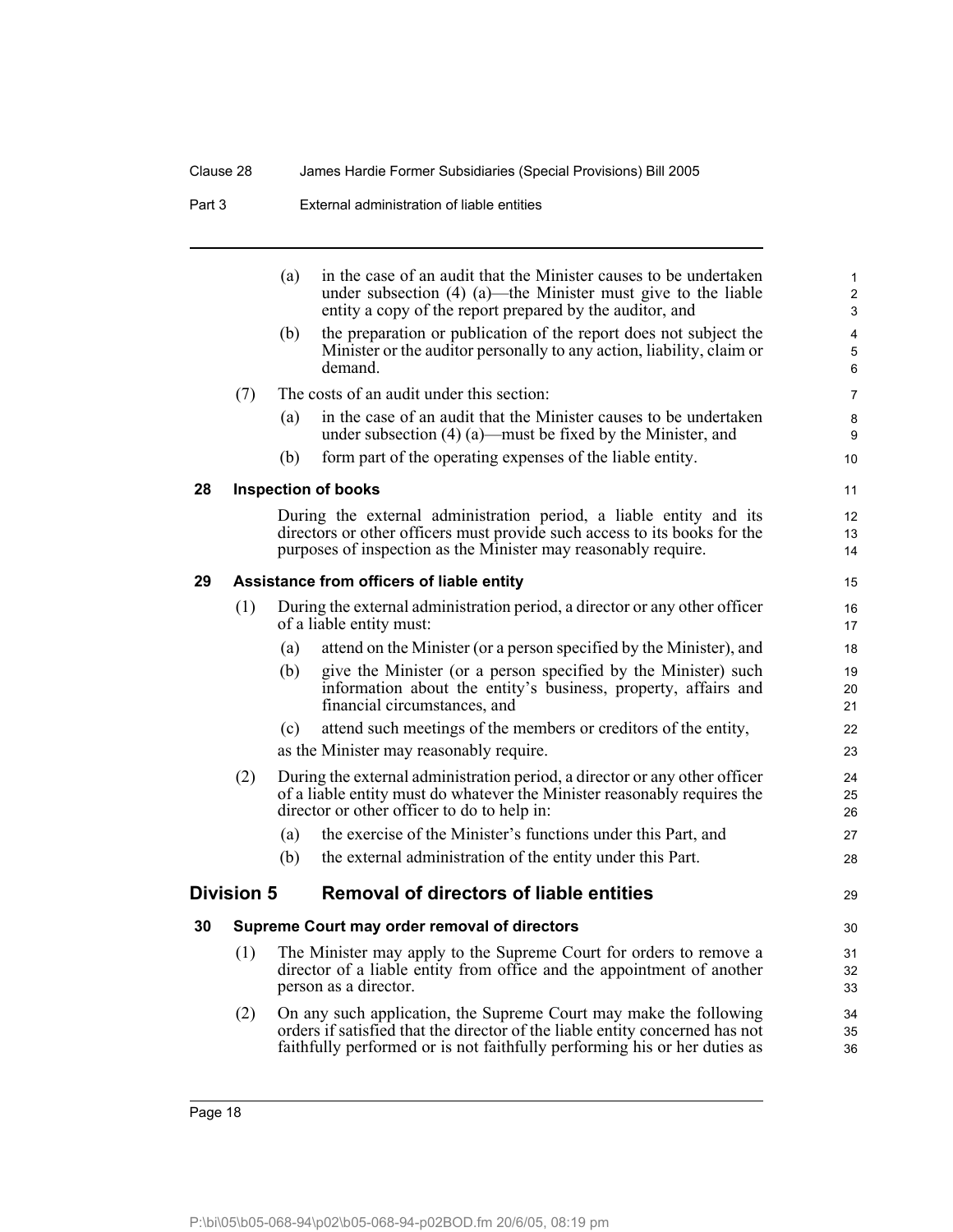| James Hardie Former Subsidiaries (Special Provisions) Bill 2005 |        |  |
|-----------------------------------------------------------------|--------|--|
| External administration of liable entities                      | Part 3 |  |

a director or has not observed or is not observing a requirement of the Court or of this Act:

- (a) an order that the director ceases to hold office as a director of the liable entity on the day specified in the order,
- (b) an order that a specified person is appointed to be a director of the liable entity instead of the person who ceases to hold office as a director.
- (3) It is taken to be a provision of the constitution of each liable entity that:
	- (a) a director in respect of whom an order is made under subsection (2) ceases to hold office as a director on the day specified in the order, and
	- (b) the vacancy in the office may only be filled by a person appointed by the Supreme Court in an order made under subsection (2), and
	- (c) this power of appointment has effect despite any other provision of the constitution of the liable entity.
- (4) A person who, by reason of an order made under this section, ceases to hold office as a director of a liable entity is not entitled to any remuneration or compensation because of the loss of that office.

### <span id="page-32-0"></span>**Division 6 Enforcement**

### <span id="page-32-1"></span>**31 Meaning of "authorised applicant"**

- (1) For the purposes of this Division, each of the following persons is an *authorised applicant*:
	- (a) the Minister,
	- (b) any other person who is authorised by the Minister under subsection (2) for the purposes of the provisions of this Division in which the expression *authorised applicant* is used.
- (2) The Minister may, by written instrument, authorise any person to be an authorised applicant for the purposes of any or all of the provisions of this Division that enable an authorised applicant to make applications to the Supreme Court.
- (3) The Minister may at any time and for any reason revoke a person's authorisation under subsection (2) by written notice served on the person.
- (4) A document purporting to be an authorisation under subsection (2) and purportedly signed by the Minister is admissible in any proceedings and is prima facie evidence of the authorisation specified by it.

19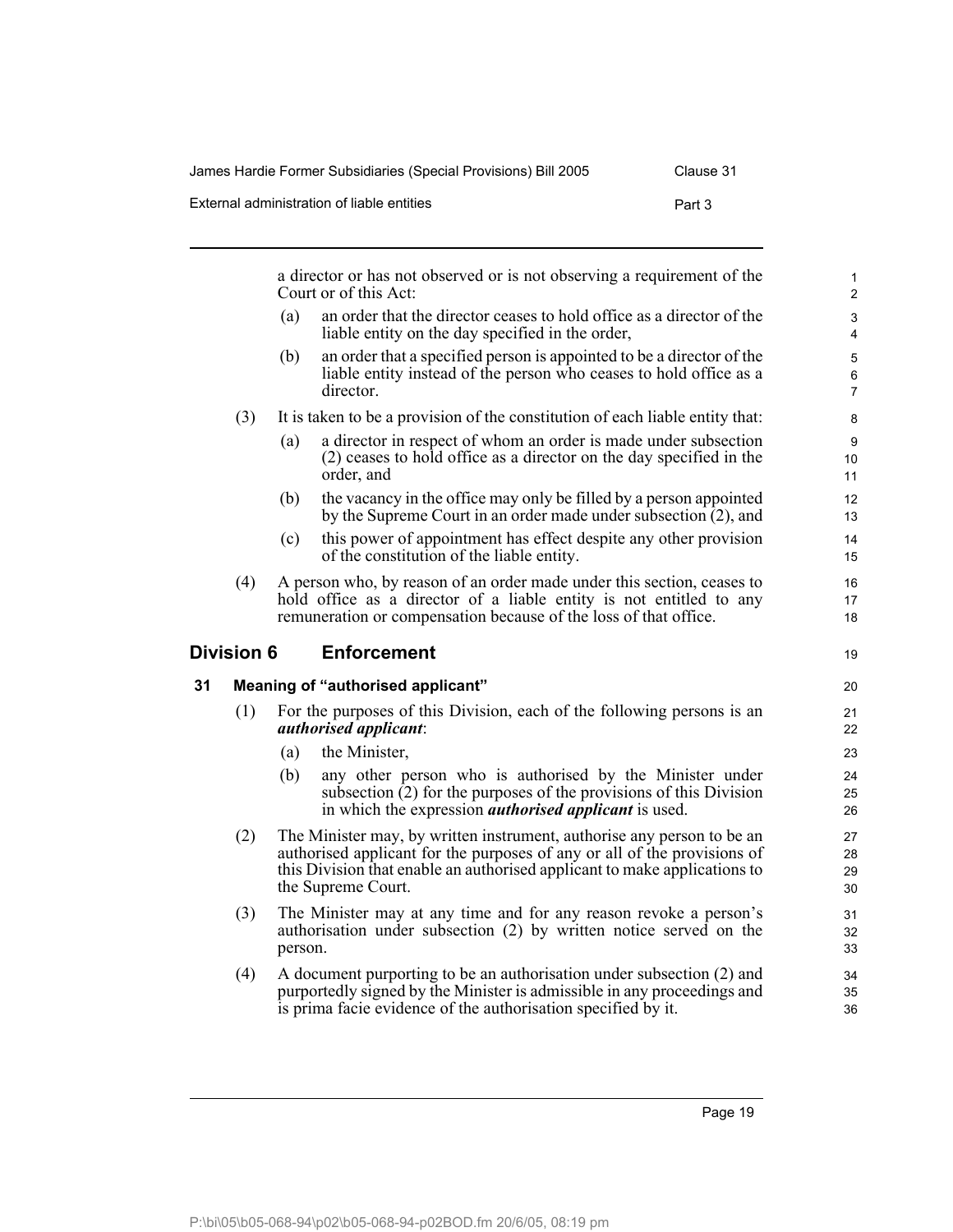Part 3 External administration of liable entities

#### <span id="page-33-0"></span>**32 Enforcement of provisions of this Part**

(1) In this section, *contravention* includes a threatened or apprehended contravention.

- (2) An authorised applicant may apply to the Supreme Court for an order to remedy or restrain a contravention of a provision of this Part, whether or not any right of that applicant has been or may be infringed by or as a consequence of that contravention.
- (3) On any such application, the Supreme Court may, if satisfied that a contravention has occurred, or that a contravention will, unless restrained by order of the Court, continue or be committed, make such order or orders as it thinks fit to remedy or restrain the contravention.

#### <span id="page-33-1"></span>**33 Advice or directions concerning provisions of this Part**

- (1) A liable entity may apply for advice or direction by the Supreme Court or the Minister on any matter relating to the scope of the entity's functions under this Part, the exercise of any function by the entity under this Part or any other matter relating to the operation of this Part.
- (2) The Minister may apply for advice or direction by the Supreme Court on any matter relating to the scope of the Minister's functions under this Part, the exercise of any function by the Minister under this Part or any other matter relating to the operation of this Part.
- (3) In determining any such application, the Supreme Court or Minister (as the case may be) may decide to:
	- (a) approve or disapprove of any act proposed to be done by the applicant, or
	- (b) give such advice or direction as the Supreme Court or Minister considers appropriate.
- (4) No proceedings lie, or civil or other liability arises, against an applicant for or on account of any act, matter or thing done or omitted to be done by the applicant in good faith and in accordance with any approval, advice or direction given under this section.
- (5) In this section: *applicant* means a person who applies for advice or direction under this section.

#### <span id="page-33-2"></span>**34 Supreme Court may request non-NSW court or tribunal to act in its aid**

(1) The Supreme Court may, on the application of an authorised applicant, request any of the following courts and tribunals that has jurisdiction in external administration matters with respect to a liable entity to act in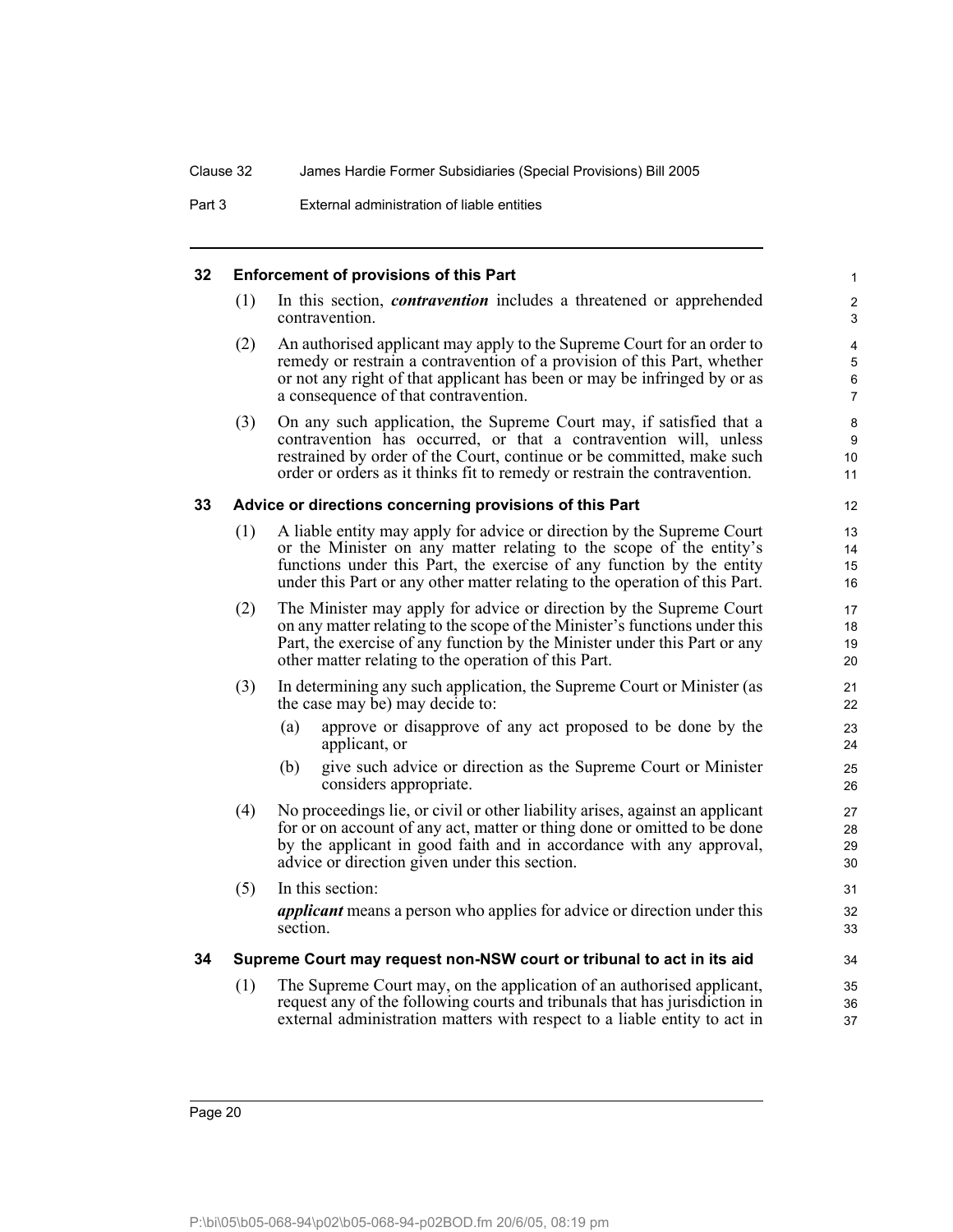| James Hardie Former Subsidiaries (Special Provisions) Bill 2005 | Clause 35 |
|-----------------------------------------------------------------|-----------|
| External administration of liable entities                      | Part 3    |

<span id="page-34-0"></span>

|    |     |           | aid of, and be auxiliary to, the Supreme Court in the external<br>administration of the entity under this Part:                                                                                                                                                                                                                                                               | 1<br>2                           |
|----|-----|-----------|-------------------------------------------------------------------------------------------------------------------------------------------------------------------------------------------------------------------------------------------------------------------------------------------------------------------------------------------------------------------------------|----------------------------------|
|    |     | (a)       | a court or other tribunal of another State or Territory (including<br>an external Territory),                                                                                                                                                                                                                                                                                 | 3<br>$\overline{4}$              |
|    |     | (b)       | a court or other tribunal of the Commonwealth,                                                                                                                                                                                                                                                                                                                                | 5                                |
|    |     | (c)       | a court or other tribunal of a foreign country (or of a state,<br>province or other part of a foreign country).                                                                                                                                                                                                                                                               | 6<br>$\overline{7}$              |
|    | (2) |           | In this section:                                                                                                                                                                                                                                                                                                                                                              | 8                                |
|    |     |           | external administration matter means a matter relating to any scheme<br>of arrangement, receivership, winding up or other kind of external<br>administration of a company or other body outside of the territorial<br>limits of the State (whether or not in Australia).                                                                                                      | 9<br>10<br>11<br>12              |
| 35 |     |           | Protection for exercise of certain functions during external<br>administration period                                                                                                                                                                                                                                                                                         | 13<br>14                         |
|    | (1) |           | This section applies to any function (a <i>protected function</i> ) conferred or<br>imposed on any of the following persons (a <i>protected person</i> ) by or<br>under a provision of this Part:                                                                                                                                                                             | 15<br>16<br>17                   |
|    |     | (a)       | the Governor,                                                                                                                                                                                                                                                                                                                                                                 | 18                               |
|    |     | (b)       | the Minister (including a delegate of the Minister),                                                                                                                                                                                                                                                                                                                          | 19                               |
|    |     | (c)       | an authorised applicant.                                                                                                                                                                                                                                                                                                                                                      | 20                               |
|    | (2) | not be:   | Except as provided by this section, the exercise by a protected person of<br>any protected function during the external administration period may                                                                                                                                                                                                                             | 21<br>22<br>23                   |
|    |     | (a)       | challenged, reviewed, quashed or called into question before any<br>court of law or administrative review body in any proceedings, or                                                                                                                                                                                                                                         | 24<br>25                         |
|    |     | (b)       | restrained, removed or otherwise affected by any proceedings.                                                                                                                                                                                                                                                                                                                 | 26                               |
|    | (3) |           | Without limiting subsection (2), that subsection applies whether or not<br>the proceedings relate to any question involving compliance or<br>non-compliance, by a protected person, with the provisions of this Part<br>or the rules of natural justice (procedural fairness).                                                                                                | 27<br>28<br>29<br>30             |
|    | (4) | function. | Accordingly (and except as provided by this section), no court of law or<br>administrative review body has jurisdiction or power to consider any<br>question involving compliance or non-compliance, by the protected<br>person, with those provisions or with those rules so far as they apply to<br>the exercise during the external administration period of any protected | 31<br>32<br>33<br>34<br>35<br>36 |
|    | (5) |           | However, nothing in this section prevents any person who is expressly<br>authorised or permitted by a provision of this Part to bring proceedings<br>(whether under this Part or otherwise) against a protected person from:                                                                                                                                                  | 37<br>38<br>39                   |

Page 21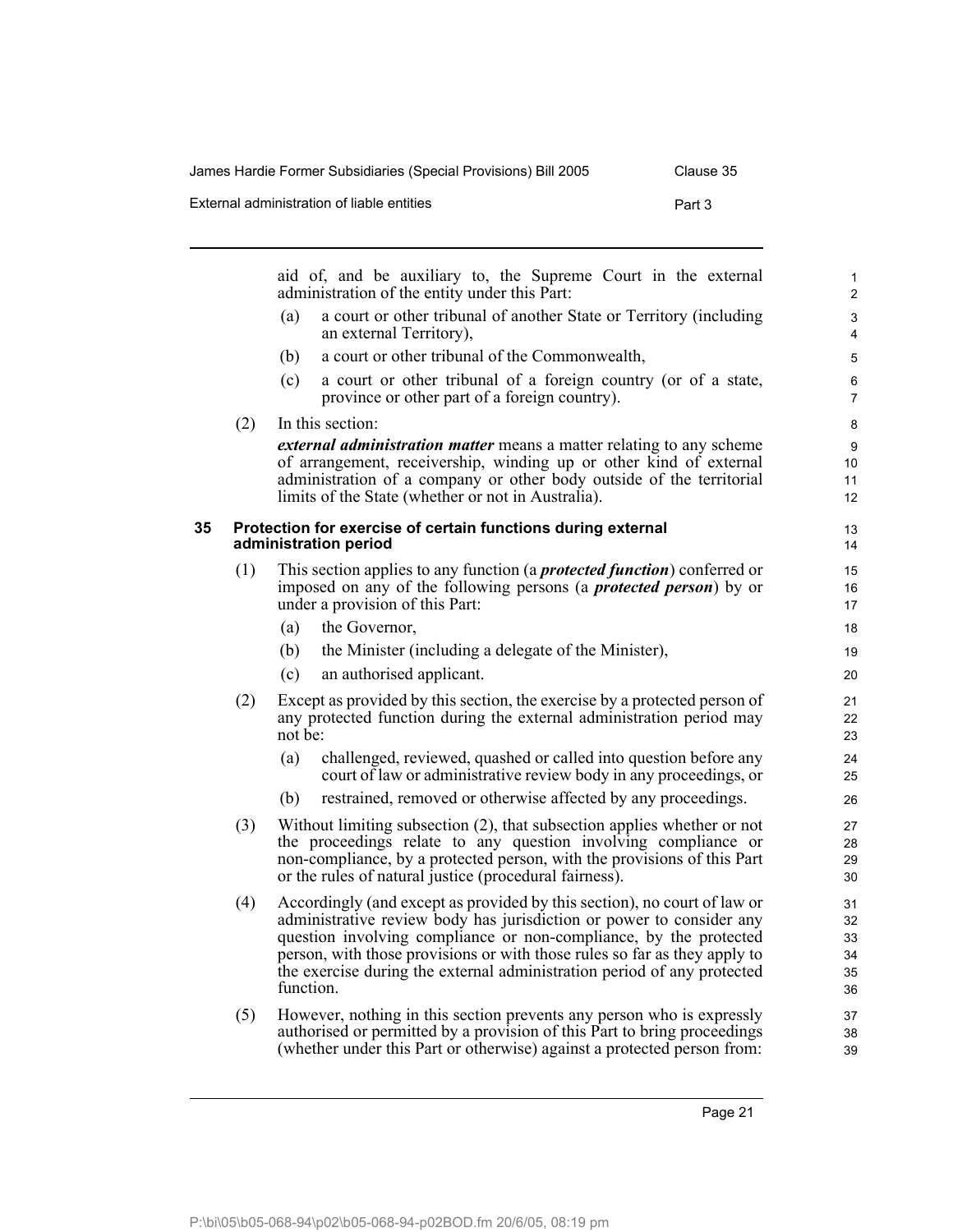| Part 3 | External administration of liable entities |
|--------|--------------------------------------------|
|        |                                            |

<span id="page-35-1"></span><span id="page-35-0"></span>

|    |                   | (a) | bringing such proceedings, or                                                                                                                                                                                                                                                                                                                                                                                              | 1                            |
|----|-------------------|-----|----------------------------------------------------------------------------------------------------------------------------------------------------------------------------------------------------------------------------------------------------------------------------------------------------------------------------------------------------------------------------------------------------------------------------|------------------------------|
|    |                   | (b) | being granted such relief in those proceedings as may be<br>authorised or permitted by this Part.                                                                                                                                                                                                                                                                                                                          | $\overline{\mathbf{c}}$<br>3 |
|    | (6)               |     | This section has effect despite any provision of this Act or other<br>legislation or any other law (whether written or unwritten).                                                                                                                                                                                                                                                                                         | 4<br>5                       |
|    | (7)               |     | In this section:                                                                                                                                                                                                                                                                                                                                                                                                           | 6                            |
|    |                   |     | exercise of functions includes:                                                                                                                                                                                                                                                                                                                                                                                            | $\overline{7}$               |
|    |                   | (a) | the purported exercise of functions, and                                                                                                                                                                                                                                                                                                                                                                                   | 8                            |
|    |                   | (b) | the non-exercise or improper exercise of functions, and                                                                                                                                                                                                                                                                                                                                                                    | 9                            |
|    |                   | (c) | the proposed, apprehended or threatened exercise of functions.                                                                                                                                                                                                                                                                                                                                                             | 10                           |
|    |                   |     | proceedings includes:                                                                                                                                                                                                                                                                                                                                                                                                      | 11                           |
|    |                   | (a) | proceedings for an order in the nature of prohibition, certiorari or<br>mandamus or for a declaration or injunction or for any other<br>relief, and                                                                                                                                                                                                                                                                        | 12<br>13<br>14               |
|    |                   | (b) | without limiting paragraph (a), proceedings in the exercise of the                                                                                                                                                                                                                                                                                                                                                         | 15                           |
|    |                   |     | inherent jurisdiction of the Supreme Court or the jurisdiction<br>conferred by section 23 of the Supreme Court Act 1970.                                                                                                                                                                                                                                                                                                   | 16<br>17                     |
|    |                   |     |                                                                                                                                                                                                                                                                                                                                                                                                                            |                              |
|    | <b>Division 7</b> |     | <b>Displacement of Corporations legislation</b>                                                                                                                                                                                                                                                                                                                                                                            | 18                           |
| 36 |                   |     | Displacement of certain provisions of the Corporations Act                                                                                                                                                                                                                                                                                                                                                                 | 19                           |
|    | (1)               |     | The provisions of Divisions 1–6 of this Part are declared to be<br>Corporations legislation displacement provisions for the purposes of<br>section 5G of the Corporations Act in relation to Chapter 5 of the<br>Corporations Act.                                                                                                                                                                                         | 20<br>21<br>22<br>23         |
|    |                   |     | Note. Chapter 5 of the Corporations Act makes provision for the external<br>administration of companies and certain other bodies.                                                                                                                                                                                                                                                                                          | 24<br>25                     |
|    |                   |     | Section 5G (4) of the Corporations Act provides that a provision of the<br>Corporations legislation does not:                                                                                                                                                                                                                                                                                                              | 26<br>27                     |
|    |                   | (a) | prohibit the doing of an act, or                                                                                                                                                                                                                                                                                                                                                                                           | 28                           |
|    |                   | (b) | impose a liability (whether civil or criminal) for doing an act,                                                                                                                                                                                                                                                                                                                                                           | 29                           |
|    |                   |     | if a provision of a law of a State or Territory specifically authorises or requires<br>the doing of that act. Section 21 of this Act specifically authorises a liable entity<br>and its directors and other officers to conduct the entity's business as provided<br>by this Part even if insolvent. Part 5.7B of the Corporations Act prohibits a<br>company and its directors and officers from trading while insolvent. | 30<br>31<br>32<br>33<br>34   |
|    |                   |     | Section 5G (8) of the Corporations Act provides that the provisions of Chapter<br>5 of that Act do not apply to a scheme of arrangement, receivership, winding up<br>or other external administration of a company to the extent to which the scheme,<br>receivership, winding up or administration is carried out in accordance with a<br>provision of a law of a State or Territory.                                     | 35<br>36<br>37<br>38<br>39   |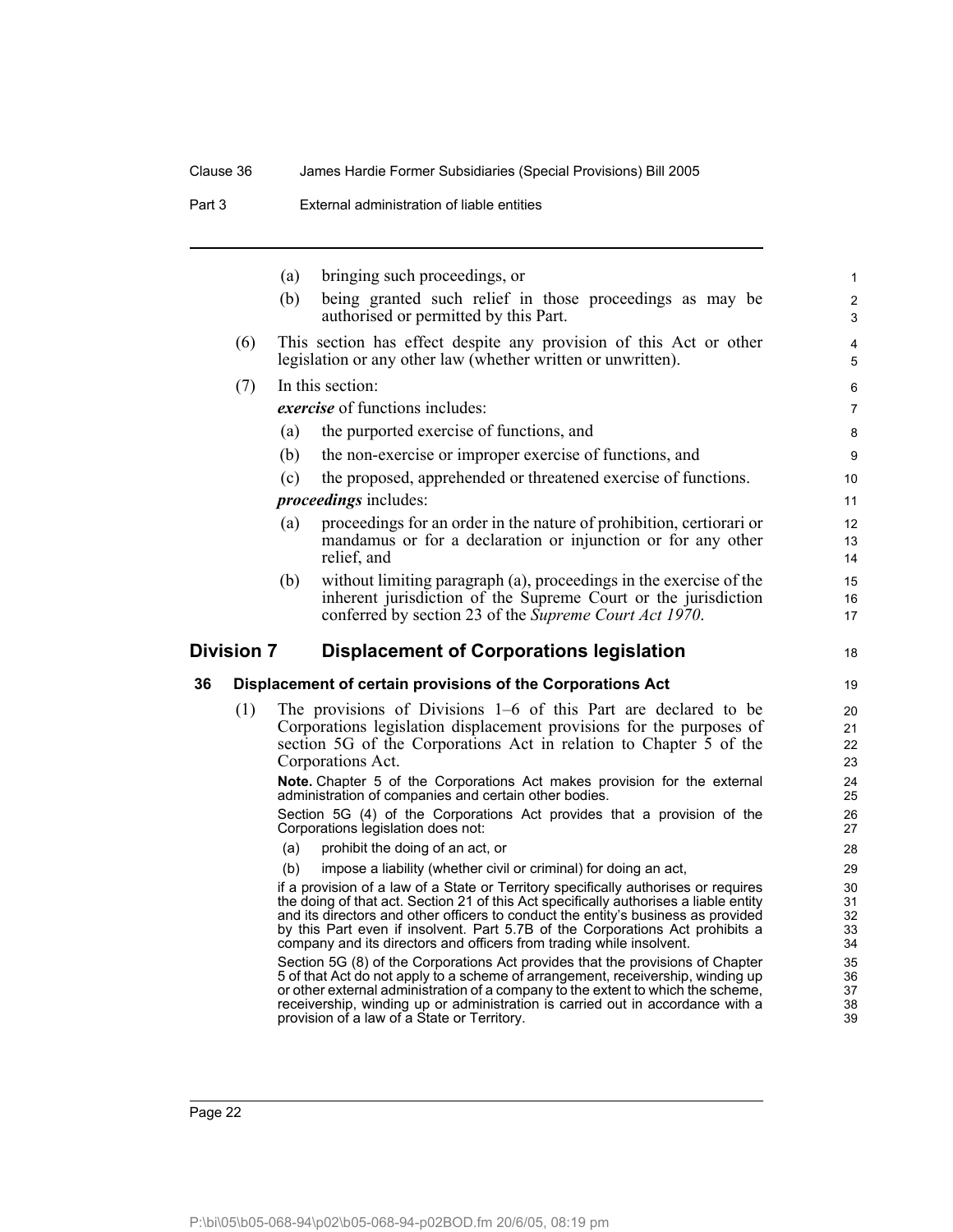External administration of liable entities external administration of liable entities

Section 5G (9) of the Corporations Act provides that if a provision of a law of a State or Territory provides that a provision is included, or taken to be included, in a company's constitution, the provision is included in the company's constitution even though the procedures and other requirements of that Act are not complied with in relation to the provision. Section 30 (3) of this Act provides that certain provisions relating to the removal of directors are taken to be part of the constitution of a liable entity.

Section 5G (11) of the Corporations Act provides that if a State law declares a provision of a State law to be a Corporations legislation displacement provision, any provision of the Corporations legislation with which the State provision would otherwise be inconsistent does not apply to the extent necessary to avoid the inconsistency.

However, section 5G (3) of the Corporations Act provides that section 5G will only apply to a provision of a law of a State or Territory enacted after the commencement of that Act if a law of the State or Territory declares the provision to be a Corporations legislation displacement provision for the purposes of that section.

(2) Without limiting subsection (1), section 20 is declared to be a Corporations legislation displacement provision for the purposes of section 5G of the Corporations Act in relation to the provisions of Part 2B.6 of that Act.

**Note.** Part 2B.6 of the Corporations Act makes provision for the use of names by companies.

Section 5G (6) of the Corporations Act provides that the provisions of Part 2B.6 and Part 5B.3 of that Act (which relate to the use of names) do not:

- prohibit a company or other body from using a name if the use of the name is expressly provided for, or authorised by, a provision of a law of a State or Territory, or
- (b) require a company or other body to use a word as part of its name if the company or body is expressly authorised not to use that word by a provision of a law of a State or Territory.
- (3) Without limiting subsection (1), section 22 is declared to be a Corporations legislation displacement provision for the purposes of section 5G of the Corporations Act in relation to Part 5A.1 of the Corporations Act.

**Note.** Part 5A.1 of the Corporations Act makes provision for the deregistration of companies.

Section 5G (5) of the Corporations Act provides that if a provision of a law of a State or Territory specifically:

- authorises a person to give instructions to the directors or other officers of a company or body, or
- (b) requires the directors of a company or body to:
	- (i) comply with instructions given by a person, or
	- (ii) have regard to matters communicated to the company or body by a person, or
- (c) provides that a company or body is subject to the control or direction of a person,

a provision of the Corporations legislation does not: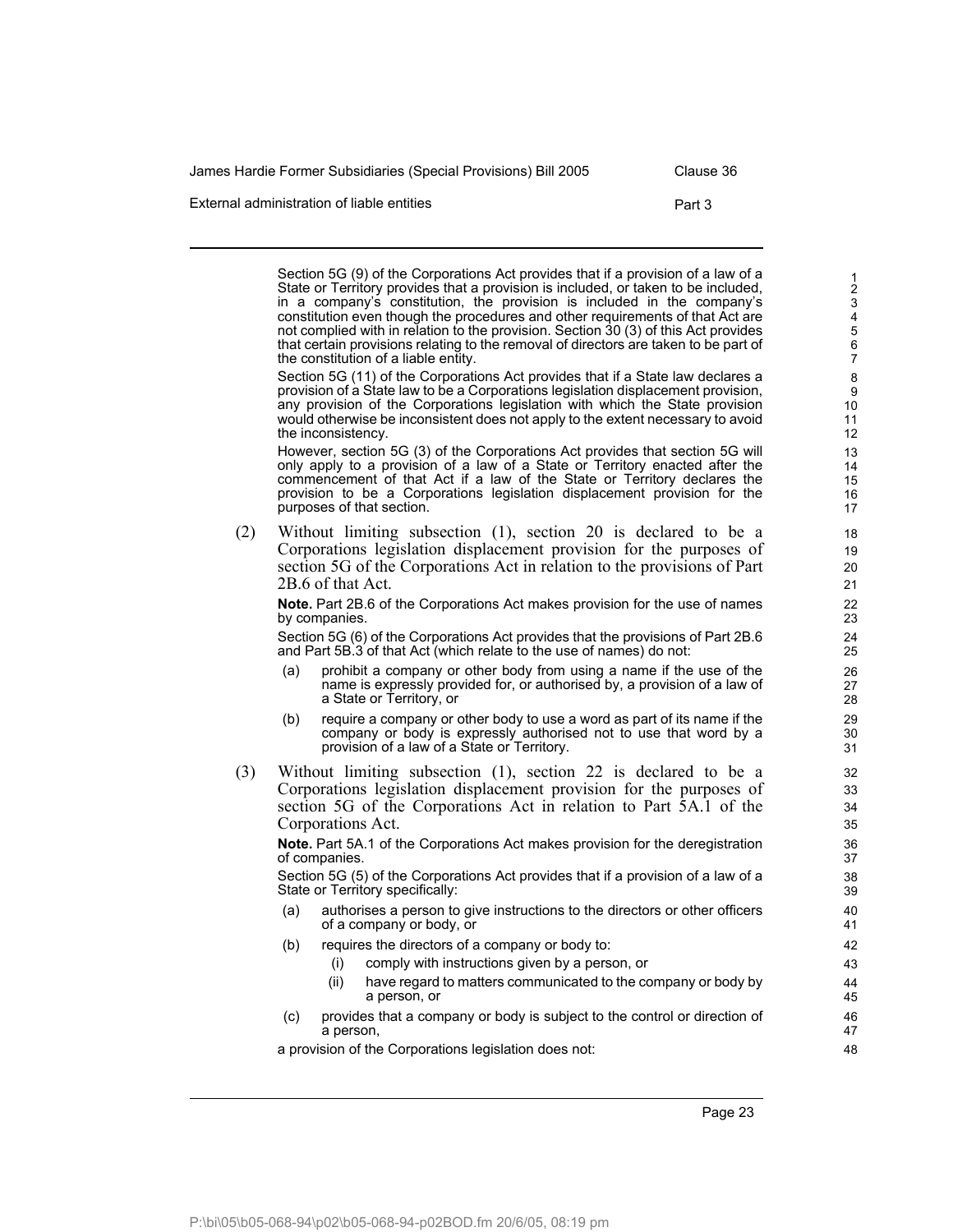Part 3 External administration of liable entities

- (d) prevent the person from giving an instruction to the directors or exercising control or direction over the company or body, or
- (e) prohibit a director from complying with the instruction or direction, or
- (f) impose a liability (whether civil or criminal) on a director for complying with the instruction or direction.

Section 5G (11) of the Corporations Act provides that if a State law declares a provision of a State law to be a Corporations legislation displacement provision, any provision of the Corporations legislation with which the State provision would otherwise be inconsistent does not apply to the extent necessary to avoid the inconsistency.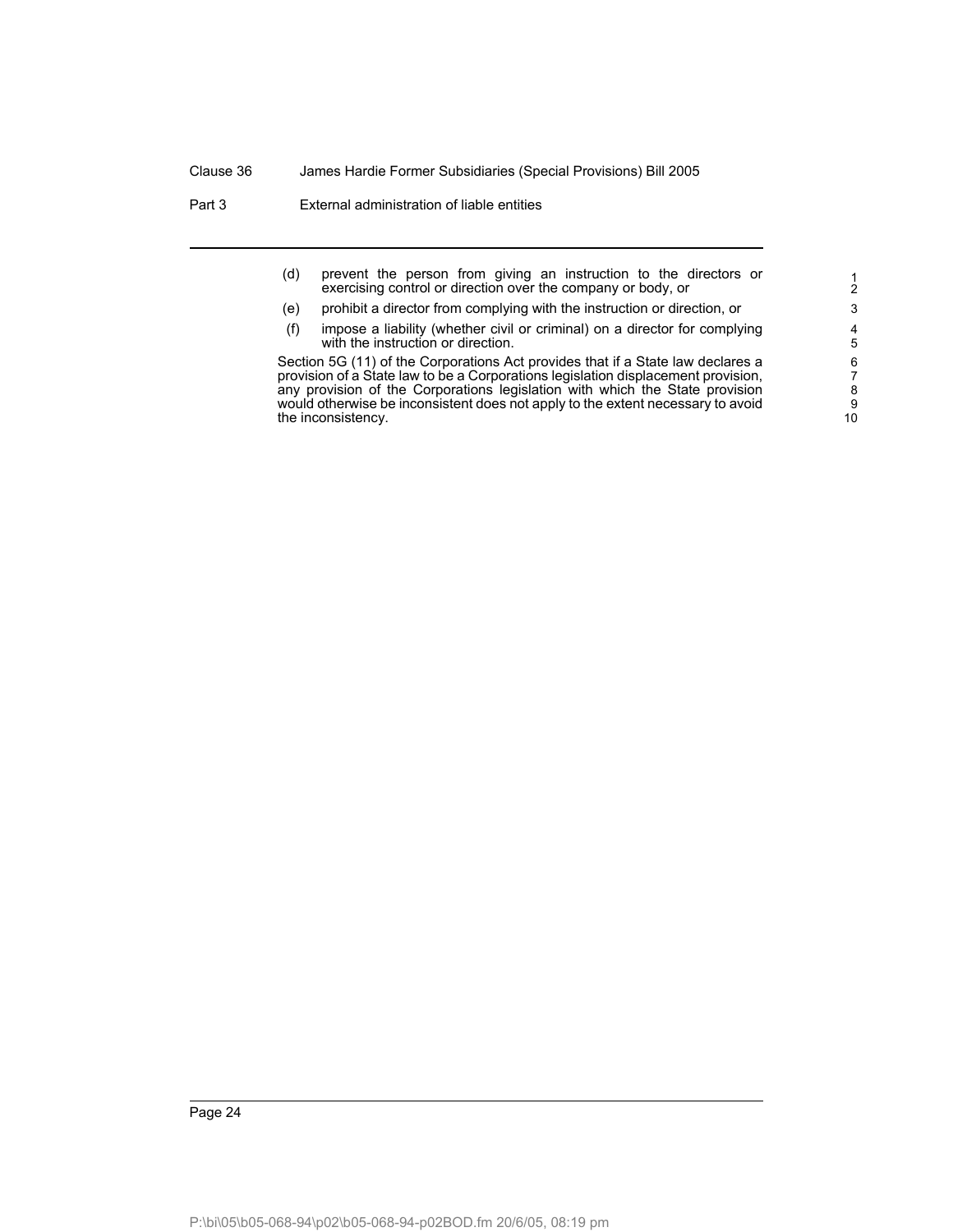#### <span id="page-38-3"></span><span id="page-38-2"></span><span id="page-38-1"></span><span id="page-38-0"></span>**Part 4 Miscellaneous 37 Exemption from State tax** (1) In this section: *exempt matter* means any of the following: (a) the transfer of any shares in a liable entity that the Minister has instructed under section 12, (b) such other matters in connection with this Act as may be prescribed by the regulations. *State tax* means application or registration fees, duty under the *Duties Act 1997* or any other tax, duty, fee or charge imposed by any Act or law of the State. (2) State tax is not payable in relation to: (a) an exempt matter, or (b) anything done because of, or for a purpose connected with or arising out of, an exempt matter. **38 Delegation** The Minister may delegate the exercise of any function of the Minister under this Act or the regulations (other than this power of delegation) to: (a) any member of staff of a Government Department, or (b) any person, or any class of persons, authorised for the purposes of this section by the regulations. **39 Service of documents** (1) A document that is authorised or required by this Act or the regulations to be served on any person may be served by: (a) in the case of a natural person: (i) delivering it to the person personally, or (ii) sending it by post to the address specified by the person for the giving or service of documents or, if no such address is specified, the residential or business address of the person last known to the person giving or serving the document, or (b) in the case of a body corporate—leaving it with a person apparently of or above the age of 16 years at, or by sending it by post to, the head office, a registered office or a principal office of the body corporate or to an address specified by the body corporate for the giving or service of documents. 1 2 3 4 5 6 7 8 9 10 11 12 13 14 15 16 17 18 19 20 21 22 23 24 25 26 27 28 29 30 31 32 33 34 35 36

Page 25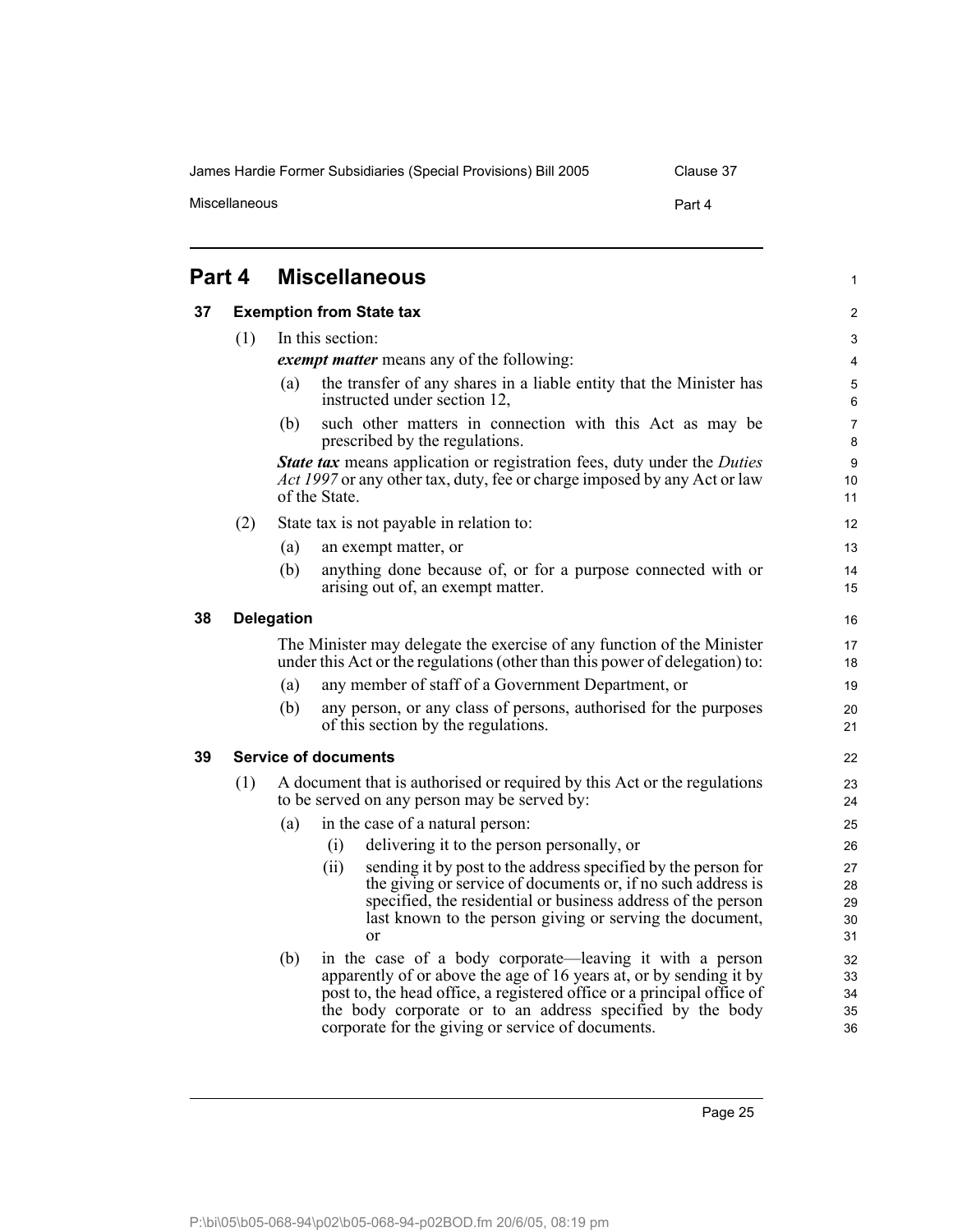### Part 4 Miscellaneous

<span id="page-39-3"></span><span id="page-39-2"></span><span id="page-39-1"></span><span id="page-39-0"></span>

|    | (2) | Nothing in this section affects the operation of any provision of a law or<br>of the rules of a court authorising a document to be served on a person<br>in any other manner.                                                                                                                                                                    | 1<br>$\overline{2}$<br>3 |
|----|-----|--------------------------------------------------------------------------------------------------------------------------------------------------------------------------------------------------------------------------------------------------------------------------------------------------------------------------------------------------|--------------------------|
| 40 |     | <b>Offences by corporations</b>                                                                                                                                                                                                                                                                                                                  | 4                        |
|    | (1) | If a corporation contravenes, whether by act or omission, any provision<br>of this Act or the regulations, each person who is a director of the<br>corporation or who is concerned in the management of the corporation<br>is taken to have contravened the same provision if the person knowingly<br>authorised or permitted the contravention. | 5<br>6<br>7<br>8<br>9    |
|    | (2) | A person may be proceeded against and convicted under a provision<br>pursuant to subsection (1) whether or not the corporation has been<br>proceeded against or has been convicted under the provision.                                                                                                                                          | 10<br>11<br>12           |
|    | (3) | Nothing in this section affects any liability imposed on a corporation for<br>an offence committed by the corporation under this Act or the<br>regulations.                                                                                                                                                                                      | 13<br>14<br>15           |
|    | (4) | In this section:                                                                                                                                                                                                                                                                                                                                 | 16                       |
|    |     | <i>corporation</i> includes a company or any other body corporate.                                                                                                                                                                                                                                                                               | 17                       |
| 41 |     | Nature of proceedings for offences                                                                                                                                                                                                                                                                                                               | 18                       |
|    | (1) | Proceedings for an offence under this Act or the regulations may be<br>dealt with:                                                                                                                                                                                                                                                               | 19<br>20                 |
|    |     | (a)<br>summarily before a Local Court, or                                                                                                                                                                                                                                                                                                        | 21                       |
|    |     | summarily before the Supreme Court in its summary jurisdiction.<br>(b)                                                                                                                                                                                                                                                                           | 22                       |
|    | (2) | If proceedings are brought in a Local Court, the maximum monetary<br>penalty that the Local Court may impose for the offence is 100 penalty<br>units, despite any higher maximum monetary penalty provided in<br>respect of the offence.                                                                                                         | 23<br>24<br>25<br>26     |
| 42 |     | <b>Regulations</b>                                                                                                                                                                                                                                                                                                                               | 27                       |
|    | (1) | The Governor may make regulations, not inconsistent with this Act, for<br>or with respect to any matter that by this Act is required or permitted to<br>be prescribed or that is necessary or convenient to be prescribed for<br>carrying out or giving effect to this Act.                                                                      | 28<br>29<br>30<br>31     |
|    | (2) | The regulations may create offences punishable by a penalty not<br>exceeding 100 penalty units.                                                                                                                                                                                                                                                  | 32<br>33                 |
| 43 |     | Savings, transitional and other provisions                                                                                                                                                                                                                                                                                                       | 34                       |
|    |     | Schedule 1 has effect.                                                                                                                                                                                                                                                                                                                           | 35                       |
|    |     |                                                                                                                                                                                                                                                                                                                                                  |                          |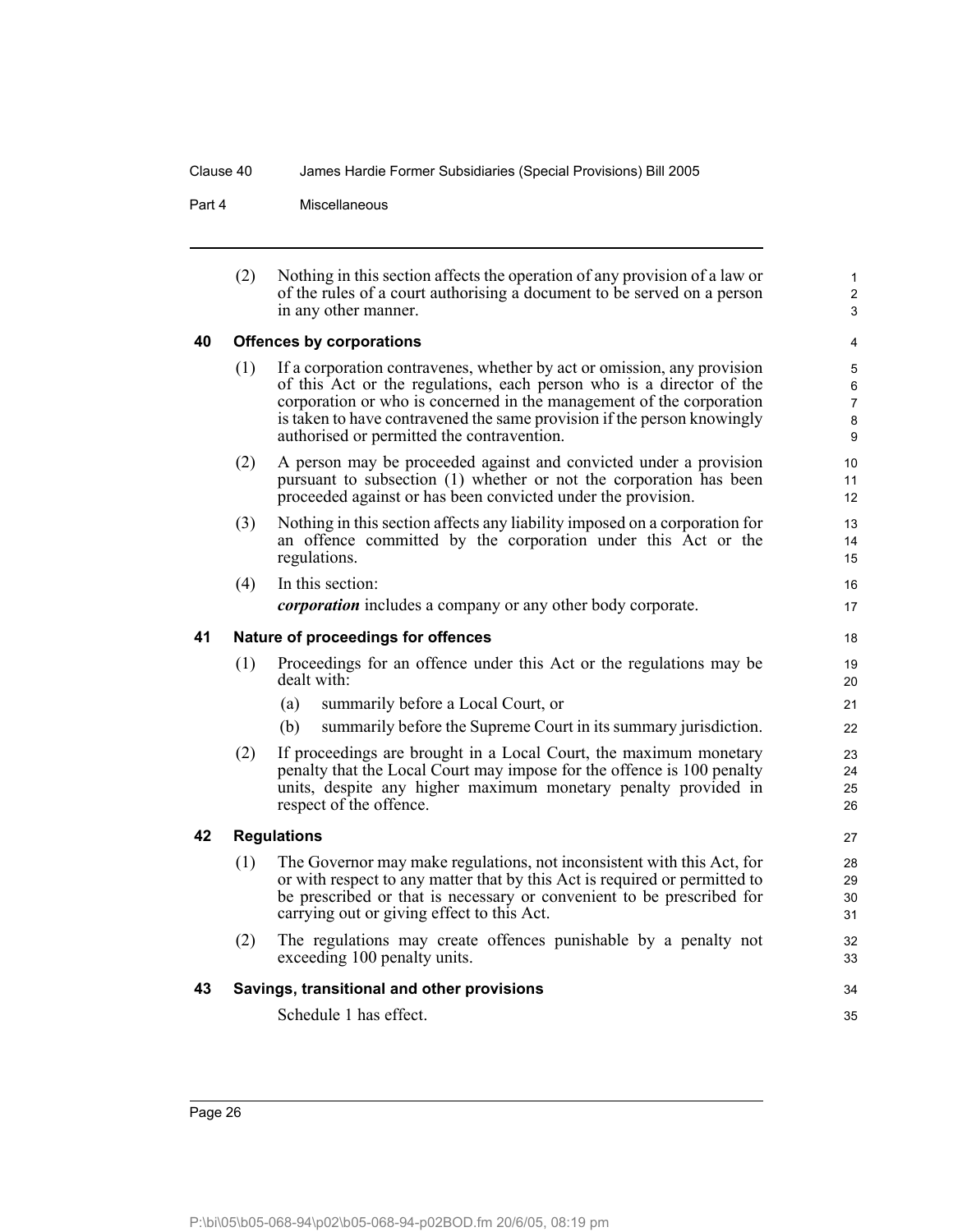<span id="page-40-0"></span>

| Amendment of Subordinate Legislation Act 1989 No 146<br>44      |           |
|-----------------------------------------------------------------|-----------|
| Miscellaneous                                                   | Part 4    |
| James Hardie Former Subsidiaries (Special Provisions) Bill 2005 | Clause 44 |

The *Subordinate Legislation Act 1989* is amended as set out in Schedule 2.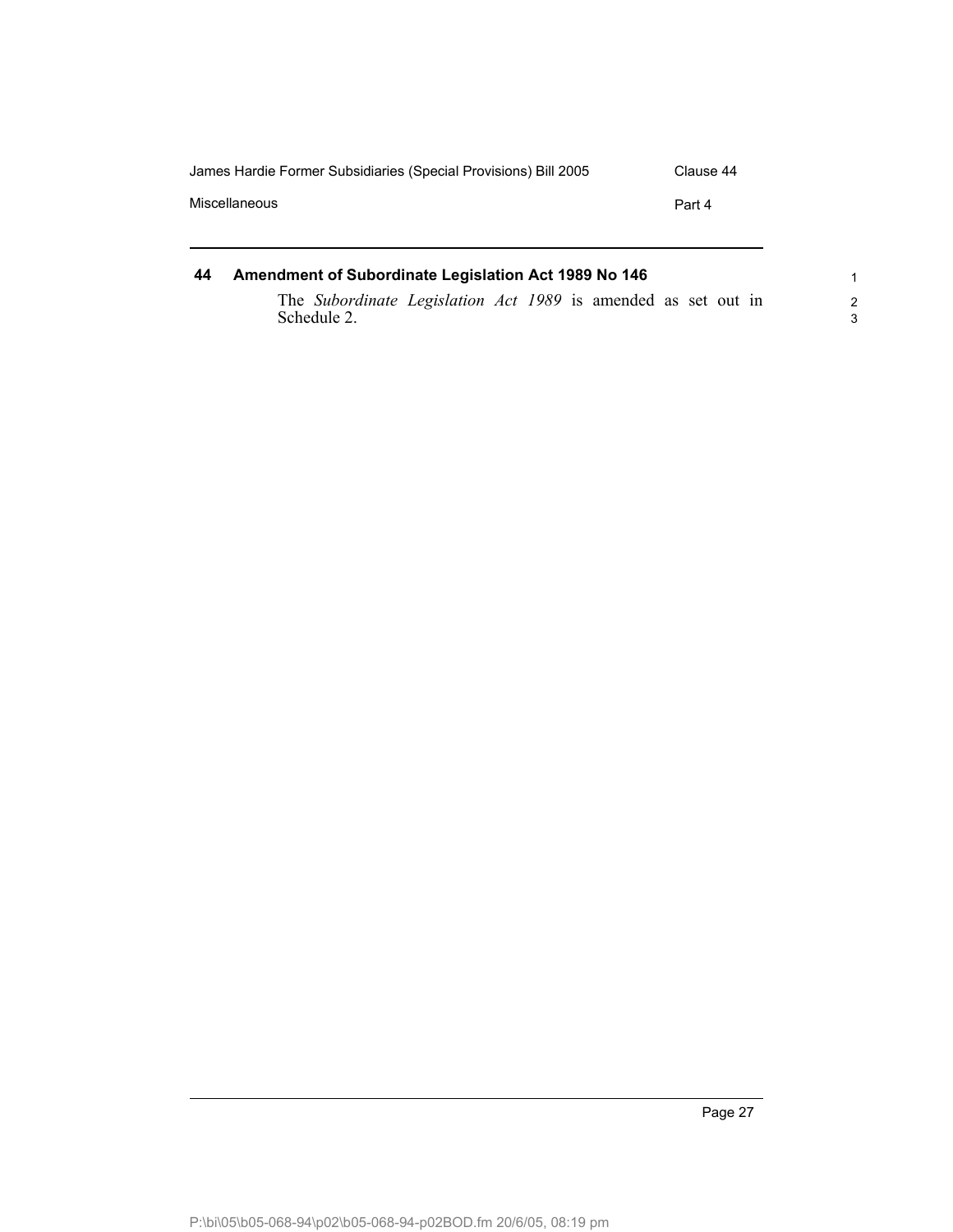Schedule 1 Savings, transitional and other provisions

## <span id="page-41-0"></span>**Schedule 1 Savings, transitional and other provisions**

(Section 43)

1 2

3

4

#### **1 Regulations**

- (1) The regulations may contain provisions of a savings or transitional nature consequent on the enactment of the following Acts: this Act
- (2) Any such provision may, if the regulations so provide, take effect from:
	- (a) the introduction day (in the case of this Act), or
	- (b) the date of assent to the Act concerned (in the case of any other Act),

or a later date.

- (3) To the extent to which any such provision takes effect from a date that is earlier than the date of its publication in the Gazette, the provision does not operate so as:
	- (a) to affect, in a manner prejudicial to any person (other than the State or an authority of the State), the rights of that person existing before the date of its publication, or
	- (b) to impose liabilities on any person (other than the State or an authority of the State) in respect of anything done or omitted to be done before the date of its publication.

P:\bi\05\b05-068-94\p02\b05-068-94-p02SCH.fm 20/6/05, 07:07 pm